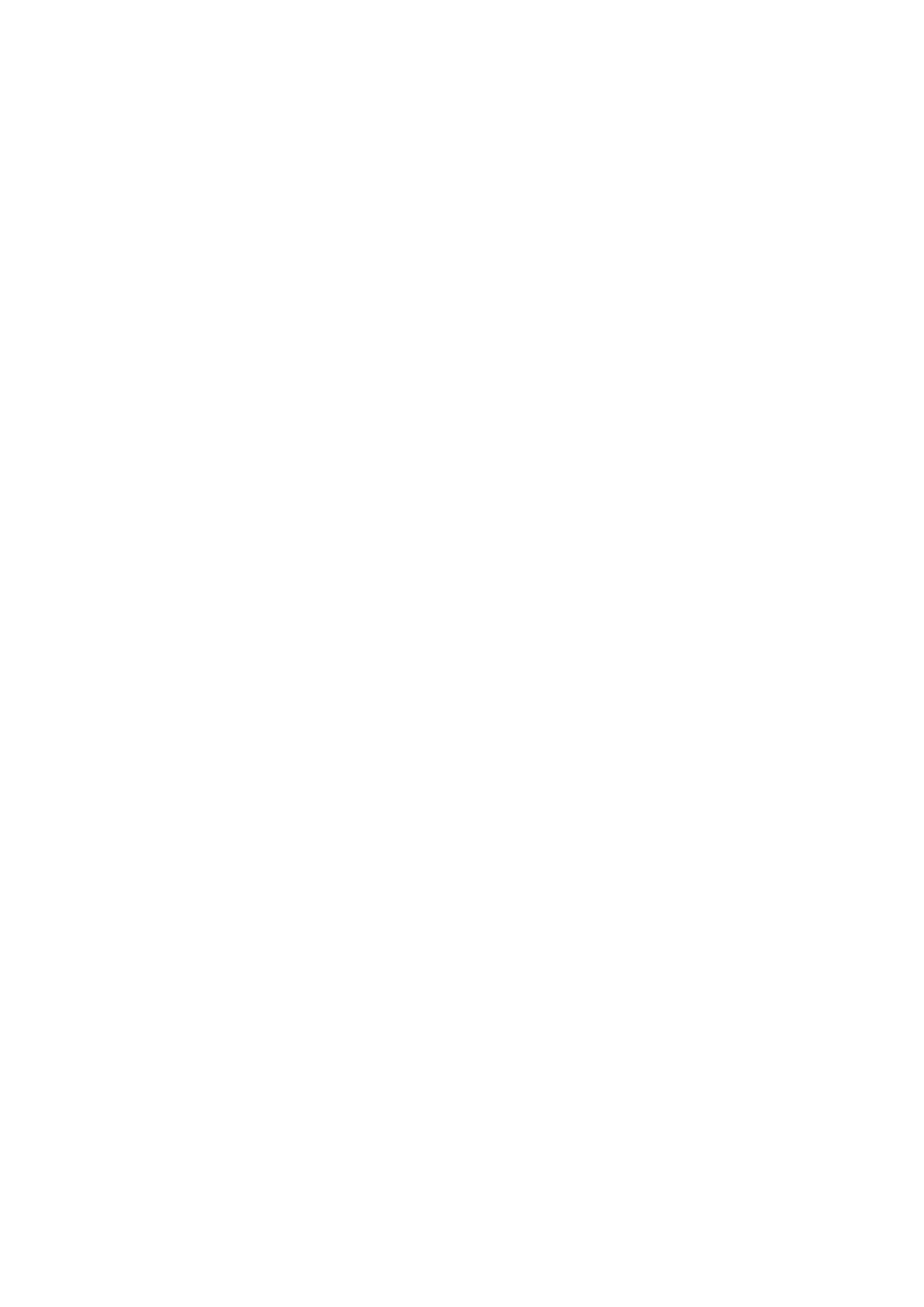جس*تارهای سیاسی معاص*ر، یژوهشگاه علوم انسانی و مطالعات فرهنگی فصلنامهٔ علمی (مقاله پژوهشی)، سال یازدهم، شمارهٔ دوم، تابستان ۱۳۹۹، ۲۹ –۶۳

# مقايسهٔ ديپلماسي فرهنگي ايران و ترکيه در آسياي مرکزي

محمد على بصيرى\*

على موسابي"، اميرمحمد ايزدي""

#### حكىدە

ساز ەانگار ي.

بعد از فروپاشی اتحاد جماهیر شوروی و استقلال پنج جمهوری آسیای مرکزی، دو کشـور ايران و تركيه بـه جهـت اشـتراكات فرهنگـي، تـاريخي، زبـاني، مـذهبي و قـومي بـا ايـن جمهوریها، سعی کردهاند تا با استفاده از این ظرفیتها و ابزارهای دیپلماسی فرهنگـی، در جهت اقناع این جمهوریها و کسب اهداف خود با کمترین هزینه گام بردارنـد. بـر همـین اساس، هدف اصلی این مقاله، بر مبنای چارچوب نظری سازهانگاری، پاسـخگویی بـه ایــن سؤالات است که اولاً علل همگرایی و افزایش روابط ایبران و ترکیبه بـا جمهـوریهـای آسیای مرکزی چیست و ثانیاً تا چه میزان دیپلماسی فرهنگی دو کشور در این منطقه موفـق و به افزایش روابط و کسب اهداف فرهنگی، سیاسی و اقتصـادی دو کشـور کمـک نمـوده است؟ نتايج حاصل از اين مقاله، حاكي از آن است كه اولاً ييونــدها و اشــتراكات تــاريخي، فرهنگی، مذهبی، زبانی و قومی میان جمهوریهـای آسـیای مرکـزی و دو کشـور ایــران و ترکیه علل همگرایی و افزایش روابط بـوده اسـت و ثانیـاً ترکیـه نسـبت بـه ایـران در امـر دیپلماسی فرهنگی و کسب اهداف موفق تر عمل کرده است. **کلیــدواژههــا:** آسـياي مرکـزي، ترکيــه، جمهـوري اســلامي ايـران، ديپلماســي فرهنگــي،

\* دانشیار روابط بین|لملل، گروه علوم سیاسی، دانشکدهٔ اقتصاد و علوم اداری دانشگاه اصفهان، basiri@ase.ui.ac.ir \*\* دانشجوی دکتری روابط بین الملل، دانشگاه اصفهان، مدرس دانشگاه (نویسندهٔ مسئول)، a.mousaei@ase.ui.ac.ir \*\*\* دانشجوی دکتری جامعهشناسی سیاسی، دانشگاه اصفهان، مدرس دانشگاهin.Izadi87@ase.ui.ac.ir

تاريخ دريافت: ١٣٩٩/٠٤/١٤، تاريخ پذيرش: ١٣٩٩/٠٩/٠٨

Copyright © 2018, IHCS (Institute for Humanities and Cultural Studies). This is an Open Access article distributed under the terms of the Creative Commons Attribution 4.0 International, which permits others to download this work, share it with others and Adapt the material for any purpose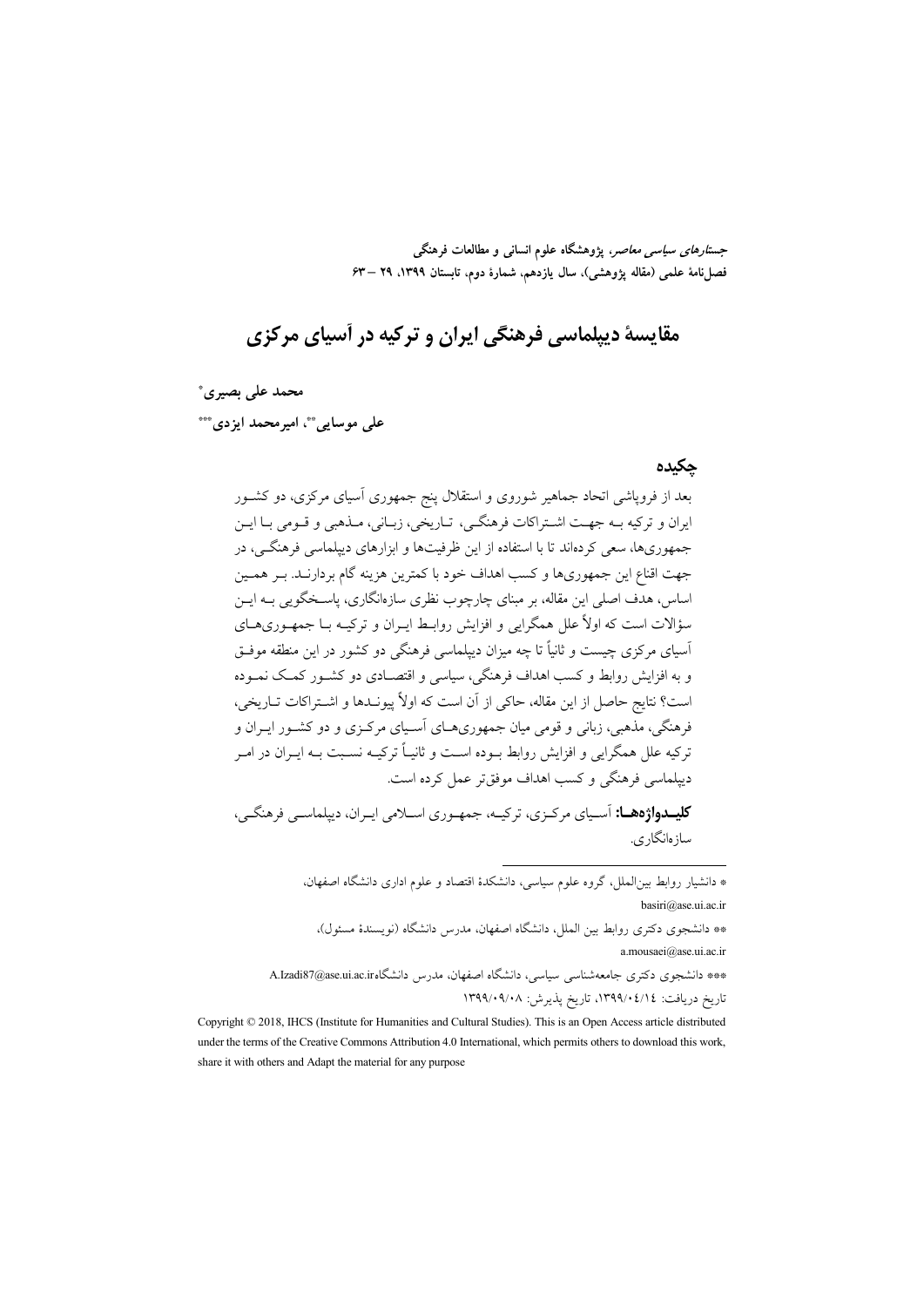#### 1. مقدمه

دیپلماسی فرهنگی نمونه بارز و اعلای استفاده از قدرت نرم است. قــدرت نــرم بــر اســاس تعریفی که جوزف نای ارائه داده است «توانایی یک دولت در رسیدن به اهــداف مطلــوب از طریق ایجاد جذبه و کشش و نه با استفاده از قوه قهریه و زور مبے باشــد» (Nye, 2003: 1). در این نوع از قدرت، تأکید بر روی ذهنیتها و اقناع افکار عمومی ملـتهـا اسـت. بــه همـین دلیل، امروزه دولتها درصدد تحکیم بنیانهـای معرفتـی فرهنـگ خـود و اشـاعه ارزش،هـا، دانشها و نگرش های تولیدشده به فراسوی مرزهای جغرافیـایی خـود مـی باشـند تـا از ایــن طریق بتوانند در کنار ابزارهای مادی به منافع ملی خود دست یابند.

بر اساس تعریف میلتون کامینگز دیپلماسبی فرهنگ<sub>جی</sub> عبـارت اسـت از «مبادلــه و تبــادل ابدهها، انگارهها، ابدهئالها، اندیشهها، اطلاعات، هنر، دانش، مهارتهها، باورهـا، سـنتهـا و سایر خاصهها و عناصر فرهنگی میان یک کشور با دیگر کشورها و ملتهـا جهـت ایجـاد و تقويت درک و فهم متقابل» (Cummings, 2003: 1). بهعبارتديگر، دييلماسي فرهنگي تــلاش می کند با استفاده از فرهنگ و عناصر و مؤلفههای فرهنگی بر افکار عمــومی دیگــر کشــورها تأثیر بگذارد و از طریق نزدیک کردن هرچه بیشــتر نظـرات و افکــار مردمــان ســرزمینهــای مختلف و گاه با تأکید بر مشترکات فرهنگی فیمابین به تقویت تفـاهـم متقابـل کمـک نماینــد (دهشیری، ۱۳۹۳: ۲۲). بدین ترتیب، دیپلماسی فرهنگی میتواند بسترهایی را فـراهم نمایـد تا یک کشور از ظرفیتها و قابلیتهای فرهنگـی، هنـری، تـاریخی، ادبـی و حتـی دینـی و مذهبي خود در قالبهاي مختلف و متنوع همچون ادبيات، شـعر، موسـيقى، سـينما و سـاير زیر شاخههای فرهنگ در راه دست یافتن به اهداف خود در عرصـه سیاسـت خــارجی بهـره گیرد (صالحی امیری و محمدی، ۱۲۸۹:۱۲۱۹).

ابزارهـاي ديپلماســي فرهنگــي شــامل: اَمــوزش زبــان، مبــادلات علمــي – اَموزشــي-دانشگاهی، مبـادلات فرهنگــي –هنـري، ورزشــي، تمــاس هــاي فرهنگــي ميــان نخبگــان و گروههای مرجع، رسانههای فرامرزی و دیگر مؤلفههای فرهنگــی اســت کــه بســترهای مهــم درک متقابل جوامع بشری از یکدیگر را فـراهم مـی|ورنـد (سـلیمی بنـی و شـیخان، ۱۳۹۲: ۱۸۳). باید در نظر داشت که هــدف سیاســی و غیرمســتقیم دیپلماســی فرهنگــی، توســعه و گسترش مناسبات و روابط سیاسی میان دولتها و کشـورها از طریـق فرهنـگ و ابزارهـای فرهنگی بهمنظور تأمین منافع ملی است (دهقانی فیروزآبادی، ۱۳۸۹: ۱۰۲). بــدین گونــه کــه یک کشور با استفاده از ابزارهــای دیپلماســی فرهنگــی خــود در کشــوری دیگــر، تصــویری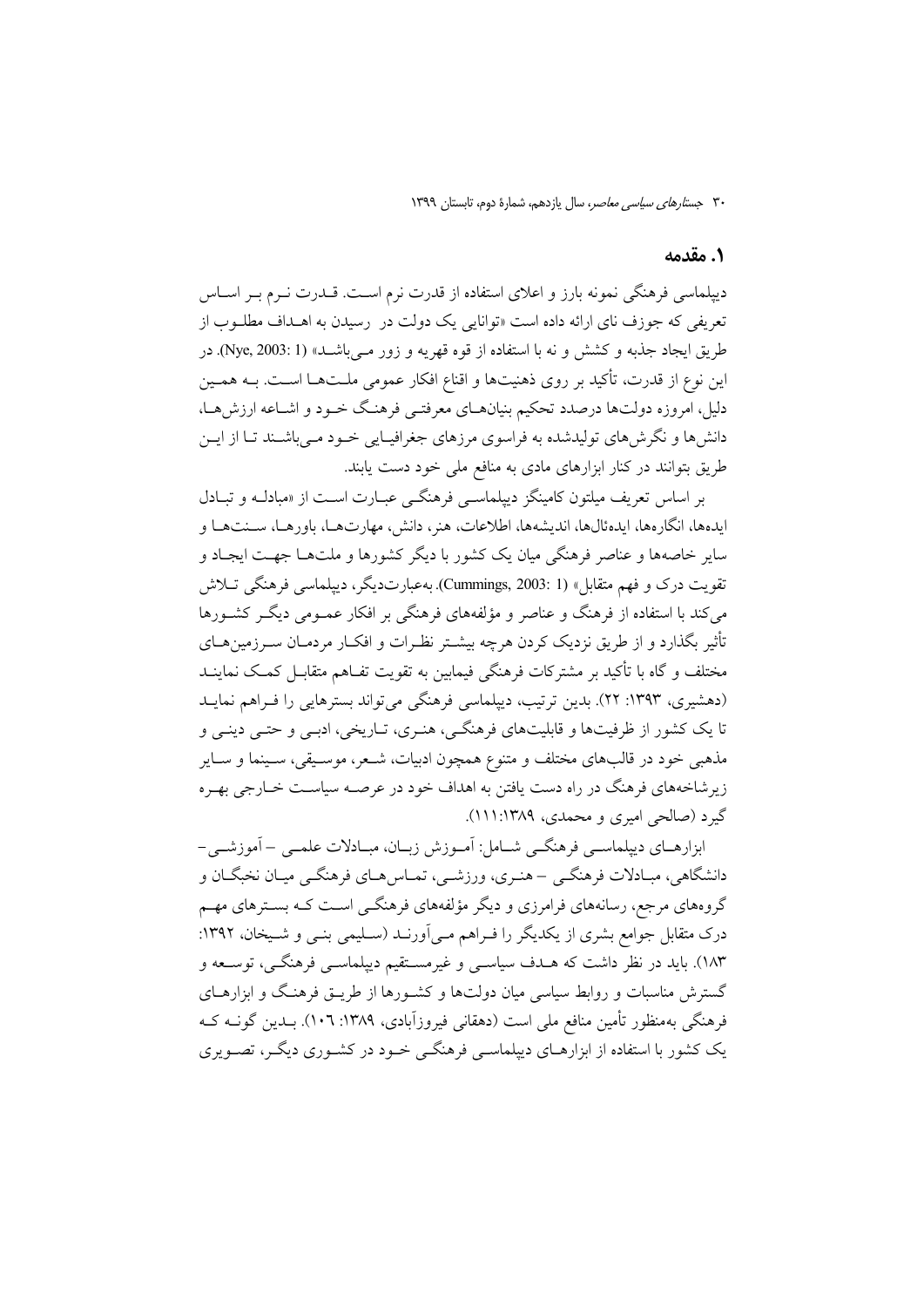مطلوب از خود ارائه مـی۵هــد کــه باعــث مـیشــود عمــوم و نخبگــان آن کشــور در برابـر خواستههای آن کشور مقاومت کمتری نشـان دهنـد و پـا بـا سیاسـتهـای منطقـهای و فـرا منطقهای آن همراهی نمایند. بر همین اساس، با فرویاشی شوروی و تغییراتی که متعاقـب آن در نظام جغرافیای سیاسی و ساختار معنایی حاکم بر منطقه آسیای مرکزی و قفقاز بــه وجــود آمد، منطقه حائل و وسوسهانگیزی برای رقابت و نفوذ قدرتهای منطقـهای و فـرا منطقـهای به وجود آورد. در میان مدعیان نفوذ در آسیای مرکزی، ایران و ترکیــه بــه جهــت اشــتراکات فرهنگي، تاريخي، زباني، قومي و مذهبي بــا ســاكنان ايــن جمهــوريهــا از جايگــاه ويــژهاي برخوردارند. لذا این دو کشور بعد از استقلال این جمهوریها سعی کردنـد بــا فعــال کــردن دیپلماسی فرهنگی خود در این منطقه به اهداف خود دست پابند. بنابراین در مقالــه حاضــر، ضمن توصیف و تحلیل علل همگرایی و افزایش روابـط ایــران و ترکیــه بــا جمهــوریهــای آسـیای مرکـزی، بـه مقایسـه اهـداف، ابزارهـا و فعالیـتهـای فرهنگـی دو کشـور در ایـن جمهوریها و نتایج حاصله از آن بهمنظور تبیین میزان موفقیت دیپلماسی فرهنگی دو کشـور در این منطقه یرداخته خواهد شد. گردآوری اطلاعات بر مبنای روش کتابخانهای انجـامشــده است.

### ٢. ڇارچوب نظري

در رویکرد سازمانگاری (Constructivism) که از آن بهعنوان فرا نظریــه پــاد مــی شــود، توجــه اصلي به سمت ابزارهاي غيرمادي قدرت، بــازيگران غير دولتــي، فرهنـگ، زيــان، ارزش هــا و هنجارهای اجتماعی متمرکز است و سعی می گردد تا مختصات فرهنگ، سیاست و جامعـه داخلی که با هویت و رفتار دولت در سیاست جهانی ارتباط پیدا میکنـد موردبررســی قــرار گیرد (عبدالله خانی، ۱۳۹۰: ٥٦). سازهانگاری اگرچه به انواع مختلفی تقسـیم مـی شـود ولـی همه اشکال آن در سه مفروضه اصلی هستی شناسی مشـترک هسـتند: نخسـتین گـزاره مهـم هستی شناسانه سازهانگاری ایــن اسـت کـه ســاختارهای فکــری و هنجــاری نیــز بــهانــدازه ساختارهای مادی اهمیت دارند؛ بدین معنا که ساختارهای هنجاری و انگارهای مثل فرهنگ، زبان، مذهب، گفتمان و … تعیین می کنند که چگونه کنشگران محیط مـادیشــان را تفســیر می کنند (Reus-Smit, 2002: 487-498).

دومین گزاره، قوام بخشیدن متقابل کارگزار و ساختار میباشد؛ بدین معنا که سـاختارهای هنجاری در تعیین و تعریف هویت و منافع کشورها نقش سازنده و تکمیلــی دارنــد. ولــی از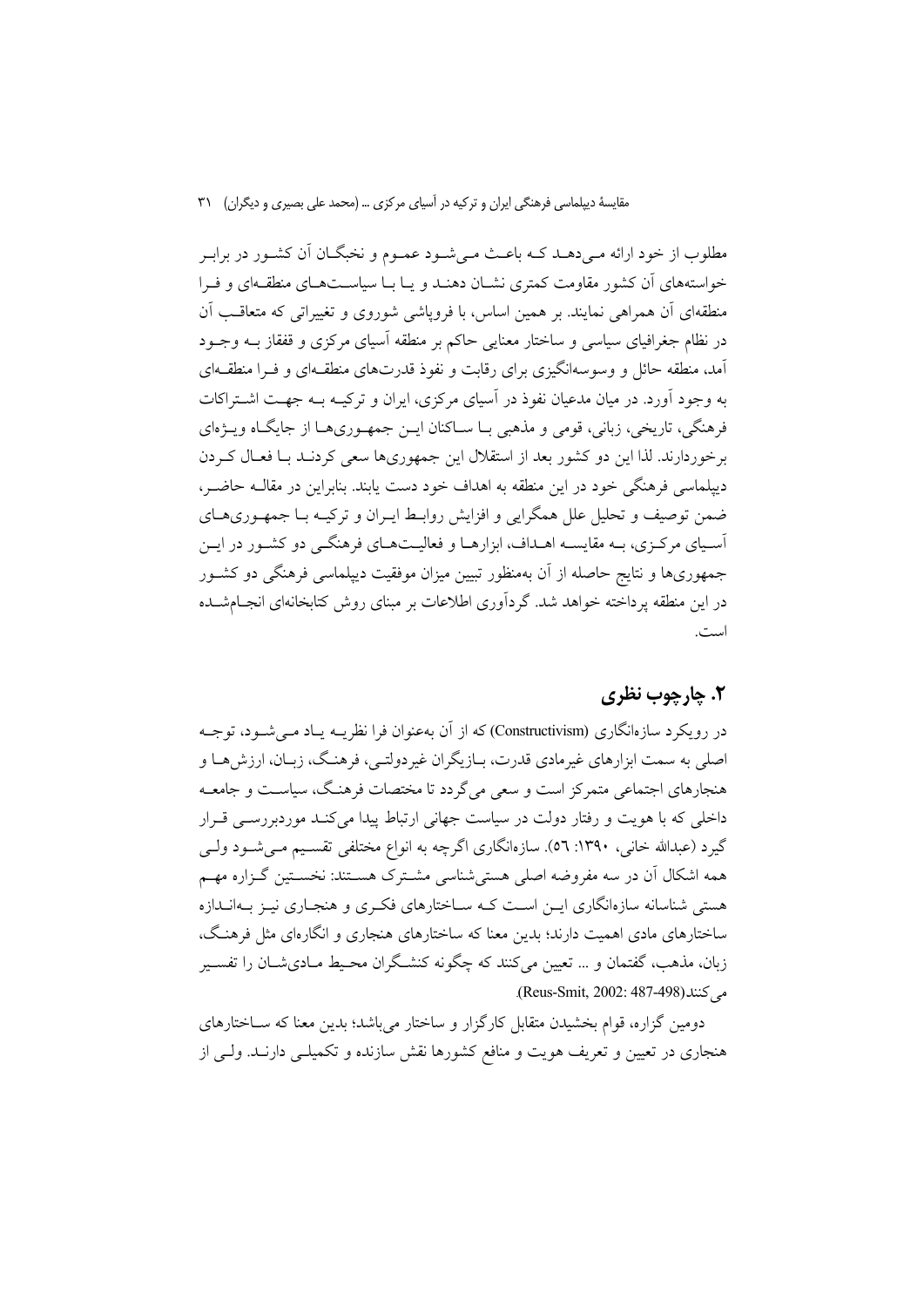سوی دیگر، رویهها و کردار کشورها نیز نقش تعیینکننـده در حفـظ، اسـتمرار و تغییــر ایــن ساختارها دارند (Wendt, 1999: 96-127). و بر اساس سومین گزاره، این هویتها هستند ک به منافع و کنشها شکل میدهند؛ هویتها پایه و اساس منافع هستند و خود هویت نیـز بـر اساس ساختارهای ذهنی و فکری و بهصورت بینالاذهانی (Intersubjective) شکل می گیـرد. هويتها از طريق مشخص كردن اينكه كشورها كــه و چــه هســتند؛ مجموعــهاي از منــافع و كنش ها را ايجاب مي كنند (مشير زاده، ١٣٨٣: ١٢٥-١٢٤).

بـه اعتقــاد الکســاندر ونــت تأثیرگــذاری فرهنـگ و هنجارهــای داخلــی در مشــروعیت دیپلماسی تأثیری انکارنایذیر دارد؛ این بدان معناست کـه دولـت بر آمـده از خواسـت مـردم، تبلور تأثیر ارزش هاست. ازاین رو، تأمـل و ملاحظـه در فرهنـگ و ارزش هـای یـک کشــور، اولین مرحله بررسی سیاست خارجی آن است. وی تأکیـد دارد مبـاحثی همچــون فرهنـگ، آگاهی های بشری، هنجارها و ارزش ها می تواننـد راه گشــایی بــرای دیپلماســی یــک کشــور باشند (ونت، ١٣٨٤: ٢٥٤–٢٤٨).

برای سازه انگاران؛ سازههای تمدنی، عوامل فرهنگی، تاریخی، سیاسی و اجتمـاعی مهـم هستند؛ زیرا این عوامل نقشی پررنگ در شکل(هی به هویت دولتها و درنتیجـه چگـونگی تعیین منافع دولتها و الگوهای برآیندها دارند (مشیرزاده، ۱۳۸۳: ۱۲۵). ونت در جــواب بــه این سؤال که تحت چه شرایطی کشـورها همگراتـر مـیشـوند؟ عنـوان مـیدارد: هـر چـه دولتها دارای ارزش ها و هنجارهای مشترک و احساس یگانگی آنها نسبت بـه هـم بیشـتر باشد، روابط سیاسی آنها دوستانهتر و درنتیجه آثار آنارشی (Anarchy)تضـعیف و همکــاری ميان آنها تقويت مي شود (Wendt, 1994: 386-390). ازنظر سازه انگــاران آنچــه اهميــت دارد میزان تناقض میان هنجارهای داخلی و بینالمللی است؛ زیـرا در صـورت زیـاد بـودن ایـن تناقض، باید دستگاه دیپلماسی با اشاعه فرهنگ خود و نزدیک کردن این هنجارهـا و تبــدیل آنها به فرهنگی مشترک که کار ویژه اصلی دیپلماسی فرهنگی هر کشوری است در جهت مدیریت افکار عمومی، ارتقای میـزان مشـروعیت نظـام سیاسـی در دیـدگاه افکـار عمـومی جهان، کسب پرستیژ بین|لمللی و درنهایت دستیابی به منـافع خـود گـام بـردارد (خراسـانی، ۱۳۸۷: ٥٥). بنابراین درصورتیکه بتوان ملتها را با ارزشها و هنجارهـای مشـترک بـه هـم نزدیک کرد، این امر باعث ایجاد اشتراکات وسیع تر و درنتیجه همکاریها نیز بیشــتر خواهــد .<br>شد.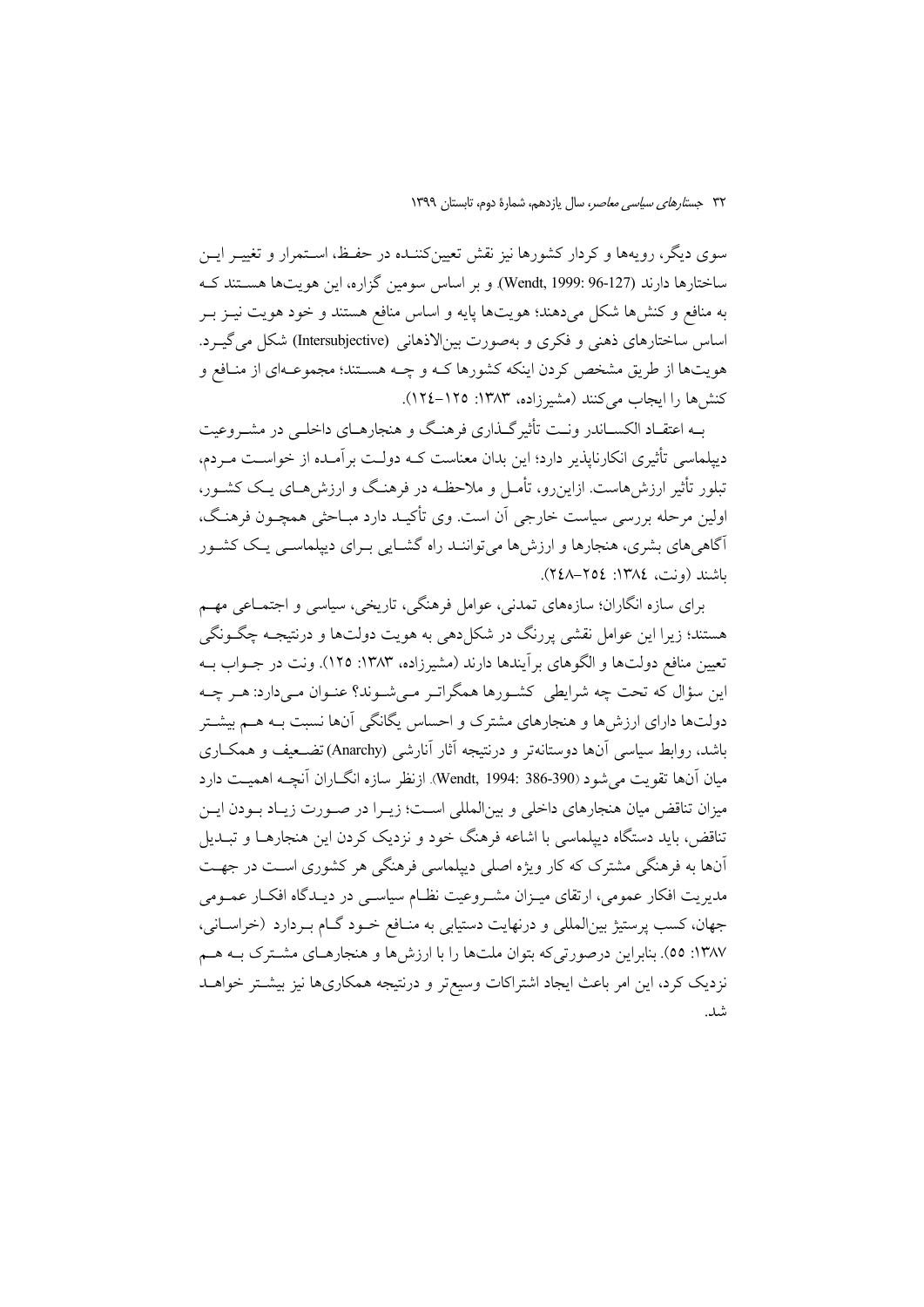با نگاهی به دیدگاههای سازه انگاران می توان گفت کـه نظریــه ســازهانگــاری از قابلیــت بیشتری در مقایسه با نظریههای رایج برای تبیـین دیپلماسـی فرهنگـی برخـوردار اسـت. بـر اساس این رویکرد، رفتار سیاست خارجی کشورها ناشمی از تصـورات بـین|لاذهــانی میــان ملتها است که بر مبنای ارزشی مادی و معنوی شکل گرفته و این مبانی در قالـب رفتارهــای ملی تبلوریافته و درنهایت منافع ملی را رقم میزنند. همچنـین در ایــن رویکــرد، هنجارهــا و ارزش۵های مشترک نظیر پیوندها و اشتراکات تاریخی، فرهنگـی، مــذهبی، زبــانی و قــومی از مهمترین عوامل چرایی افزایش روابط و همکاریها می باشند.

۳. اهداف و ابزارهای دیپلماسی فرهنگی ایران و ترکیه در آسیای مرکزی

در شکل(دهی سیاست خارجی ایران و ترکیه در منطقه آسیای مرکـزی اهـداف و ملاحظـات فرهنگی، ژئوپلیتیکی، اقتصادی، سیاسی و امنیتی مؤثر و نقــش[فــرین مــیباشــد کــه بــهطــور خلاصه بيان مي شود.

### ۱.۳ جمهوری اسلامی ایران

ایجاد زمینه و تـلاش منطقـهای و بـینالمللـی بـرای جلـوگیری از حضـور دائـم یـا موقـت قدرتهاي بزرگ در نزديكي مرزهـاي خـاكي و اَبـي ايـران، جـذب توريسـم (Tourism). استفاده از مزیتهای نسبی اقتصادی آسیای مرکزی در اقتصاد ایـران نظیـر معاوضــه نفــت و فرآوردههای نفتی، حضور فعال در بازارهای این کشورها و انجـام پــروژههـای زیربنــایی در این جمهوریها (قادری حاجت و نصرتی، ۱۳۹۱: ۷۷). جلب نظر کشورهای آسیای مرکزی در جهت ارتباط با جهان خارج از طریق ایران با توجه به ژئوپلیتیک بـری ایــن کشــورها کــه در صـورت انجـام، فرصـتهـاي مناسـبي را در زمينــههـاي مختلـف بـراي ايـران فـراهم مي آورد (Hafeznia, 2007: 108). از مهمترين اهدافي است كه ايران درصـدد دسـتيابي بــه اَن میباشد. در این راستا ایجاد روابط نزدیک سیاسی بر پایه اعتمـاد متقابـل بـا جمهـوریهـای آسیای مرکزی و استقرار صلح، حفظ تمامیت ارضی، تحکیم ثبات سیاسی، کنتـرل بحـرانهـا و درگیریهای قومی در هر یک از جمهوریهای آسیای مرکزی ازجمله راهحل هـایی اسـت که جهت رسیدن به این مهم به کار گرفته میشود (قـادری حاجـت و نصـرتی، ۱۳۹۱: ۷٦). در همین راستا ایران می کوشد تا با خنثی سازی و مقابله بــا تصــاویر و تبلیغــات منفــی نظیــر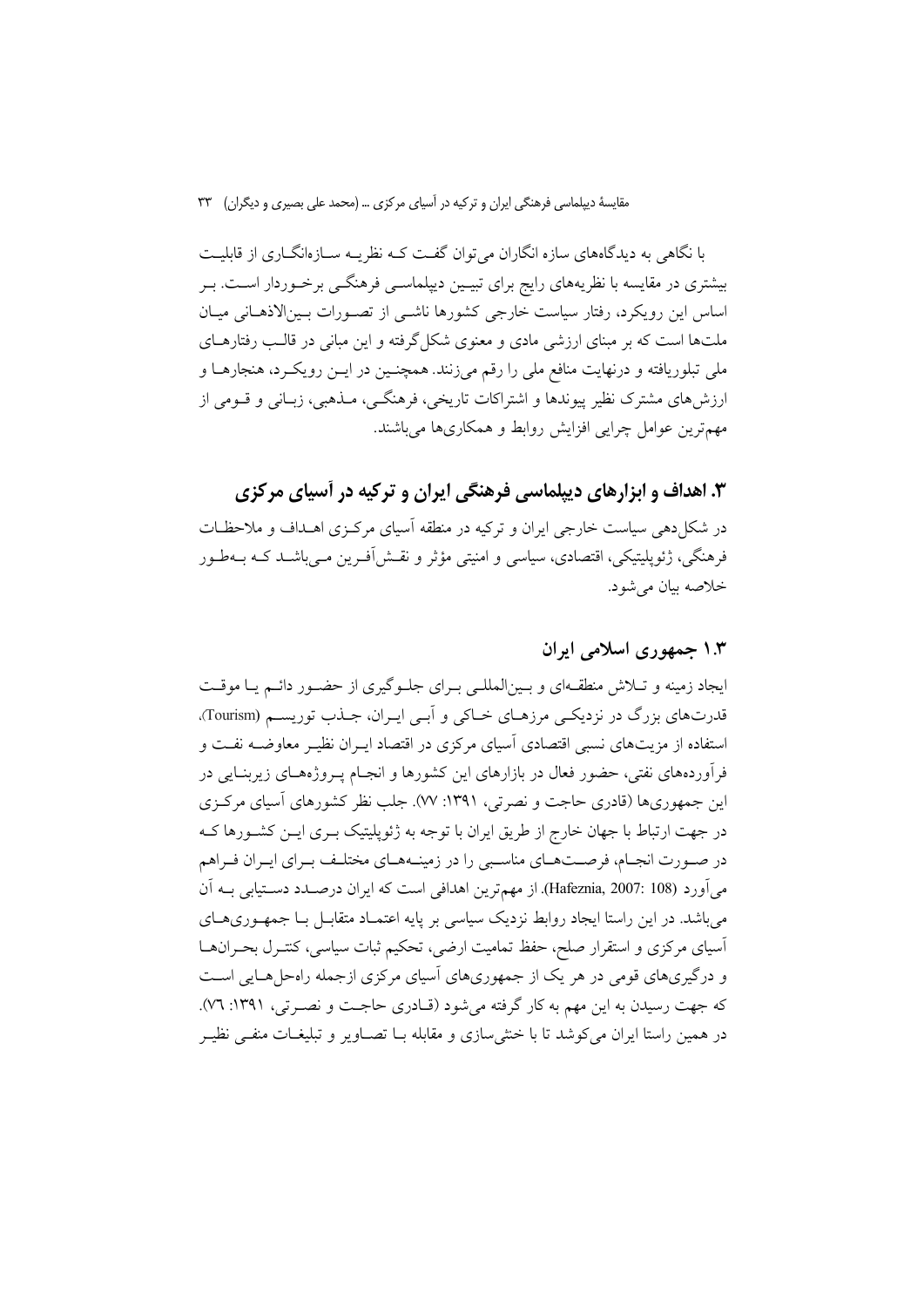اقدامات برخی از کشورهای غربے، عربے و همچنین ترکیـه و اسـرائیل درزمینـه هایـران هراسی و تصویرسازی مثبت و تصـویریردازی ایجـابی از کشـور، شـناخت دقیـق و واقعـی فرهنگ کشورهای منطقه به جهت برنامـهریــزی متناســب مبتنــی بــر الزامــات و ذائقــههــای فرهنگی مردم این منطقه، معرفی فرهنگ، تمـدن و ارزش۵هـای ایرانــی \_ اسـلامی، تــرویج اسلامگرایی (زیباکلام و گودرزی، ۱۳۹۲: ۱۸۲–۱۸٤). گسترش و تداوم علقههـای فرهنگـی، دینی و هنری میان ملتهای مسلمان این جمهوریها با مردم ایران و گسترش و احیای زبـان فارسی در میان فارسیزبانان ایــن جمهـوریهــا (عطــایی و شــیبانی، ۱۳۹۰: ۱٤٥). از طریــق دیپلماسی فرهنگی به اهداف ذکرشده دست یابـد. ازایــنرو در راسـتای اجـرای دیپلماســی فرهنگی و دستیابی به اهداف ذکرشده، ایران از نهادهایی بهره مـی&ـرد کــه بــه ایــن منظـور تأسیسشدهاند که در ادامه به تعدادی از مهمترین نهادها، سازمانهــا و مؤسســات دخیــل در امر دیپلماسی فرهنگی جمهوری اسلامی ایران اشاره خواهیم کرد.

## ۱.۱.۳ سازمان فرهنگ و ارتباطات اسلامی

این سازمان متولی اصلی دیپلماسی فرهنگی جمهوری اسلامی ایـران مـی باشـد کـه در سـال ١٣٧٤ با اهداف گسترش مناسبات فرهنگي با ملل و اقوام مختلف، تقويت و تنظيم مناسـبات فرهنگی جمهوری اسلامی ایران با سایر کشورها و سازمانهای فرهنگی بین|لمللی و عرضـه صحیح فرهنگ و تمدن ایران تشکیل و از همان سال مقرر شد بخـش۵هـای فرهنگــی وزارت خانههای فرهنگ و ارشاد اسلامی، امور خارجه و همچنین مجمعهای جهانی اهــل بیــت<sup>(ع)</sup> و تقريب مذاهب اسلامي با كليه امكانات مالي، پرسنلي و تجهيزاتــي بــه ايــن ســازمان واگــذار شود. هماکنون ۸۷ نمایندگی در خارج و بیش از ۷۰ رایزنی و وابستگی فرهنگـی در خــارج از کشور تحت اشراف این سازمان قرار دارد (دهشیری، ۱۳۹۳: ۲۰۷–۲۰۲).

## ۲.۱.۳ کمیته امداد امام خمینی

این کمیته در اسفند ۱۳۵۷ باهدف پشتیبانی از محرومـان و مستضـعفان داخـل و خـارج از کشور تأسیس گردید و تاکنون به محرومان کشورهای لبنان، سوریه، آذربایجان، تاجیکســتان، افغانستان، عراق، کومور و فلسطین کمک کرده است (کمیته امداد امام خمینی، ۱۳۹۸:۱).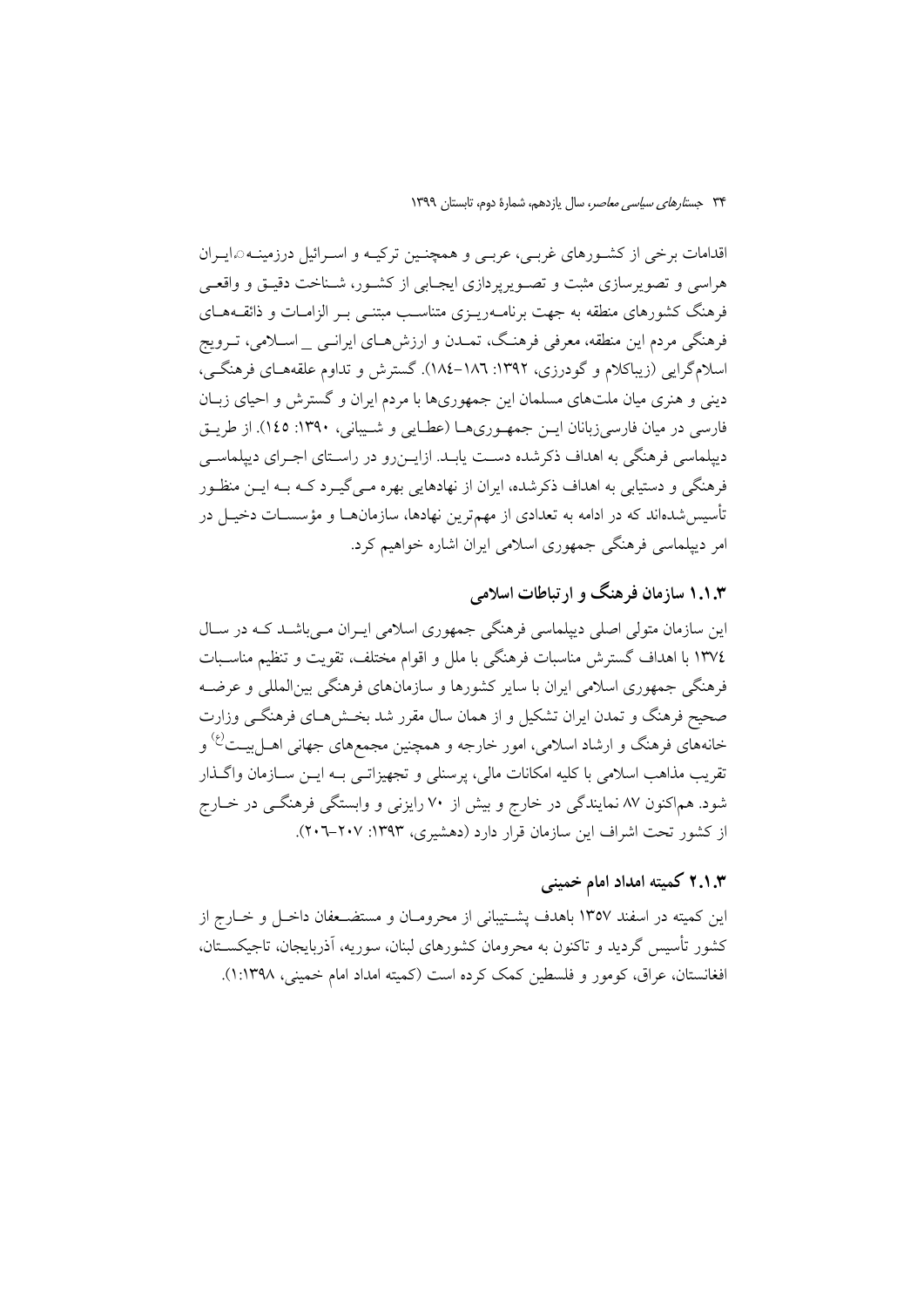٣.١.٣ دانشگاه بين|لمللي جامعه|لمصطفى|لعالميه

باهدف تربیت طلاب و روحانیون خارجی. جامعهالمصطفی در بسش از ٦٥ کشور جهـان نماینــدگی دارد و تــاکنون ٥٠٠٠٠ دانــش پــژوه از ١٢٢ کشــور جهــان در ايــن دانشــگاه يذير فتهشدهاند (جامعهالمصطفى العالميه، ١٣٩٨:١).

۴.۱.۳ معاونت برون مرزى صداوسيما

باهدف نشر فرهنگ اسلامی در جهان از طریق رسانه. در این معاونت ۳۱ شبکه رادیــویی بــه زبانهای مختلف مشغول به فعالیت هستند که شامل زبانهای رسمی جمهوریهـای آسـیای مرکزی نیز می شود. همچنین، شامل ۱۲ شبکه تلویزیونی برون،مرزی و پایگاههـای اینترنتـی متعدد نيز مي باشد (معاونت برون مرزي صداوسيما، ١:١٣٩٨).

> ۵.۱.۳ سازمان فرهنگ و ارتباطات اسلامی باهدف نظارت و اجرای امور فرهنگی و تبلیغات دینی در خارج از کشور.

۶.۱.۳ ىنىاد سعدى باهدف تقویت و گسترش زبان و ادبیات فارسی در خارج از کشور.

۷.۱.۳ سازمان میراث فرهنگی صنایع دستی و گردشگری باهدف حفظ میراث فرهنگی ایران در داخل و خارج از کشور و توسعه گردشگری.

> ۸.۱.۳ بنیاد ایرانشناسی باهدف شناساندن جلوههای گوناگون فرهنگ و تمدن ایرانی به جهانیان.

۹.۱.۳ مرکز همکاریهای علمی بینالمللی وزارت علوم، تحقیقات و فناوری باهدف انجام فعالیتهای علمی و فرهنگی خارج از کشور.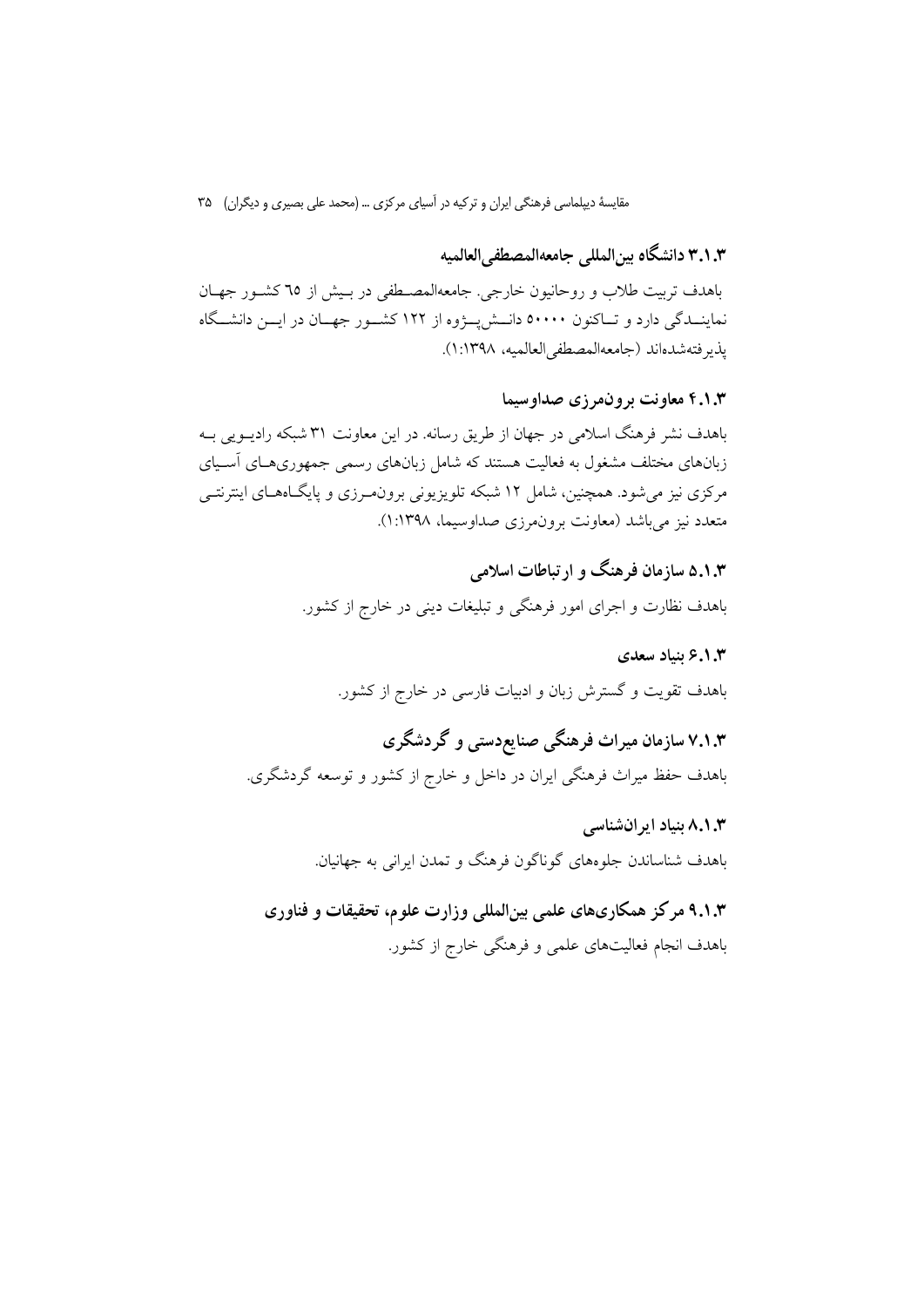۱۰.۱.۳ مؤسسات و افراد خصوصی و نیمهدولتی فعال در عرصه دیپلماسی فرهنگی (نظير مركز مطالعات جهـاني شــدن، انجمــن خــدمات فرهنگــي ايرانيــان خــارج از كشــور و موسسه آینـده روشــن و …) باهــدف مشــارکت در امــور فرهنگــی بــینالمللــی و برگــزاری هفتههای فرهنگی در خارج از کشور (دهشیری، ۱۳۹۳: ۲۱۰ – ۲۰۸).

### ۲.۳ ترکیه

ترکیه نیز همانند ایران اهداف گوناگونی در این منطقــه نظیــر افــزایش نقــش اســتراتژیک در معـادلات بـينالمللـي از طريــق نزديـك شــدن بــه ايــن جمهـوريهـا و دور ســازي ايــن جمهوریهای تبازه استقلال یافتیه از بنیبادگرایی اسپلامی و روسیه تبا عبلاوه بسر پیشیبرد برنامههای پان ترکی خود، حمایت و کمکهای غرب را نیـز جـذب کنـد (احمـدی، ۱۳۸۸: ٥). ایجاد توازن میان روابط خود در منطقه با دیگر قدرتهـای بـزرگ نظیـر روسـیه، ایـران، چین، هند و پاکستان، فعالیت سیاسـی بــهمنظـور ایجـاد ثبــات و امنیــت در منطقــه و یــافتن جايگاهي مناسب در اين منطقه(297 :Roy & Jakson, 2003). تسهيل روابط انرژي بــهويـــژه در رابطه با مسیرهای حمل ونقل انرژی، گسترش روابط اقتصادی با کشورهای آسیای مرکـزی و حضور فعال در بازارهای این کشورها و سرمایهگذاری و انجام پروژههای زیربنـایی در ایــن جمهوري هـا (قـادري حاجـت و نصـرتي،١٣٩١٪٧٨). تصويرسـازي مثبـت و خنثـي كـردن تبلیغات منفی، شناخت دقیق و واقعـی فرهنـگ کشـورهای منطقـه بـه جهـت برنامــهریــزی متناسب مبتنی بر الزامات و ذائقههای فرهنگی مردم این منطقه (زیبـاکلام و گــودرزی،۱۳۹۲: ١٨٦–١٨٤). ترويج نوعثماني گرايي، سكولاريسم (Secularism)، انديشههـاي پـانتركيسـمي و جذب توريسم دارد(946 :Murinson, 2006) و همين اهداف باعث شـده اسـت تـا بـا فعـال کردن دیپلماسی فرهنگی خود در این منطقه سعی کند به این اهــداف دســت پابــد. ازایــن٫رو جهت دستيابي به اين اهداف از نهادهايي بهره مي گيرد كه عبارتاند از:

## ۱.۲.۳ اداره کل امور فرهنگی

این نهاد زیر نظر وزارت امور خارجه ترکیه، مسئول هماهنگی و انعقاد قراردادهـا و پیگیــری امور رسمی و موافقتنامهها است و مسائل فرهنگی را در خارج پیگیری مـی کنـد Ministry) of Foreign Affairs, 2018:1)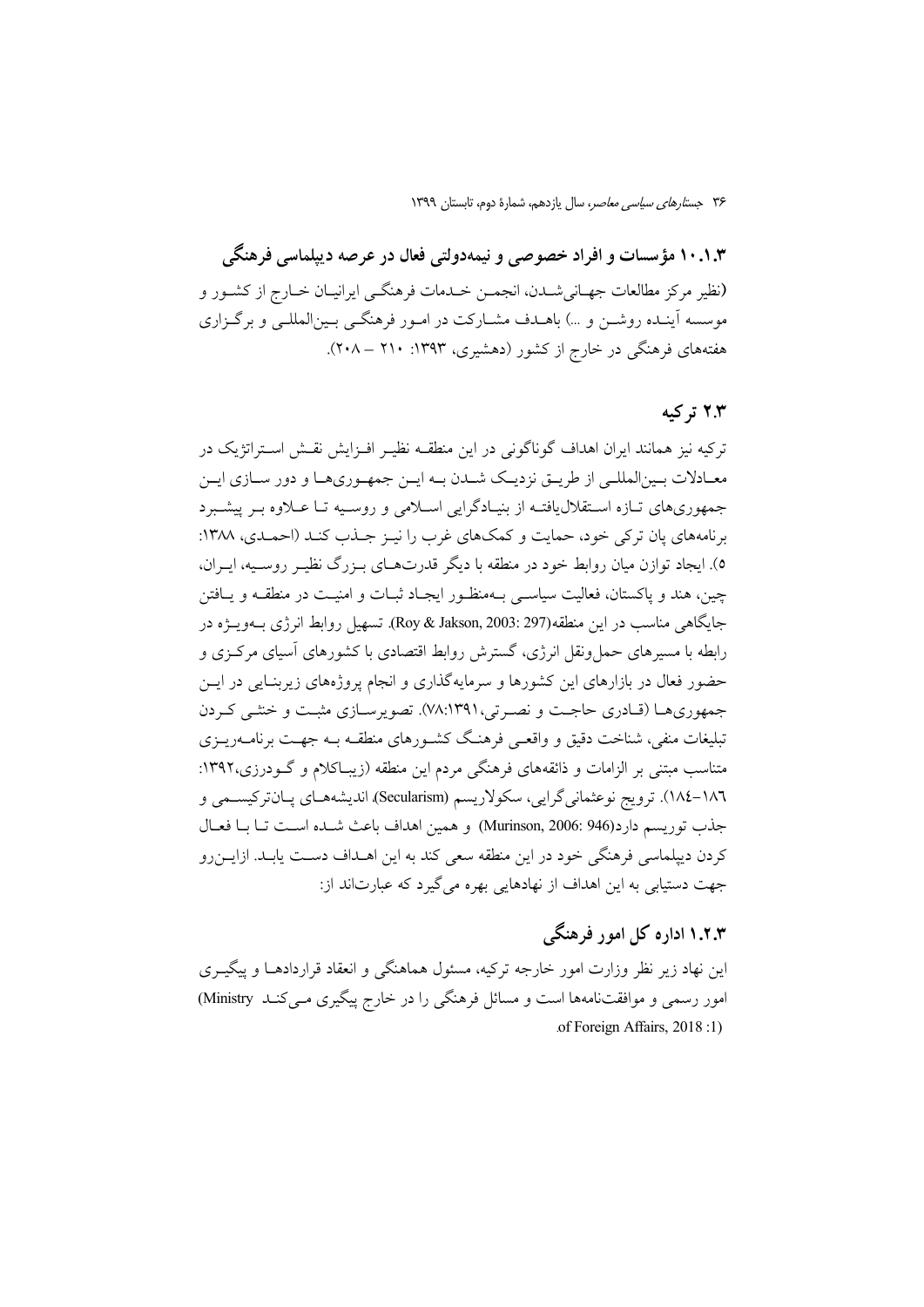# ۲.۲.۳ وزارت فرهنگ و گردشگری

وظـایف ایــن وزارتخانــه شــامل: مــدیریت رایزنــی هــای فرهنگــی و گردشــگری ترکیــه در سفارتخانههای آن، حمایت از جشنوارهها، نمایشگاههـا و مســابقات بــین|لمللــی داخلــی و خارجي است (Ministry of Culture and Tourism, 2018: 1).

# ۳.۲.۳ اداره کل دیپلماسی عمومی

این نهاد که زیر نظر مشاور سیاست خارجی نخستوزیر ترکیـه اداره مـی شـود مسـئول یـی گیری و رصد و رفع بازتاب خبرهای ترکیه در رسانههای جهان است.

## ۴.۲.۳ سازمان آموزش عالی ترکیه

نظارت بر فعالیتهای دانشگاههای ترکیه نظیر مبادله و جذب دانشجو، مبادله اسـتاد، تأســیس کرسی های زبان و ادبیات ترکی در کشورهای دیگر بر عهده این سازمان است.

#### ۵.۲.۳ بنیاد یونس امره

این بنیاد در ابتدا باهدف آموزش زبان ترکی به خارجیان تأسیس شد؛ امـا در عمـل، جایگــاه نماینده فرهنگی ترکیه را در خارج از کشور به عهده گرفته است.

## ۶.۲.۳ سازمان دیانت ترکیه

این سازمان وظیفه نظارت بر امور دینی را عهدهدار است. سه هزار نیرو در خــارج از کشــور دارد که حدود دو هزار مسجد خارج از ترکیه را مدیریت میکنند.

### ۷.۲.۳ سازمان تىكا

این سازمان در سال ۱۹۹۲ تأسیس و کمکهـای اقتصـادی، فنـی، فرهنگــی و آموزشــی بـه کشورهای ترکزبان و بالکان از طریق این موسسه صورت میگیرد (آدمـی و نـوری،۱۳۹۲:  $(1 - 1)$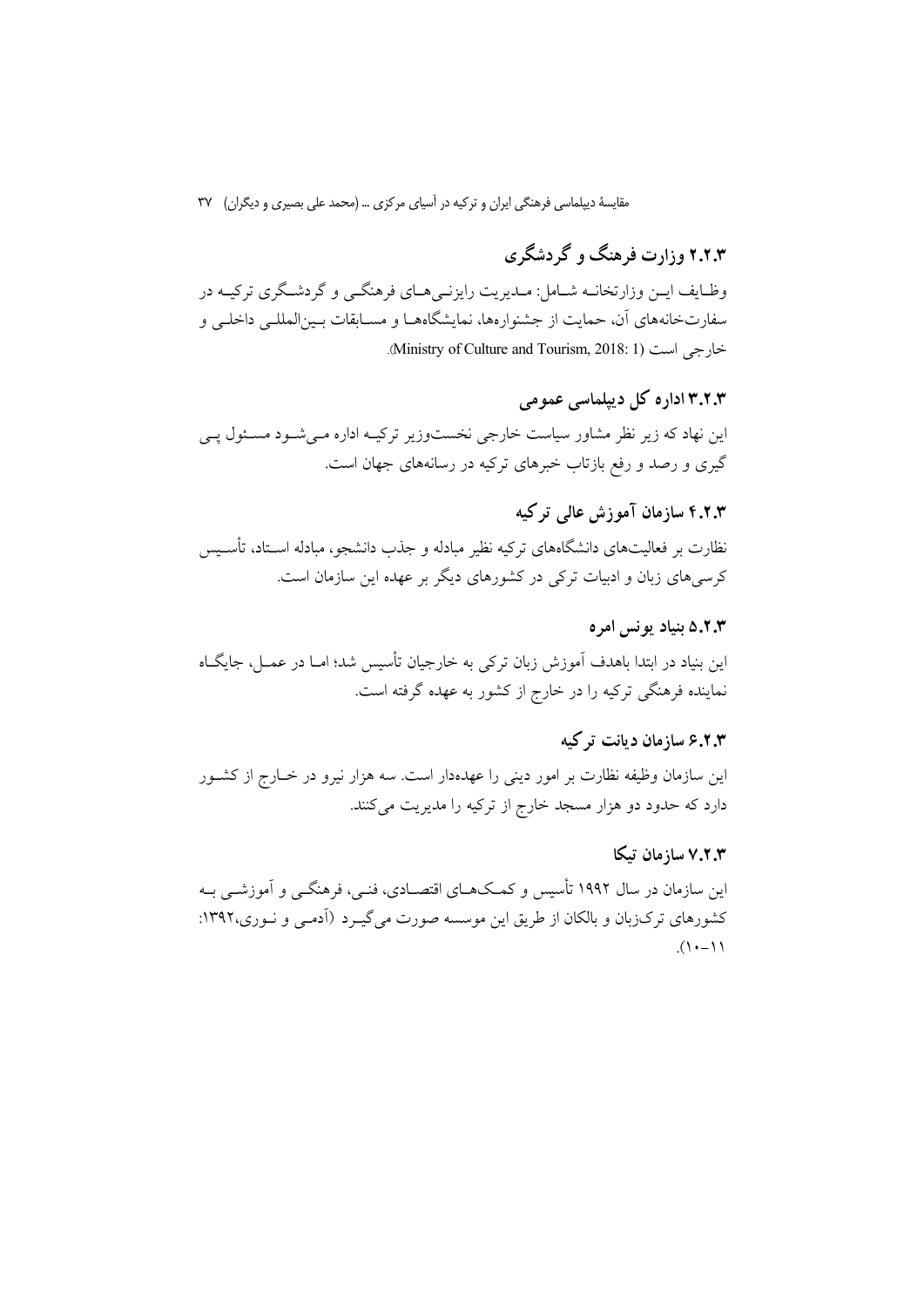## ۸.۲.۳ بنیاد زبان ترک

این بنیاد باهدف پالایش زبان ترکی عثمانی که حـدود ٦٠ درصـد آن عربـی و فارســی بــود تأسیس شد. این مرکز غیر از ارتباط با کشورهای ترک(بان و برگزاری همایشهــا و آمــوزش استادان، آثاری که درباره اشتراکات زبانی با دیگر کشورها است را به چاپ می رساند.

## ۹.۲.۳ بنیاد تاریخ ترک

این بنیاد درزمینه تاریخ ترکیه تحقیق و کتاب منتشر میکند. این بنیاد بزرگترین عامـل تبیـین انگاره فرهنگ و تمدن جهانی ترک و ارتباط دو حوزه آناتولی(Anatolia) بــا آســیای مرکـزی است و در راستای اهدافش هرساله به برگزاری کنگرههای تاریخ تـرک اقـدام نمـوده اسـت (دهقانی، ۱۳۸۹: ۹۹).

#### 

رسانههای ترکیه بهویژه کانـال دولتــی تــی. اَر. تــی (TRT)، اوراســیا لایــف (Eurasia Life) و همچنین کانال تلویزیونی آواز که بــه پــنج زبــان آســیای مرکــزی و ترکــی آذری راهانــدازی شدهاند، قدرت نرم ترکیه در منطقه محسوب میشوند و بهشـدت فرهنـگ غربـی را چــه در داخل و چه در خارج القا میکنند. همچنین در عرصه سینما هم با ساخت فیلمهای تــاریخی که اکثرشان در راستای سیاست نوعثمانی حرکت میکننـد گـوی سـبقت را از دیگـر رقیبـان منطقهای خود برده و توانسته از این طریق، افکار عمومی جهان بهخصوص در حوزه بالک**ان** و کشورهای ترکزبان را به نفع خود تغییر دهد. وبگاه رادیو و تلویزیون ترکیه نیز هــماکنــون به ۳۱ زبان دنیا محتوا تولید میکند (دهقانی، ۱۳۹۱: ۳۰-۲۹).

# ۱۱.۲.۳ جنبش فتحالله گولن

جنبش گولن شامل مدارس، دانشگاههـا، موسسـههـای حرفـهای و کـاری و ایسـتگاههـای رادیویی و تلویزیونی است. آموزش٫پـرورش نقشـی مرکـزی در شـکلدهـی بـه هویــت و افزایش قدرت این جنبش در سراسر جهان داشته است (Balci, 2014:2)بهطوری که ۱۰۰۰ مدرسه در بیش از ٦٠ کشور متعلق به این جنبش میباشـد. هـدف جنـبش گـولن از افتتـاح مدارس در آسیای مرکزی، ترویج ارزشهای اسلامی و فرهنگ ترکیه است. «روزنامه زمـان» وابسته به این جنبش همزمان در ترکمنستان به زبان انگلیسی منتشـر مـیشـود. یـک شـبکه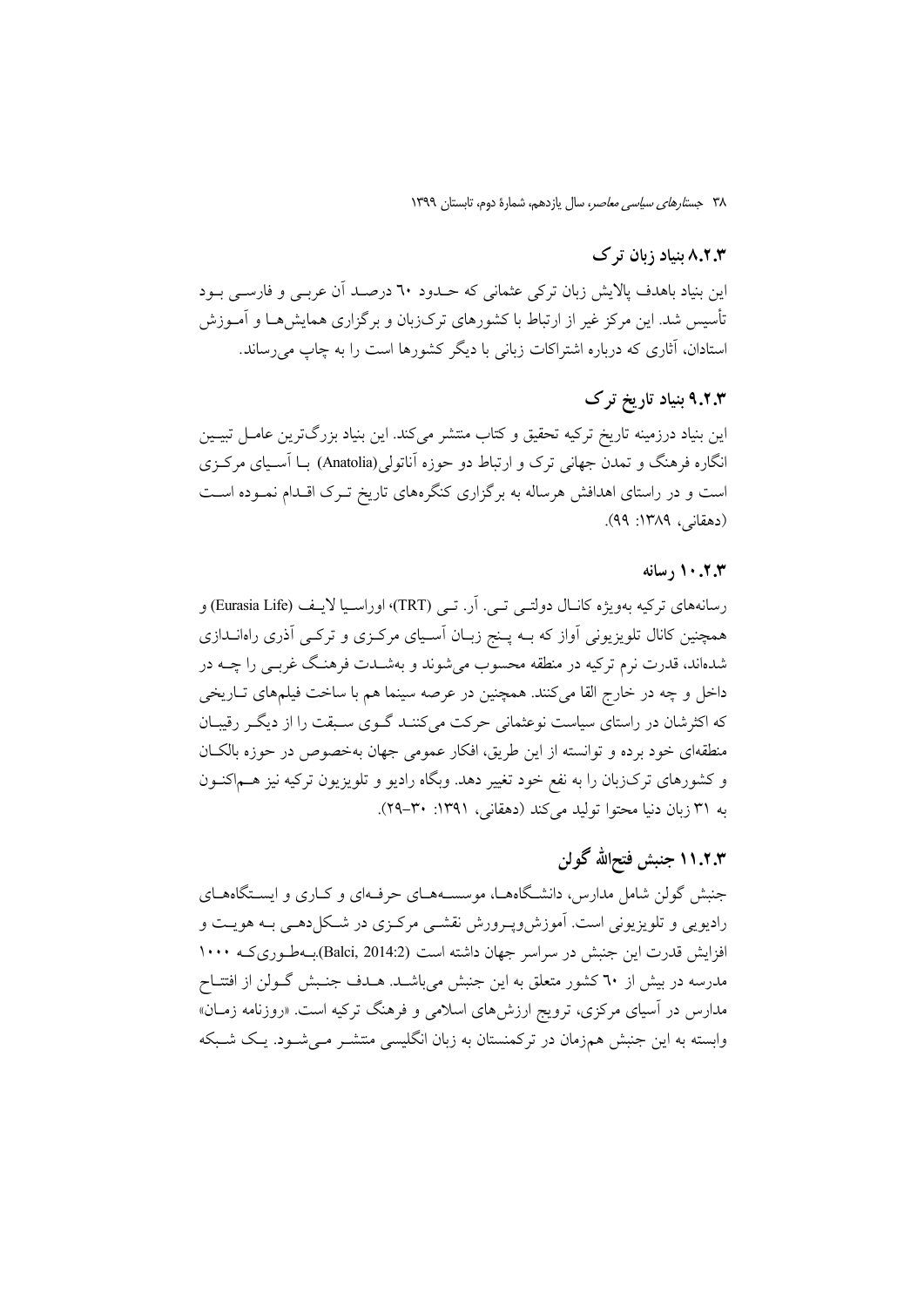ماهوارهای به نبام «سیامان یولیو» (Saman Yolo Satelight)و شبکه رادیبویی و سیایتهای مختلفی هم به این جریان تعلق دارند. پنج کانال تلویزیونی در اختیار این جنـبش اسـت کـه كانال اصلي أن «استار» (Star Television) است. يايگاه مجازي گولن نيـز بــه ١٢ زبــان فعــال است (اَدمی و نوری،۱۳۹۲: ۱۳–۱۲). البته بعد از کودتای نافرجام ۲۰۱٦ در ترکیه کـه اَنکـارا انگشت اتهام را به سمت این جنبش گرفت و اعلام کرد که این جنـبش بـه رهبـری فــتحالله گولن مسئول کودتا بودهاند، ضمن آنکه دولت ترکیه بــه کــار بســیاری از مؤسســات و افــراد وابسته به این گروه در داخل ترکیه پایان داد، سلسله اقداماتی را نیـز علیـه مؤسسـات گــولن نظير اقدامات دييلماتيک جهت تعطيلي مدارس و مؤسسات وابسته به جنبش گولن در اقصـا نقاط جهان ازجمله منطقه آسیای مرکزی صورت داد که با موافقت تاجیکســتان، ترکمنســتان، قزاقستان، ازبکستان و مخالفت قرقیزستان مواجه شد؛ بهطوریکه فعالیتهای این جنـبش در جمهوریهای آسیای مرکزی با محدودیت و کاهش محسوسی مواجه شده است (عسگری،  $(1.140$ 

## ٤. مقایسه دیپلماسی فرهنگی ایران و ترکیه در آسیای مرکزی

یس از فرویاشی شوروی و شکل گیری خلأ قدرت ناشی از این فرویاشی، ایران و ترکیبه ب دلیل برخورداری از اشتراکات تاریخی، قومی، زبانی، فرهنگی و مذهبی با کشورهای آسـیای مرکزی و نیز وجود پتانسیل های عظیم اقتصادی این منطقه، تصمیم گرفتنـد سیاسـتهایشــان را در برابر کشورهای آسیای مرکزی بر مبنای دیپلماسی فرهنگی قرار دهند. لذا دو کشـور در اوایل دهه ۱۹۹۰ از طریق فعال کردن دیپلماسی فرهنگی خود در این منطقه، سعی کردنــد تــا به اهداف خود دست یابند. ازاین٫رو در ادامه بــه مقایســه دیپلماســی فرهنگــی دو کشــور در منطقه آسیای مرکزی و اهداف کسبشده یرداخته خواهد شد.

#### ۱.۴ تاحكستان

تاجیکستان بخشی جدایی ناپذیر از فرهنگ و تمدن ایرانی است که بهویـژه در دوره سـامانیان مرکز تاریخ، فرهنگ و تمدن ایرانی بوده است. مردم تاجیکستان آریاییالاصل و پارسےزبان هستند و همین مشترکات در کنار دین واحد، تشابه آیینها، سنتهـا و باورهـای اجتمـاعی، ملی و محلی شرایط بی بدیلی را برای توسعه بیش(زییش روابط فرهنگی، سیاسی و اقتصــادی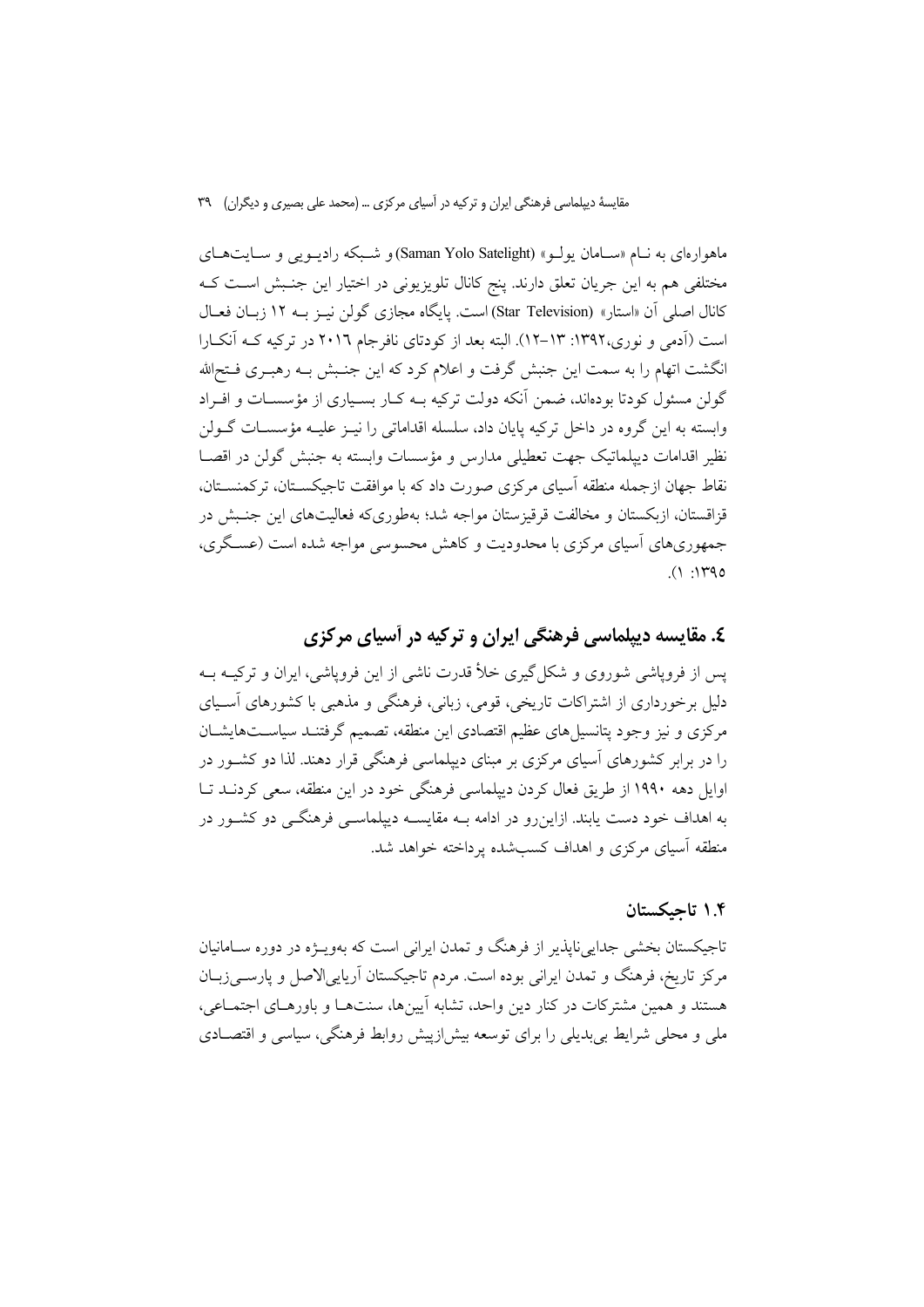دو کشور فراهم آورده است (سنایی، ۱۳۹۳: ۲۱). بهطوریکه بعـد از اسـتقلال تاجیکسـتان، نخستین قرارداد همکاری علمی با ایران میان آکادمی علوم تاجیکســتان و دانشــگاه مشــهد در سال ۱۹۹۶ منعقد شد. بــا تــلاش ايــران در شــهرهاي دوشــنبه، خجنــد، كــولاب، اوراتيــه و ...کتابخانههایی با چنـدین هـزار جلـد کتـاب در رشـتههـای گونـاگون علمـی راهانـدازی و اتاقهای ایران در دانشکده ادبیات دانشگاه دولتی تاجیکستان و دانشگاه دولتبی خجنـد دایـر گردید (ملکیان، ۱۳۹۱: ۱۰۹). در سال ۱۳۸۱ سند همکاری میـان وزارت علـوم تحقیقـات و فناوری با وزارت معارف تاجیکستان در خصوص تبادل استاد و دانشـجو و اعطـای بـورس تحصيلي بـه دانشـجويان بـه امضــا رسـيد. همچنـين در ســال ۱۳۹۰ مقـرر گرديـد تعــداد بورسیههای مختص دانشجویان تاجیک از ۵۰ نفـر بــه ۲۵۰ نفـر افـزایش یابـد (دهشــیری و طاهری، ١٣٩٥: ٢٢). دانشگاه جامعهالمصطفىالعالميه نيز با دانشـكده اسـلامى دانشـگاه ملـى تاجیکستان تفاهمنامهای در راستای برگزاری دورههای کوتاهمـدت بـرای اسـاتید، همکـاری برای ساخت کتابخانه و تجهیز آن، فراهم آوردن فرصت مطالعـاتی بـرای اســاتید و آمــوزش دانشجويان تاجيك منعقد ساخته است (جامعهالمصطفى العالميه، ١:١٣٩٨).

همچنین فعالیت بنیاد سعدی در تاجیکسـتان، شـامل ارسـال کتـب و نشـریات بــهویــژه درزمینه ادبیات و برگزاری دورههای دانش|فزایی برای اساتید زبان فارسـی تاجیکسـتان بـوده است و یژوهشگاه فرهنگ فارسی – تاجیکی نیز تاکنون کتابهای متعـدد فارسـی انتشـار و ترجمه آثار از فارسی به سیریلیکی زیادی را انجام داده است (بنیاد سـعدی، ۱:۱۳۹۸). کمیتــه امداد امام خمینی<sup>(ره)</sup> نیز در این کشور ۳۸ شعبه دارد و در طول نزدیک بــه ســه دهــه بــالغ<sub>،</sub>بــر ۱۰۰ هزار خانواده از خدمات این کمیته برخوردار شدماند (ایراس، ۱۳۹٤(:۱).

ایران در حوزه دیپلماسی ورزشی نیز فعالیتهای ارزشمندی نظیـر برگـزاری دومـین مسابقه بينالمللي ورزش،اي زورخانهاي جامعه حكيم ابوالقاسم فردوسـبي در شـهر دوشـنبه انجام داده است. همچنین وزارت امور خارجـه ایـران طـی سـه دوره در سـالهـای ١٣٧٣-۱۳۷۲–۱۳۷۱ به ۳۸ تـن از ديپلمـاتهـاي تاجيكسـتان آمـوزشهـاي اقتصـادي، مـالي و دیپلماتیک داده است (دهشیری، ۱۳۹۳: ٤٢٢).

رایزنهای فرهنگی ایـران و ترکیـه فعالیـتهـای یکسـانی نظیـر برگـزاری اجـلاس هـا، نمایشگاهها و جشنوارههایی در موضوعات مختلف فرهنگی، دینی، علمی، آموزشی، ادبــی و هنري، اعزام هياتهاي فرهنگي و هنري، تأسس كتابخانــه، ترجمــه، چــاب و نشــر كتـب و مجلات در موضوعات مختلف، فعالیتهای توریسـتی بــرای جــذب گردشــگر، حضــور در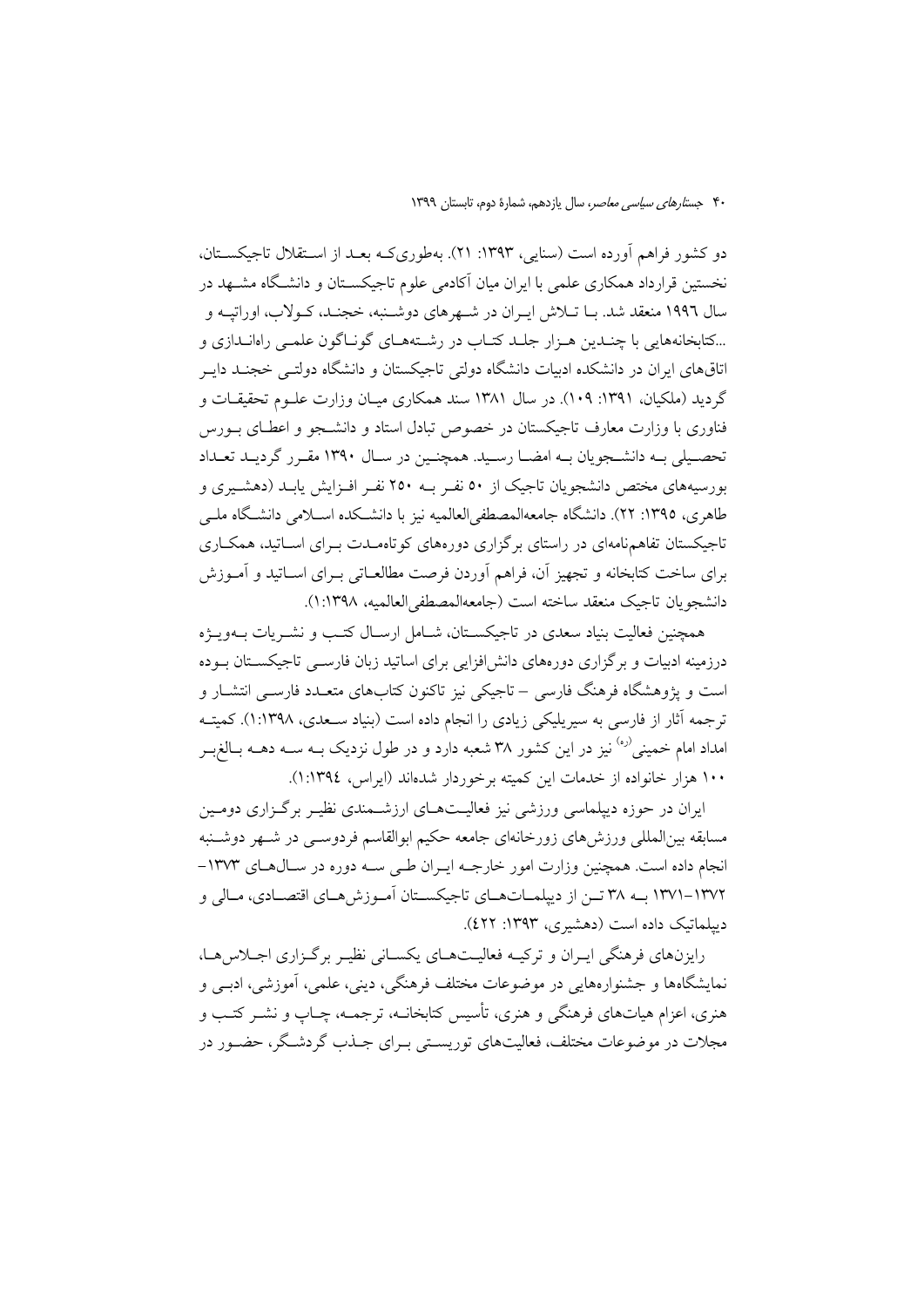رسانهها و ملاقات مقامات فرهنگی این جمهوریها، مبادله برنامههای تلویزیــونی، برگــزاری دورههای آموزشی مختلف و هفتههـای فرهنگــی، بریــایی کنســرتهــای موســیقی، نمــایش مجموعهای از فیلمهای سـینمایی، تئـاتر و … دارنــد (اَزادی و مقصــودی،١٣٩١: ٢٢٧–٢٢٦). لذا برای جلوگیری از تکرار مطالب، از بیان فعالیتهای رایزنی های فرهنگــی ایــران و ترکیــه در چهار جمهوری دیگر خودداری شده است.

با توجه به این فعالیتها و مـراودات فرهنگـی و علمـی ایـران و تاجیکسـتان در طـول سالهای گذشته، بیش از ۱۷۰ سند در تمام حوزههای سیاسی، اقتصادی، فرهنگــی و … میــان دو کشور به امضا رسیده است. در این سالها مناسبات دو کشور از کمتـرین فـراز و نشـیب برخوردار بوده است. ایـران همـواره از پشــتیبانی تاجیکسـتان از مواضـع ایـران در مســائل بینالمللی و منطقهای نظیر حق ایران برای بهرهمندی از انرژی صلحآمیز هستهای و عضـویت کامل در سازمان همکاری شانگهای قــدردانی نمــوده اســت. از ســوی دیگــر، ایــران نیــز در این گونه جوامع همواره حامی تاجیکستان بوده است (سـفارت ج. ا.ا در دوشـنبه، ۱۳۹۸:۱). درزمینه اقتصادی نیز در حال حاضر بـیش از ۱۰۰ شـرکت ایرانـی در بخـش۵مـای مختلـف مشغول به فعالیت هسـتند و میـزان مبـادلات تجـاری میـان دو کشـور نیـز ۹۷ میلیـون دلار میباشد (سازمان توسعه تجارت ایران، ۱۳۹۸:۱). ازلحاظ گردشگری نیز بـر اسـاس آخـرین آمار ارائهشده (۱۳۹٦) توسط سازمان میراث فرهنگی، صـنایعدسـتی و گردشـگری، در سـال ۱۳۹٦ تعداد ٥ هزار توریست تاجیکستانی از ایران بازدید کردهاند (سازمان میـراث فرهنگـی،  $(1:147)$ 

اختلافات فرهنگی موجـود میـان ترکیـه و تاجیکســتان یعنــی زبــان فارســی مــردم آن و احساس تعلق آنها به فرهنگ ایرانی و مشترکات تاریخی و فرهنگی بـا ایــران، عمــلاً نفــوذ ترکیه را در مقایسه با ایران در این کشور کمرنگ کرده است. بااینحال، در سه دهه گذشته، ترکیه کوشیده است تا با سرمایهگذاریهای گوناگون فرهنگی، آموزشی، اقتصادی و سیاسی جایگاه خود را در این کشور افزایش دهد (رمضانی بونش، ۲:۱۳۹۱). در ایـن میـان، وجـود اقلیتهای ازبک، تاتار، ترکمن و قرقیز در این کشور که دارای اشتراکات زبانی و مــذهبی بــا ترکیه هستند نقش بسزایی در بهبود جایگاه این کشور در تاجیکستان داشته است.

همکاری میان دو کشور درزمینه آموزش وپرورش در سال ۱۹۹۲ آغـاز و در سـال ۱۹۹۲ یک توافقنامه در این زمینه به امضا رسید. در حال حاضر در تاجیکستان شیش آموزشگاه سا ۳۰۰ دانش آموز مشغول فعالیت می باشند که البته پیش بینـی شــده اســت تعــداد آنهــا بــه ۲۲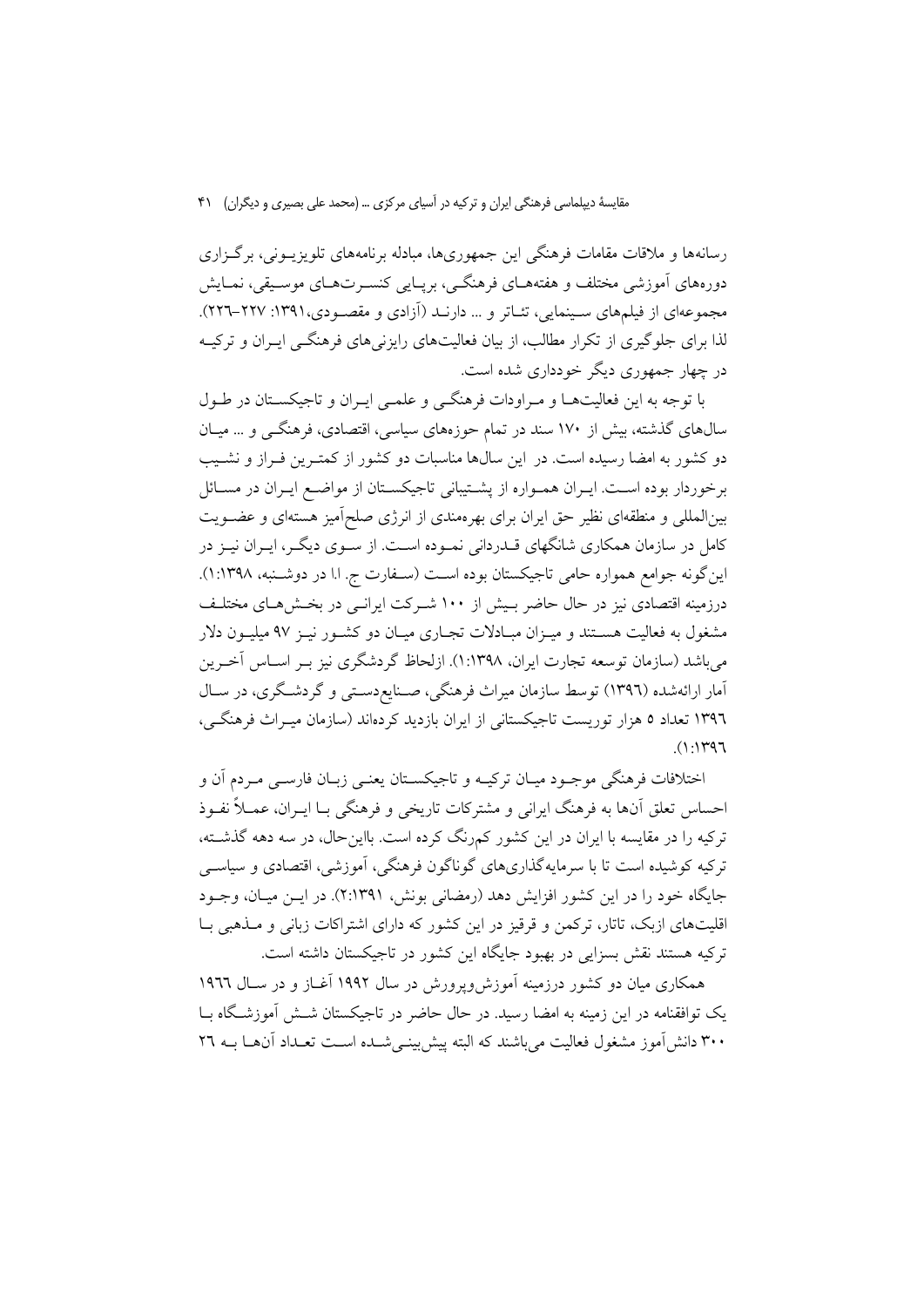مدرسه برسد. تقریباً ٥٠ دانشجوی تاجیک نیـز در دانشـگاههــای ترکیــه تحصــیل مــی کننــد. همچنین شرکت آموزشی «شلاله» (Şelale)که متعلق به جنبش گولن می باشد، ۱۰ دبیرستان، یک مرکز زبان، یک مدرسه بین|لمللی و یک خوابگاه آموزش عالی در تاجیکســتان تأســیس کرده است که ۲۰۰۰ دانش آموز تاجیک در این مؤسسات بـه تحصـیل مشـغولند .Kanbolat). (2 :2012 همچنین این جنبش، دانشجویان بسیاری را بهصورت بورسیه برای ادامـه تحصـیل روانه ترکیه و کشورهای غربی کرده است (فلاح، ۱۳۷۸: ۷۵). البته بعـد از کودتـای نافرجـام ٢٠١٦ در ترکیه و فشار دولت آنکارا به این کشور جهت تعطیلی مؤسسـات وابسـته بــه ایــن جنبش، امام علي رحمان، رئيس جمهـور تاجيكسـتان، اقـدام بــه تعطيلـي و اخــراج معلمــان مدارس ترکي –تاجيکي (گولن) و جايگزيني آنها با مؤسسات آموزشي تاجيکستان تحت عنوان مدارس تیزهوشان نمود (کوزهگر کالجی، ۱۳۹۸: ۱). بنیاد یونس امره نیز فعالیتهـای گستردهای درزمینه گسترش و تقویت زبـان ترکـی نــهتنهـا در ایــن کشــور بلکــه در تمــام جمهوریهای آسیای مرکزی انجام داده است.

علاوه بر عرصه آموزش، ترکیه درزمینه ساخت سریال۵حای تأثیرگذار باهــدف افــزایش نفوذ فرهنگی، توانسته است با در اختیار گرفتن فضای فرهنگی و رسانهای این جمهوری، بــا ایجاد مراکزی مانند مرکز «همصدا»، این کشور فارسیزبان آسیای مرکزی را تحت تأثیر قـرار دهد (محمدی، ۱۳۹۱:۱).

دیپلماسی فرهنگی ترکیه در این کشور تاکنون دستاوردهایی نیـز بـرای ترکیـه بــه همـراه داشته است که از آن جمله می توان به انعقاد ۳۰ معاهـده و پروتکــل در زمینــههــای مختلــف بهویژه فرهنگی و حمایت دو کشور از فعالیتهای سیاسی یک دیگر در مجـامع بـین|لمللـی مانند حمایت تاجیکستان از عضویت ترکیه در شورای امنیت سازمان ملل در دوره ۲۰۰۹ تـا ۲۰۱۰ و حمایت ترکیه در جهت برگزاری سی و هفتمین اجلاس وزیران خارجه کشورهای اسلامی در دوشنبه (۲۰۱۰) اشاره کرد. گذشته از این، در بعد امنیتی و نظامی نیز همکارهـای محدودی بین دو کشور نظیر همکاری درزمینه مبارزه با مـواد مخــدر صـورت گرفتــه اســت (خبرگـزاري آنــاتولي، ١:١٣٩٥). ازلحــاظ گردشــگري، بــر اســاس آمــار وزارت فرهنــگ و گردشگری ترکیه، در سال ۲۰۱۹ تعـداد ٤٤ هـزار توریسـت تاجیکسـتانی از ترکیـه بازدیـد كردهانيد(Ministry of Culture and Tourism, 2019: 1). در بعيد اقتصادي نيـز تركيـه در بيين کشورهای ردهبالای تجاری با تاجیکسـتان قـرار دارد؛ بـهطـوریکـه هـماکنـون بـیش از ٥٠ کارخانه مشترک ترکی \_ تاجیکی در تاجیکستان وجود دارد و تنها شرکتهای ساختوساز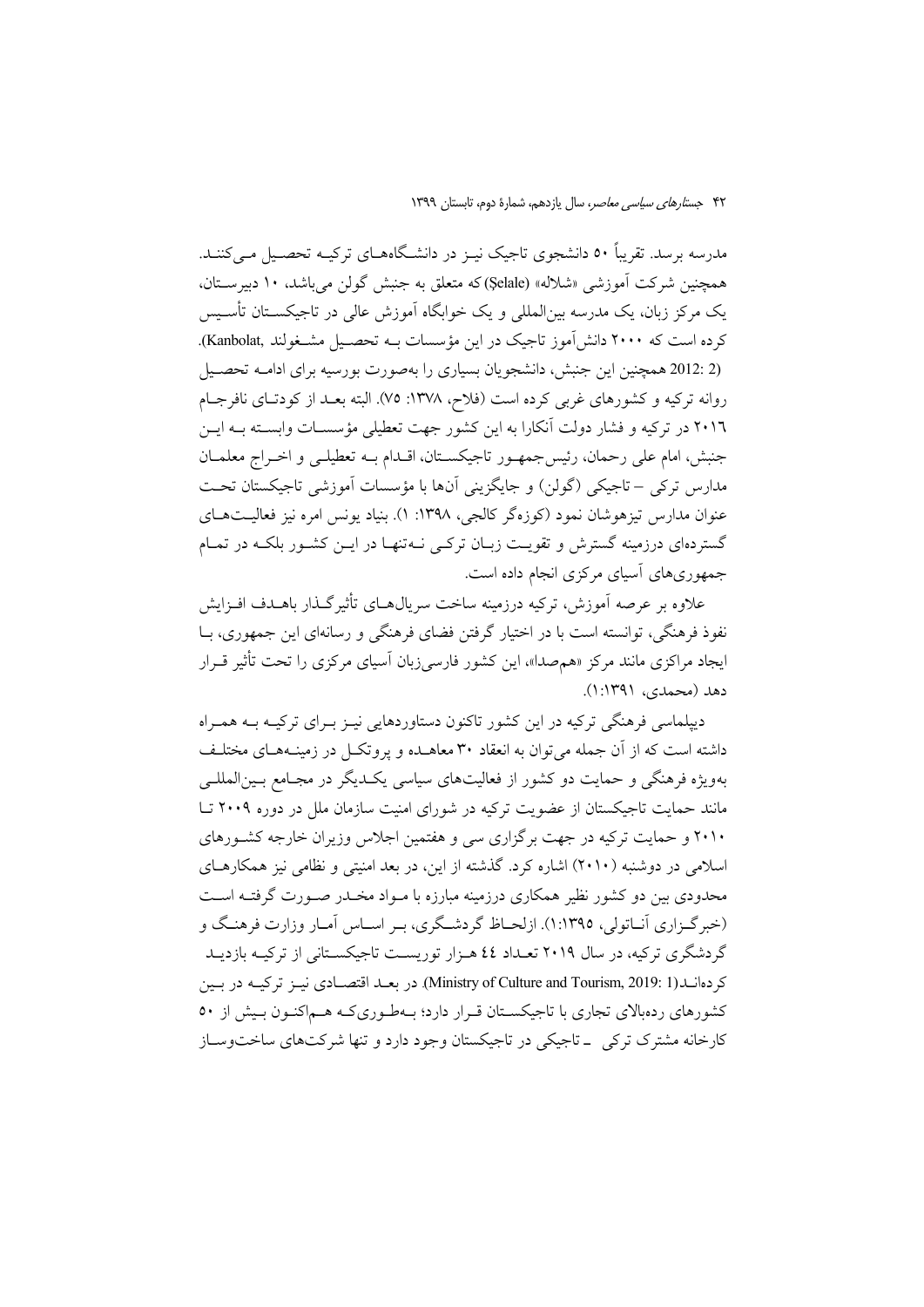ترکیهای تاکنون در این کشور پروژههای نزدیک به ارزش ٥٦٢ میلیون دلار را انجـام دادهانــد. همچنین ترکیه تاکنون ۹۱ میلیون دلار به تاجیکستان کمک مـالی از طریــق مؤسســاتی نظیــر تیکا و بانک اگـزیم (Eximbank) کـرده اسـت (Turkish Embassy in Dushanbe, 2018: 1). در حوزه تجارت خارجی نیز میزان تجارت خارجی میان دو کشور سیصد و پنجاهوپنج میلیــون دلار اعلام شده است (UN.Comtrade, 2019: 1).

#### ۲.۴ از یکستان

ریشههای عمیق تاریخی و فرهنگی میـان دو کشـور ایـران و ازبکسـتان قابـل توجـه اسـت. چهرههایی نظیر ابوریحان بیرونی، ابوعلی سـینا و محمـد رودکـی سـمرقندی متعلـق بــه دو كشور ايران و ازبكستان هستند و ازلحاظ تـاريخي نيـز ازبكسـتان تـا قبـل از شكسـت هخامنشیان از اسکندر مقدونی در سال ۳۳۰ قبل از میلاد و تبدیل به بخشی از کشور یونـانی باكتريا(Bactria) ، تحت حكومت هخامنشيان بوده است و يس!زآن نيـز در طـول تـاريخ ايـن کشور تحت حکومت سلسلههای سامانیان، خوارزمشاهیان، ایلخانیان، تیموریـان، شــیبانیان و افشاريان قرار داشته است (سنايي، ١٣٩٣: ١٤١). بـااين حـال، روابـط ازبكسـتان بـا ايـران در حوزه فرهنگی در دهه اول پس از استقلال این کشور، بــه دلیــل مســائل و مشــکلاتی ماننــد تعارض نظام دینی ایران با نظام سکولار ازبکستان، نگرانی از تأثیرگذاری انقلاب اسـلامی بـر مردم این کشور و تأثیر سوء روابط قدرتهای بزرگ، با رکود نسبی همراه بود که بــا تــلاش ایران و اتخاذ سیاسـتهـای اعتمـادزایی و شـفافسـازی در رابطـه دوجانبـه باهـدف رفـع نگرانیها، بهتدریج روابط در بخشهای مختلف گسترش یافت (Hiro, 2011: 369).

زبان و ادبیات فارسی یکبی از نقطـههـای مشـترک ملـت ایـران و ازبکسـتان محسـوب م شود؛ به نحوی که در سال ۱۳۸۵ تعداد ۳۲۳ دانشجو، زبان فارسی را به عنوان زبان نخست و ۳۰٦۱ دانشجو، زبان فارسی را بهعنوان زبان دوم خود در دانشگاههای مختلـف ازبکســتان فراگرفتهاند. همچنین در این سال، ٤٣ استاد به تــدریس زبــان فارســی مشــغول بــودهانــد. در همین زمینه در سال ۱۳۹۳ بیش از سه هزار دانشجو در ۱۵ دانشگاه و دبیرستان در شـهرهای مختلف ازبکستان، فارسی را بهعنوان زبان دوم و ۳۵۰ دانشجو، بهعنـوان زبـان اول در حـال آموختن زبان فارسی بودهاند. همچنین حدود ۱۳۰ هزار دانش آموز، ادبیات فارسی– تــاجیکی را در مدارس تاجیکی فرامی گیرند. ضـمن اینکـه هرسـال تعـداد ٥ تــا ١٠ دانشـجوی زبـان فارسی از دانشکده شرقشناسی ازبکستان بهمنظور گذراندن دوره دانش افزایـبی زبـان فارسـبی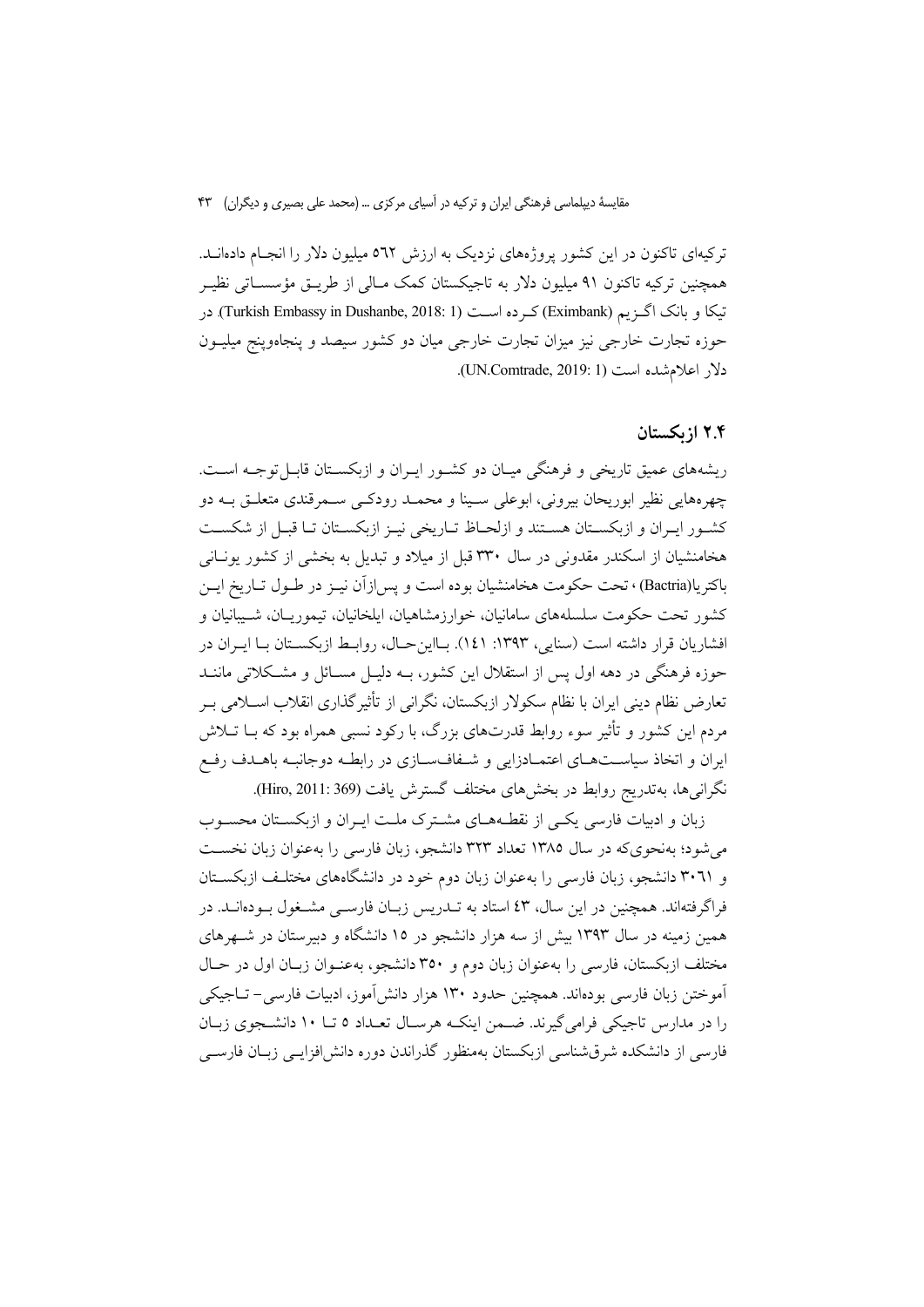به تهـران سـفر مـي كننـد (دهشـيري،١٣٩٣: ٤٢٩-٤٢٩). البتـه بايـد اذعـان داشـت در ميـان کشورهای منطقه، کمترین تبادل دانشجو بین ایـران و ازبکســتان وجــود دارد و تقریبـاً هــیچ اقدامی در این زمینه انجامنشده است (حق پناه و شیرازی، ۱۳۹۳: ۸٦).

در رابطه با گسترش زبان فارسی باید عنوان کرد که رایزنی فرهنگی ایران در تاشیکند سا همکاری بنیاد سعدی و مراکز علمی، اقدام به برگـزاری دورههـای تربیـت مــدرس آمــوزش زبان فارسی، تأسیس کرسی های زبان فارسی و اتاق هـای ایـران نمـوده اسـت کـه در هفـت دانشگاه دولتی و چند مرکز علمی این کشور برگزار می شود (بنیاد سعدی، ۱:۱۳۹۸).

در حال حاضر، مبنای حقوقی –قراردادی روابط بـین ایـران و ازبکسـتان را بـیش از ٥٩ سند امضا شده تشکیل می دهد. بین ازبکستان و ایران بر اساس همکاری تجاری –اقتصـادی و علمے ۔فنے کمیسونامای مشترک پین دولتے تشکیل گردیدہ است و درزمینیه همکاریهای اقتصادی، در ازبکستان با مشارکت سرمایهگذاران ایرانی، بیش از ۱۱۲ کارخانـه دایر گردیده است که از میان آنها ۱۹ کارخانه بهطور کامل با سرمایهگذاری ایـران مشــغول به کار و فعالیت میباشند. هماکنون حجم مبادلات تجاری بـین دو طـرف ۱۷۸ میلیــون دلار میباشد (سازمان توسعه تجـارت ایـران، ۱۳۹۸:۱). یکـی دیگـر از جنبـههـای مهـم روابـط ازبکستان و ایران، توسعه همکاری بین دو کشور درزمینه حمـــ| ونقـــ| اســت کــه بــه همــین منظور در آوریل ۲۰۱۱ در عشــق]بـاد، در نشســت چهارجانبــه وزرای خارجــه ازبکســتان-تر کمنستان –ایران – عمان، سندی درباره تأسیس راهآهن امضا شــد (سـفارت ازبکســتان در ایران، ۱۳۹۸:۱). و درزمینه گردشگری نیز تعداد ۱٦۰۰ توریست ازبکی در سـال ۱۳۹۲ ایـران را بهعنوان مقصد گردشگری خود انتخاب کردهاند (سازمان میراث فرهنگی، ۱۳۹۲:۱).

از سویی دیگر وجود اشتراکات فرهنگی، قومی، دینی و زبانی میان ازبکستان و ترکیه نیـز باعث شده تا بستر مناسبی برای دیپلماسی فرهنگی ترکیه فراهم شـود؛ امـا بــه دلیـل بــدبینی دولت ازبکستان به اقدامات ترکیه نظیر اعطای پناهندگی ترکیه به «محمـد صـالح» اپوزســیون ازبکستان، این کشور نتوانسته آنچنانکه باید فعالیتهای فرهنگی زیادی در ایــن جمهـوری انجام دهد (آدمی و نوری، ۱۳۹۲: ۱۲). بااین وجود ترکیه سعی کرده بـا اتخـاذ سیاسـتهـای اعتمادزایی و شفافسازی باهدف رفع نگرانیها، بهتـدریج روابـط در بخـش۵حای مختلـف ازجمله بخش فرهنگی را گسترش دهد.

فعالیتهای جنبش فتحالله گولن در ازبکستان از زمان استقلال این کشور همـواره دچـار فراز و نشیب بوده است. برای مثال تنهـا در سـال تحصـیلی ۱۹۹۲–۱۹۹۳، ایــز جنـبش ۱۸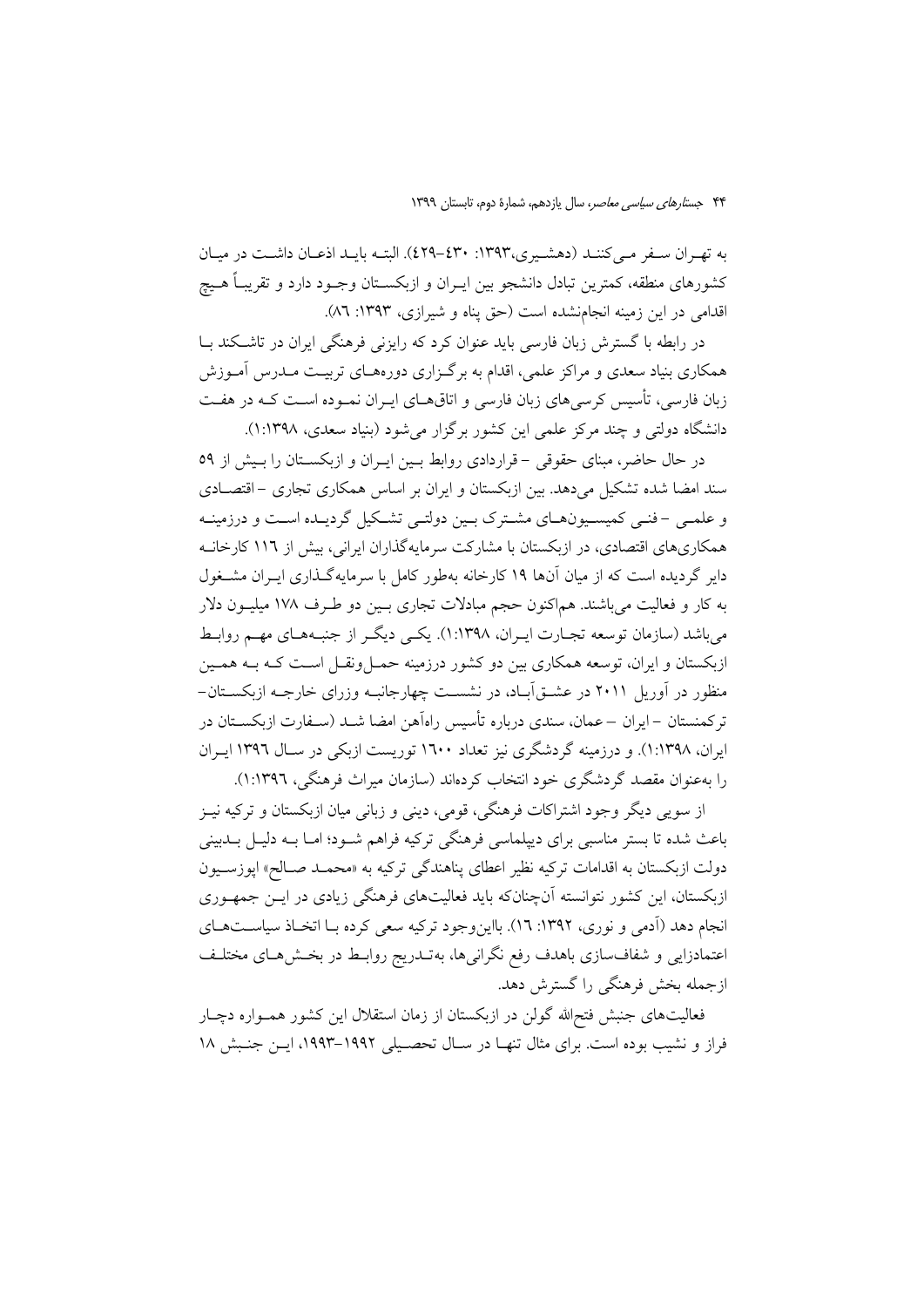مجتمع آموزشی در ازبکستان احداث کرد که ۹٤ درصد از فارغ|لتحصـیلان آن وارد دانشـگاه شدهاند (عابدینی، ٣:١٣٨٤). اما در سال ٢٠٠٠ مدارس ایــن جنـبش بــه دلیــل تبلیــغ اَشــكار احکام اسلامی توسط دولت ازبکستان تعطیـل شــدند و پــس|زاّن بــهویــژه پــس از کودتــای نافرجام ٢٠١٦ فعاليت اين گروه بهشدت با محدوديت همراه بــوده اســت (مــه ييكــر، ١٣٩٥: ۱). همچنین مدرسه بین|لمللی «اولوگبک» (Ologobec) تاشکند نیز در سـال ۱۹۹۵ بــهعنــوان یک سرمایهگذاری مشترک میان شرکت سیلم ترکیه و وزارت امور خارجه ازبکستان تأسـیس شد. سازمان تیکا نیز پروژههای فراوانی بهویژه درزمینه سلامت و بهداشــت در ازبکســتان بــه اجرا درآورده است (دوغاچ، ١:١٣٩٥).

ترکیه و ازبکستان نه تنها درزمینه فرهنگی و آموزشی بلکه تجربیات مشترک و سـودمندی در تجارت، اقتصاد و گردشگری نیز دارند؛ بهطوریکه تعداد ۲۵۲ هزار توریست ازبکی در سال ۲۰۱۹ ترکیه را بهعنوان مقصد گردشگری خود انتخـاب کـردهانـد Ministry of Culture) and Tourism, 2019: 1) و حجم مبادلات تجارى ميان اين كشور و تركيـه نيـز در سـال ٢٠١٩ به دو میلیارد و سیصد و هفتادودو میلیون دلار رسیده است (UN.Comtrade, 2019: 1). در حال حاضـر ٦٥٥ شـركت در ازبكسـتان بـا سـرمايه تركيـه وجـود دارد كـه ١٠٠ مـورد آن نمایندگیها هستند. همچنین اخیراً دو کشـور قراردادهـایی دوجانبـه در قالـب ۳۰ طـرح در زمینههای مختلف به ارزش ۲ میلیارد دلار امضاء کردند که ازبکستان را جزء پنج کشــور اول مبادلات تجاری خارجی برای ترکیه درآورده است. تسهیل رژیــم ویــزا بــرای شــهروندان دو کشور و راهاندازی خط راهآهن باکو– تفلیس- قارص در جهت توســعه روابــط اقتصــادی و بازر گانی بین ازبکستان و ترکیه از دیگر اقدامات در دست اجرا دو طرف است Ministry of (Foreign Affairs, 2017: 1)

#### ۳.۴ تر کمنستان

ترکمنها قرنها با ایران در یک سرزمین مشترک زیستهاند بهگونهای که ترکمنستان کنــونی از قرن چهارم تا ششم پیش از میلاد، بخشی از قلمرو امیراتوری هخامنشیان قلمـداد مـی شـد و شهر مرو نیز توسط کوروش، یادشاه هخامنشی بناشده است (سـنایی، ۱۳۹۳: ۷۵). همچنـین از دیگر اشتراکات بین دو کشور می توان از پادشـاهان تـرکمن کـه از سـلاطین مقتـدر ایــران بودند مانند حکومت سلجوقیان نام برد. ازایــن٫رو موافقــتنامــه فرهنگــی بــین دو کشــور در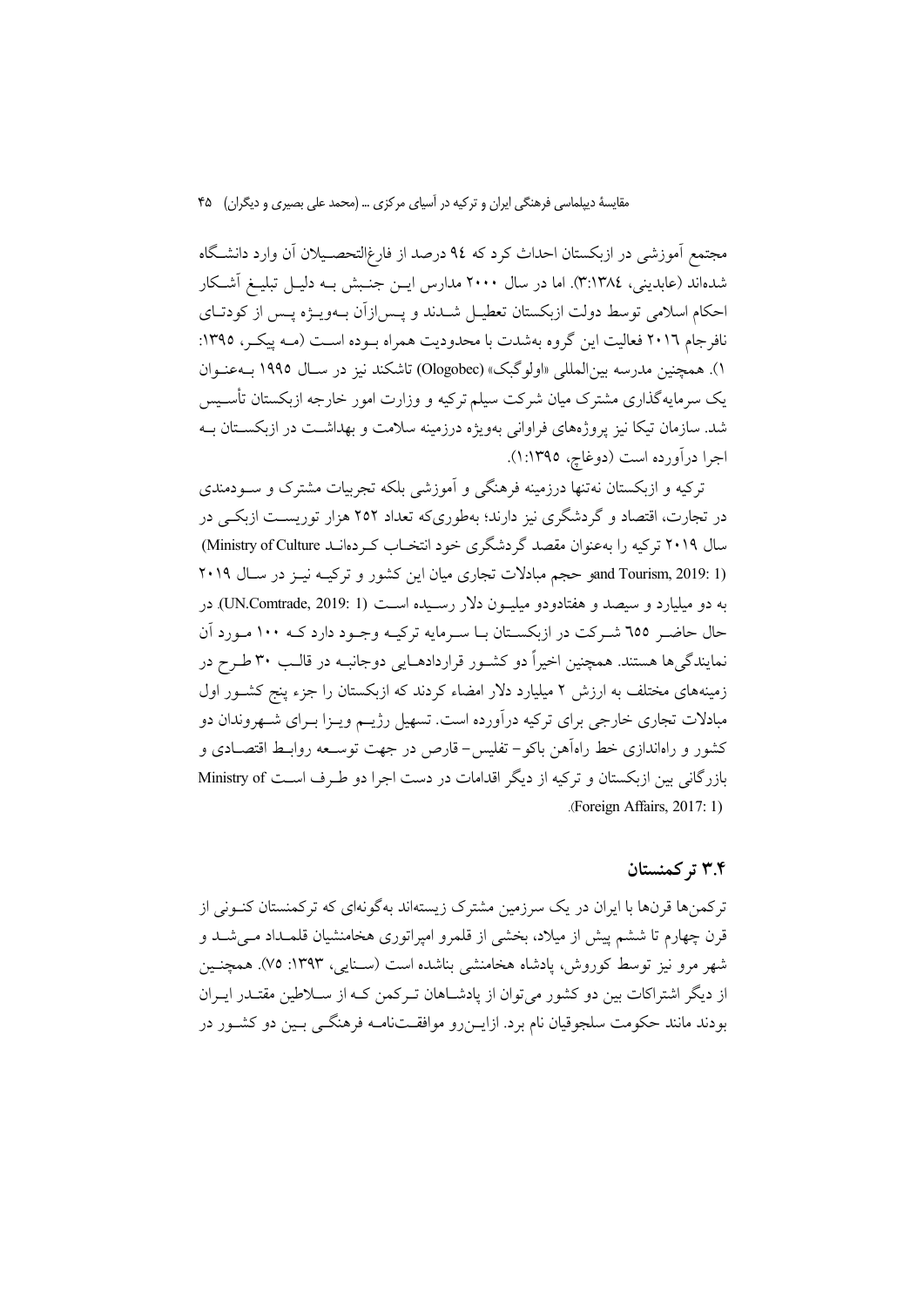همان آغازین روزهای برقراری روابط سیاسی به امضای طرفین رسید و ازآن پس نیز بــر پایــه این موافقتنامه، مبادلات فرهنگی فراوان میان دو کشور صورت پذیرفت.

زبان فارسی یکی از مؤلفههـای همکـاری فرهنگـی بـین ایـران و ترکمنسـتان محسـوب می شود؛ بهگونهای که نسخه خطی برجایمانده از «مختـوم قلـی» شــاعر پـر آوازه تـرکمن در اقصي نقاط دنيا، با الفباي فارسي نگاشته شده و اين موضوع نشاندهنده ارتباط ديرينــه زبــان، رسمالخط و فرهنگ ترکمنبی بـا فرهنگ و تمـدن ایرانـی اسـت (دهشـیری، ۱۳۹۳:۱۳۹۲). بنابراین با توجه به این اشتراک، مراکز آموزش زبان فارسبی متعــدی در ترکمنســتان توسـط نهادهای فرهنگی ایران دایر شده است. همچنین زبان فارسی بهعنوان یـک(بـان خــارجی در مدارس ترکمنستان تدریس می شود (دهشیری و طاهری، ۱۳۹۵: ۲۷).

در سال ۱۳۸۱ موافقتنامه همکاریهای بلندمدت اقتصادی –بازر گانی، علمبی–فنبی و فرهنگی بین دولت ایران و ترکمنستان منعقد شد که طـی اَن طـرفین توافـق نمودنــد هــر دو سال یکبار، یک برنامه مبادلات فرهنگـی، آموزشـی و علمـی و رســانهای مــابین دو کشــور تدوین نمایند (حق پناه و شیرازی، ۱۳۹۳: ۱۲۲). همچنین، علاوه بر فعالیـتهـای ذکرشـده، برقراری ارتباط فرهنگی و آموزشی بین دانشگاه فردوسـی مشـهد و دانشـگاه مختـوم قلـی عشقآباد، تبادل دانشــجو و اســتاد، تعمیــر و بازســازی بناهــای تــاریخی ترکمنســتان توســط متخصصان ايراني و فعاليتهـاي توريسـتي بـراي جــذب گردشــگر ازجملــه فعاليــتهـاي فرهنگی دیگر ایران در ترکمنستان میباشد (رایزنی فرهنگی ج. ا.ا در عشقآباد، ۱۳۹۸:۱).

بهطورکلی از ابتدای استقلال ترکمنستان تـاکنون، بـیش از ۲۰۰ سـند همکــاری میــان دو کشور در زمینههای مختلف سیاسی، امنیتی، اقتصادی، فرهنگی و ترانزیت بــه امضــاء رســیده است. همچنین تـاکنون شـاهد بریـائی ۱۳ دور اجـلاس کمیسـیون مشـترک همکـاریهـای اقتصادی و ۱۰ دور اجلاس کمیسیون مشترک همکاریهای کنسولی، مرزی و گمرکـی بـین دو کشور بودهایم. همکاریهای مشترک دو کشور در سطوح منطقهای و بینالمللـی در حــد قابل قبولی بوده و بهطورمعمول از مواضع یکدیگر در سازمانها و مجامع بین|لمللی حمایـت و پشتیبانی می نمایند و در این میان ترکمنستان همواره به قطعنامههای حقوق بشر علیه ایـران رأي منفي داده است (سرکنسولگري ج.ا.ا در مرو، ۱۳۹۸:۱).

طی سالهای اخیر همکاریهای اقتصادی دو کشـور از رونـد رو بـه رشـدی برخـوردار بوده است؛ بهنحویکه حجم مبادلات اقتصادی دو کشـور از رقـم ۷۰ میلیـون دلار در سـال ۱۹۹۱ به رقم ۳۷۱ میلیون دلار در سـال ۱۳۹۷ ارتقاءیافتـه اسـت (سـازمان توسـعه تجـارت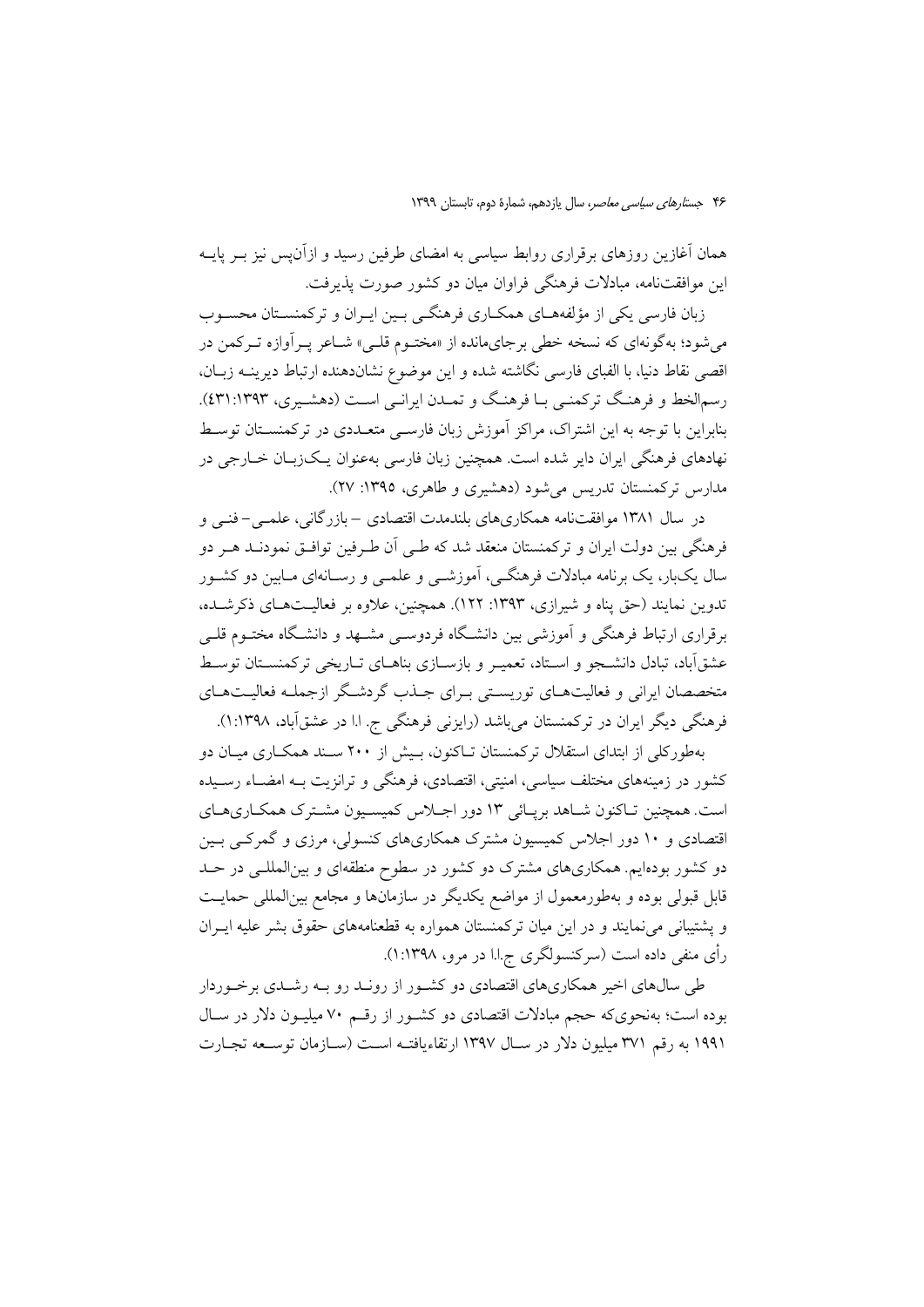ایران، ۱:۱۳۹۸). هماکنون حدود ۲۰ شرکت و تجار ایرانی ثبتشده رسمی در ترکمنستان فعال و تاکنون در ۸۷ پروژه، مشارکت و سرمایهگذاری کردهانــد (ســازمان توســعه تجــارت،  $(1.1Y9V$ 

در حال حاضر سه خط لوله انتقال گاز کوریجه-کردکوی؛ دولتآباد- سـرخس ایــران و سرخس ترکمنستان به درگز بین دو کشور فعال مـی،باشـد. از طـرف دیگـر، ایـران یکـی از واردکنندگان عمده برق ترکمنستان میباشد. درزمینه حمل ونقل نیز ترانزیـت زمینـی بـین دو كشور در حال حاضر از چهار مـرز سـرخس، لطـف]بـاد، بـاجگیران و اینچـه بـرون انجـام می پذیرد که با توجه به راهاندازی خط راهآهن بندرعباس-مشهد–سرخس –تجن و وجـود ایستگاه تعویض بوژی در پایانه سرخس، بخشی از ترانزیت و انتقال کـالا بـین دو کشــور و سایر کشورهای آسیای مرکزی از طریق این خط آهن انجام می پذیرد که با راهانــدازی کامــل خط آهن سهجانبه قزاقستان- تركمنستان-ايران به ميـزان قابـلتوجهي بـر حجـم ترانزيـت ریلی کالا بین دو کشور افزوده خواهد شد و در ادامــه بــا تکمیــل راهآهــن چابهــار – مشــهد، گر گان –مشهد و همچنین گرگان– شاهرود سرعت و زمـان انتقـال کـالا از مسـير ريلـي از مقصد آسیای مرکزی به سمت خلیجفـارس از مسـیر دو کشــور ترکمنســتان و ایــران رشــد چشمگیری خواهد یافت (سرکنسـولگری ج.ا.ا در مـرو، ۱:۱۳۹۸). همچنـین سـالیانه تعــداد زیادی از اتباع کشور ترکمنستان جهت انجام امور تجاری، گردشگری، درمانی و زیـارتی بـه ایران سفر میکنند که فقط در سال ۱۳۹۲ تعداد اتباع ترکمنستانی که وارد ایران شدهانــد ۱۵۰ هزار نفر بوده است (سازمان میراث فرهنگی، ۱:۱۳۹٦).

نژاد، زبان و مذهب مشترک بین ترکیه و ترکمنستان از عوامل تســهیلکننــده نزدیکــی دو كشور محسوب مى شود. از ديدگاه تركيه، تركمنسـتان وطـن پــدرى و آبـا و اجــدادى آنهـا میباشد و همین طور از دیدگاه ترکمنستان دو کشور یک ملت در قالـب دو دولـت هســتند؛ بنابراین این اشتراکات از زمان استقلال ترکمنستان، همـواره عـاملی در جهـت گسـترش مناسبات دو کشور بوده است (خبرگزاری ویستا، ۱:۱۳۸۷).

جنبش فتح|لله گولن، سازمان تيكا و رايزني فرهنگي تركيه در اين كشـور نقـش بسـزايي در گسترش مناسبات فرهنگی ترکیه و ترکمنستان داشتهاند. ۱٦ مدرســه زبـان ترکــی در ایــن کشور تا قبل از کودتای نافرجام ۲۰۱٦، زیر نظر جنبش فتحالله گولن به امر آمـوزش مشـغول بودند که پس از کودتا و بازداشت حدود ۳۰ نفـر از معلمـان وابسـته بـه ايـن جنـبش، ايـن مدارس تحت نظر دولت تركمنستان درآمدند (خبرگزاري فارس، ١٣٩٥: ١). همچنين چهـار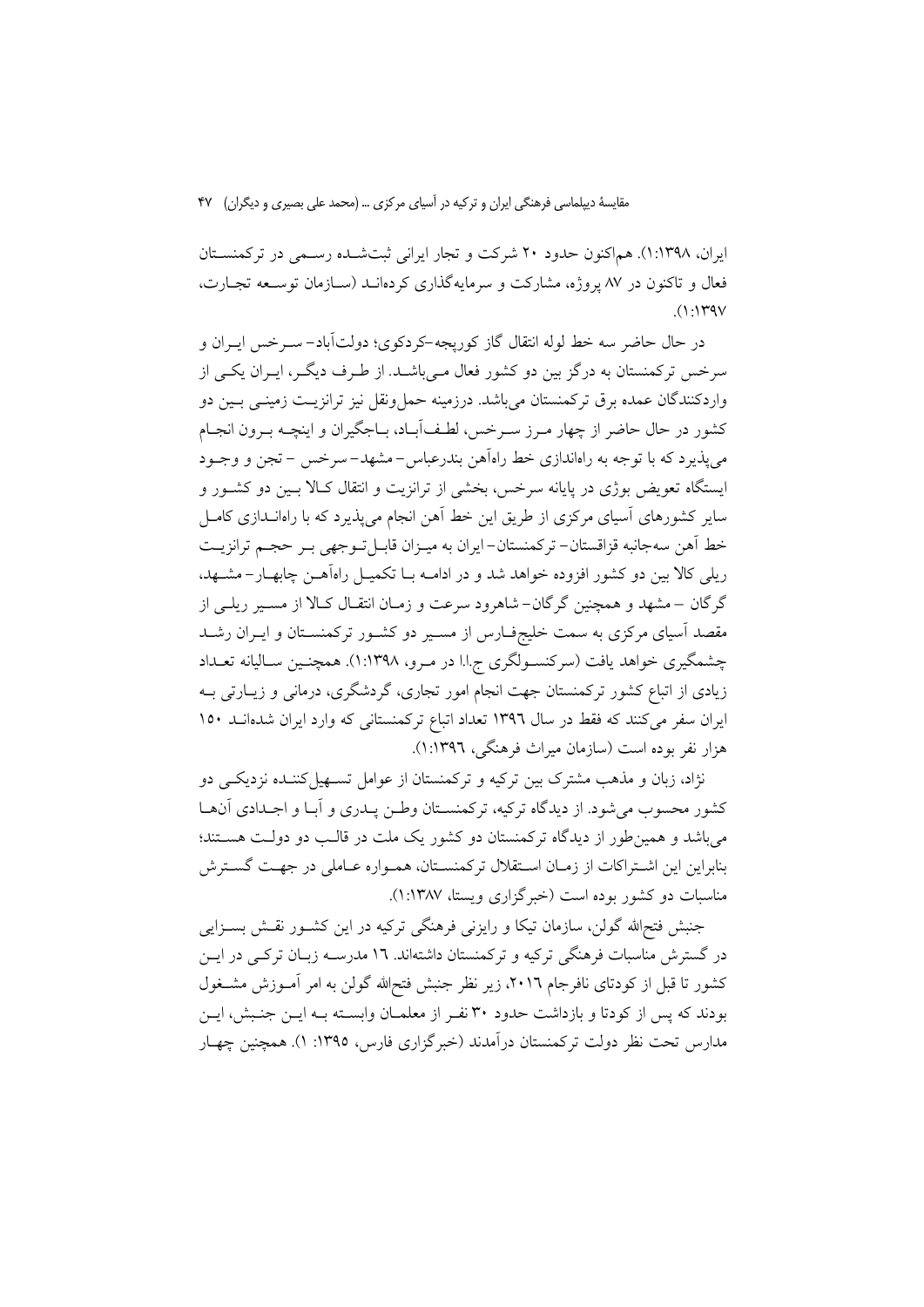مدرسه نیز توسط وزارت اَموزش ویرورش ترکیه در این کشور ســاختهشــده اســت. ســازمان تیکا نیز تاکنون بیش از ٤٠ طرح اقتصـادی و فرهنگــی را در ایــن کشــور بــه اجــرا درآورده .(Miles, 2014: 2)

از ابزارهای مؤثر دیگر حضور ترکها در عرصه آموزشی و فرهنگی ترکمنستان، می تــوان به دانشگاه بینالمللی «تـرکمن – تـرک» کــه توسـط ترکیــه در ســال ۱۹۹٤ تأســیس و اداره می شود و همچنین مدارس «ترکمن -ترک» که در تمامی مقـاطع تحصـیلی و در رشـتههـای مختلف دانش[موز می پذیرند اشاره کرد (فلاح، ۱۳۸۷: ٦٩). برخی آمارها از آمـوزش حــدود ۳۰ هزار نفر در نهادهای آموزشی ترکیه از ابتدای استقلال ترکمنستان تـاکنون حکایـت دارد. ترکیه در سالهای گذشته چندین مسجد نیز در ترکمنسـتان احـداث کـرده اسـت (آدمـی و نوری، ۱۷:۱۳۹۲). علاوه بر بحث اَموزشی و مذهبی، ترکیه تنها کشوری است کـه حضــور پررنگ رسانهای در ترکمنستان دارد؛ بهطوریکه همه رسانههای معتبر ترکیـه در ایــن کشــور نمایندگی دارند. همچنین در میان خبرنگاران خارجی مستقر در ترکمنستان، ترکها بیشــترین تعداد را به خود اختصاص دادماند (عطری، ۱۳۹۲:۱).

این اشتراکات و فعالیتهای فرهنگی ترکیه در ترکمنستان، دستاوردهای زیادی نیز بـرای ترکیه به همراه داشته است؛ بهطوریکه مـیتوان گفـت کـه ترکمنسـتان بـزرگتـرین بـازار خدمات مهندسی و پیمانکاری ترکیه در آسیای مرکزی و قفقاز به شــمار مــی(ود و از زمــان استقلال ترکمنستان تا امروز، شرکتهای قراردادی ترکیه بیش از ۱٤۰۰ پـروژه بـا ارزش ٥٠ میلیارد دلار را در ایس کشور انجمام دادهانــد (Ministry of Foreign Affairs, 2017: 1). آنکــارا همچنین در سپتامبر ۲۰۱۷ ترمینالی بـینالمللـی را بـا سـرمایهگـذاری ۲/۲ میلیـارد دلاری در عشقآباد باهدف تحقق کریدور ترانزیتی که کشورهای شرق و غرب دریای خــزر را بــه هــم پیوند دهد در عشقآباد افتتاح کرد. تکمیل بندر بینالمللی ترکمنباشـی بـا سـرمایهگـذاری ۲ میلیارد دلاری از طرحهای دیگر ترکیه در ایــن کشــور در راسـتای اهــداف خــود مــیباشــد. موضوع ويژه ديگر در روابط تركمنستان و تركيه، بحث انتقال انــرژى تركمنســتان و خطــوط ترانزیتی است؛ خط لوله گاز خزر به باکو و سپس گرجستان و درنهایـت بــه ترکیــه در کنــار توسـعه شـبکه راهاَهــن (بــاکو \_تفلـيس \_قــارص \_اســتانبول) از اهــداف و دســتاوردهای سرمایهگذاریهای کلان ترکیه در ترکمنستان محسـوب مـیشـود (طـایی، ۲:۱۳۹٦). حجـم مبادلات بازرگانی میان ترکمنستان و ترکیه نیز تا پایان سال ۲۰۱۹ بالغ بر یک میلیـارد و نــود ميليون دلار بوده است (UN.Comtrade, 2019: 1).همچنـين تركيــه توانســته بــا فعاليــتهــاي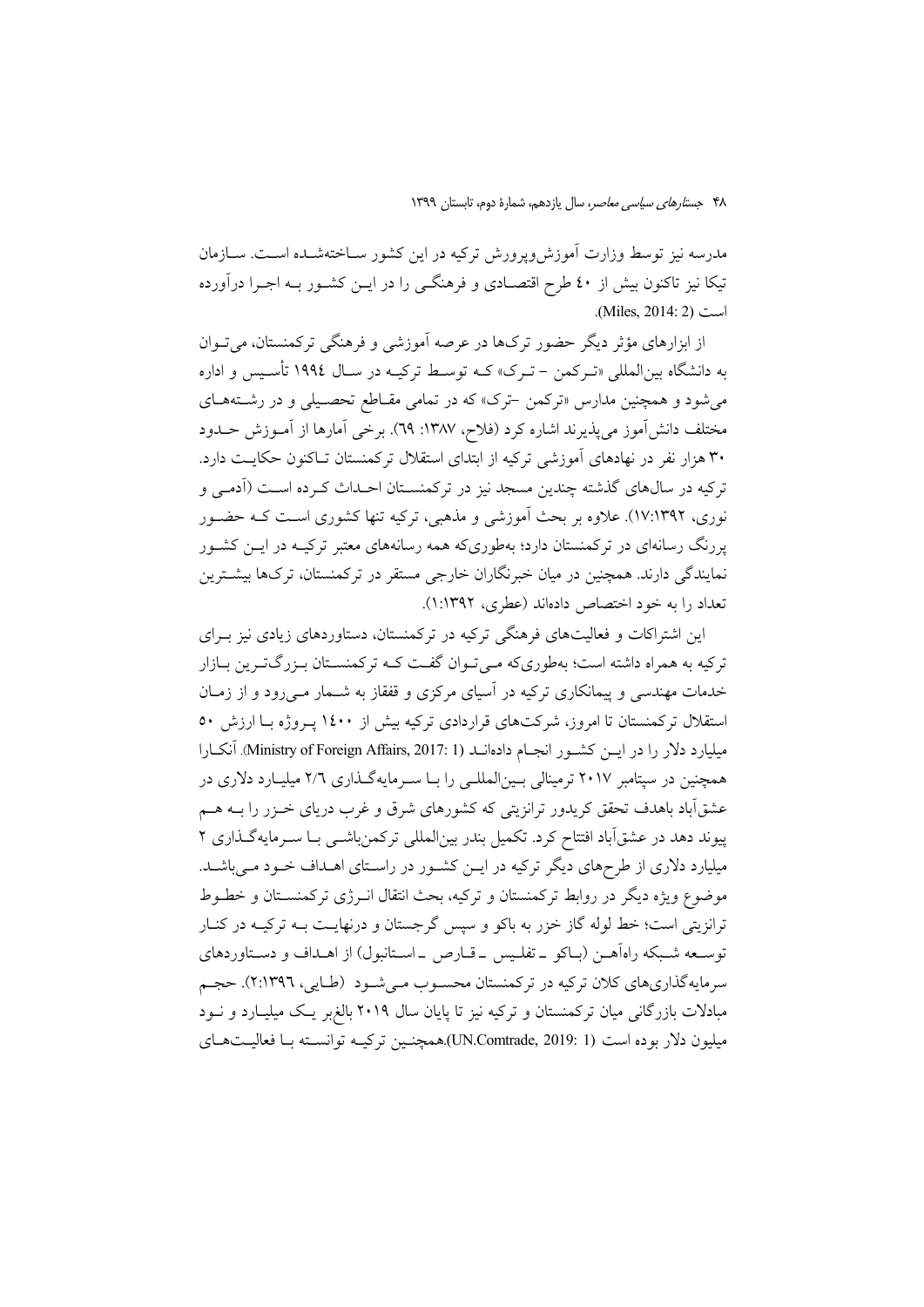فرهنگي خود در اين کشور، سال¢سال بـر تعـداد گردشـگران ترکمنسـتاني کـه وارد ترکيـه شـدهانـد بيفزايـد بـهطـوريكـه تعـداد آنهـا در سـال ٢٠١٩ بـه ٢٩٨ هـزار نفـر رسـيده .(Ministry of Culture and Tourism, 2019: 1).

#### ۴.۴ قرقیز ستان

اشتراکات تاریخی و فرهنگی دو ملت ایران و قرقیزستان فـراوان اسـت. بـرای مثـال، ایرانــی بودن همسر «مناس» (Manas) شخصیت اسطورهای این کشور و سابقه ارتباطات دو ملـت در مسیر جاده ابریشم را می توان نماد مناسبات دو کشور دانست. همچنین، زبان فارســی در نــزد اقوام مختلف قرقیزستان بهعنوان یکی از زبانهای کهن و تاریخی که از طریــق اَثــار شــعرای بزرگ ایرانی مانند حافظ و سعدی حاصل شده است دارای نقـش و جایگـاه ویـژهای اسـت (بهمن، ١٣٨٩: ٤٨). بر همين اساس، اولين موافقتنامـه فرهنگـي ميـان دو كشـور در سـال ۱۹۹۳ به امضا رسید؛ در این سند بسیاری از زمینههای فرهنگی ماننید بخش هیای علمی – دانشگاهي، مذهبي، صداوسيما و مطبوعات پيش بينـي شـده اسـت. عــلاوه بـر ايــن، تــاكنون قرار دادها و اسناد فرهنگی گوناگونی مبان دو کشور به امضا رسید است (دهشیری، ۱۳۹۳:  $(270)$ 

در حال حاضر در شش دانشگاه معتبر قرقیزستان، کرسی زبان فارسـی، اسـلامشناســی و خبرنگاری دایر است که اسلامشناسی و خبرنگاری آن به زبان فارسی تدریس می شود و در ده سال اخیر هرسال بهطور میـانگین ۱۲۹ دانشــجوی رشــته زبــان فارســی در پــنج دانشــگاه قرقیزستان مشغول به تحصیل بودهاند. تعداد دانشجو بان قرقیز که از طرف دولت ایـران بـرای تحصيل در ايران بورسيه مي شوند سالانه رو به افزايش است. همچنين ايران موفق شده حـق مشارکت در تألیف کتابهای درسی برای مدارس قرقبزستان را به دست آورد (دهشــبری و طاهري، ١٣٩٥: ٢٩).

از دیگر اقدامات انجامگرفته می توان به تأسیس بخش آمـوزش زبـان فارســی در وزارت امور خارجه قرقیزستان اشاره کرد؛ در پی تأسیس این بخـش، تعـداد ۱۰۰ نفـر بــه فراگیــری زبان فارسی مبادرت ورزیدند که از مبان آنان حدود ۲۰ نفر به تحقیق درزمینـه ایـرانشناســی بر داختند (سنایر، ۱۳۹۰: ۲۶۰).

دانشگاههای ایران با دانشگاههای قرقیزسـتان همکـاری متقابــل دارنــد؛ هــم|کنــون میــان دانشگاه الزهرا<sup>(س)</sup> و دانشگاههای آرابایف (Arabaev) و اسلاویانی (Slavic) و دانشگاه محقــق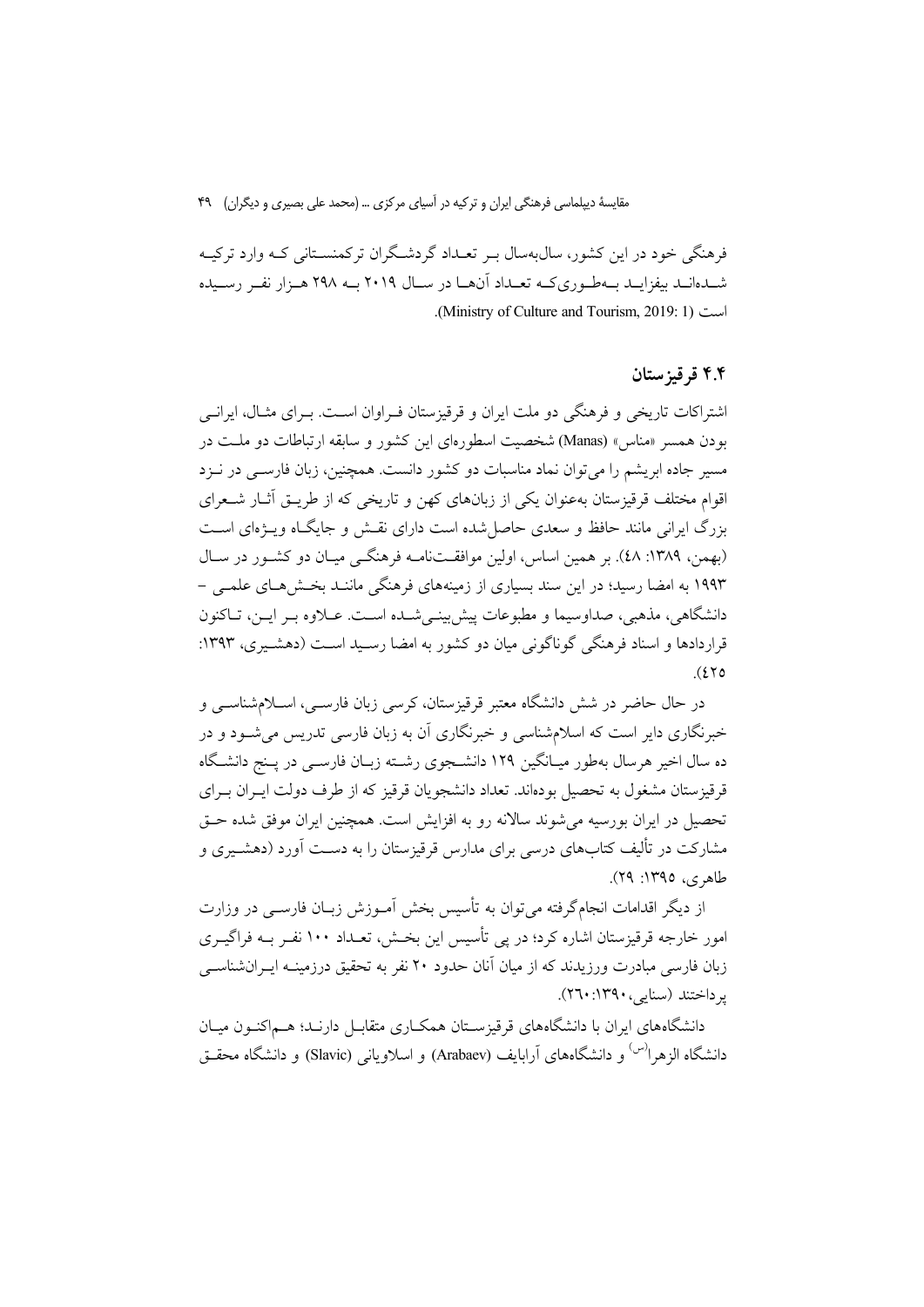اردبیلی و دانشگاه ملی و بین المللی قرقیزستان تفاهمنامه همکاری به امضای مسئولان رسـیده است (سازمان فرهنگ و ارتباطات اسلامی، ۱۳۹۸:۱). بنیاد سعدی نیز تاکنون اقــداماتی نظیــر گلستان خوانی، دورههای دانش افزایی زبان فارسی و اعطا بورسیه تحصـیلی بـه دانشـجویان زبان فارسی در این کشور انجام داده است (بنیاد سعدی، ۱:۱۳۹۸). همچنین بین اسـتانهـای اوش قرقیزستان و خراسان ایران، جلال اَباد قرقیزستان و قـزوین ایـران، چـوی قرقیزســتان و همدان ایران رابطه خواهرخواندگی برقرارشده است. ازلحاظ اقتصادی نیز تاکنون یازده سـند کمیسیون مشترک همکاریهای اقتصادی بین ایران و قرقیزستان به امضاء رسیده است کـه از این پازده سند، چهار سند مربوط به صدور خـلـمات فنـی و مهندسـی مـی باشـلـ. همچنـین، قرقیزستان درزمینه برقراری رژیم تجارت آزاد بین ایران و اتحادیه اوراسیا، حمایـت خــود را از این ایده اعلام نموده است (سفارت ج.ا.ا در بیشکک، ۱:۱۳۹۸). البته باید در نظـر داشـت باوجود ظرفیتهای بالقوه میان دو طرف، حجم روابط تجاری ایران و قرقیزستان بالا نیست و حدوداً ۳۷ میلیون دلار می باشید (سیازمان توسیعه تجبارت ایبران، ۱۳۹۸). گردشگری بهویژه گردشگری سلامت، زمینهای بالقوه در راسـتای گسـترش همکــاری دوجانبــه قلمــداد می شود که به دلیل نبود پرواز مستقیم بین دو کشور با مشکل مواجه است و به همـین دلیـل تعداد گردشگری که از این کشور وارد ایران شده است در سال ۱۳۹۲ فقط ۱۰۵۰ نفـر بـوده است (سازمان میراث فرهنگی، ۱۳۹۶:۱).

وجود ریشههای مشترک فرهنگے، دینے و زبـانی بـین دو کشـور ترکیـه و قرقیزسـتان موجب شده تا ترکیه حضور فعالی در این کشور داشته باشید. عمیده سیرمایهگذاریهبای .<br>ترکیه روی دانشگاهها، مدارس ترکی، آموزشگاه فنبی و حرف۱ای زنانـه و مراکـز آموزشـبی ترکی تمرکزیافته است؛ په گونهای که ۱۶ مدرسه ترکی و ۲۱ مؤسسه آمـوزش زبـان ترکـی، کار آموزش ۸۵۰۰ دانش آموز قرقیزی را بر عهدهدارند که در این میان نقش مدارس «سـبات» وابسته به جنبش گولن چشمگیر بوده است. همچنـین دو دانشـگاه مشـترک قرقیـز – تـرک موسوم به «اَتا ترک» (Ataturk) و «مناس» در قرقیزستان وجود دارد کــه تــاکنون حــدود ســه هزار جوان قرقیزی را پذیرش کردهاند. بهطورکلی، طـی دوران اسـتقلال قرقیزسـتان بـیش از ۱۰ هزار نفر دانشجو و دانشآموز قرقیزی در مدارس و دانشگاههـای ترکیـهای بـه تحصـیل یر داختهاند (آدمی و نوری، ۱۳۹۲: ۱۲).

استفاده از وسایل ارتباطجمعی از مهمترین اقدامات ترکیه نهتنها در ایــن کشــور بلکــه در تمام جمهوریهای ترک(بان میباشد و از این طریق تلاش می شود احساسات ناسیونالیستی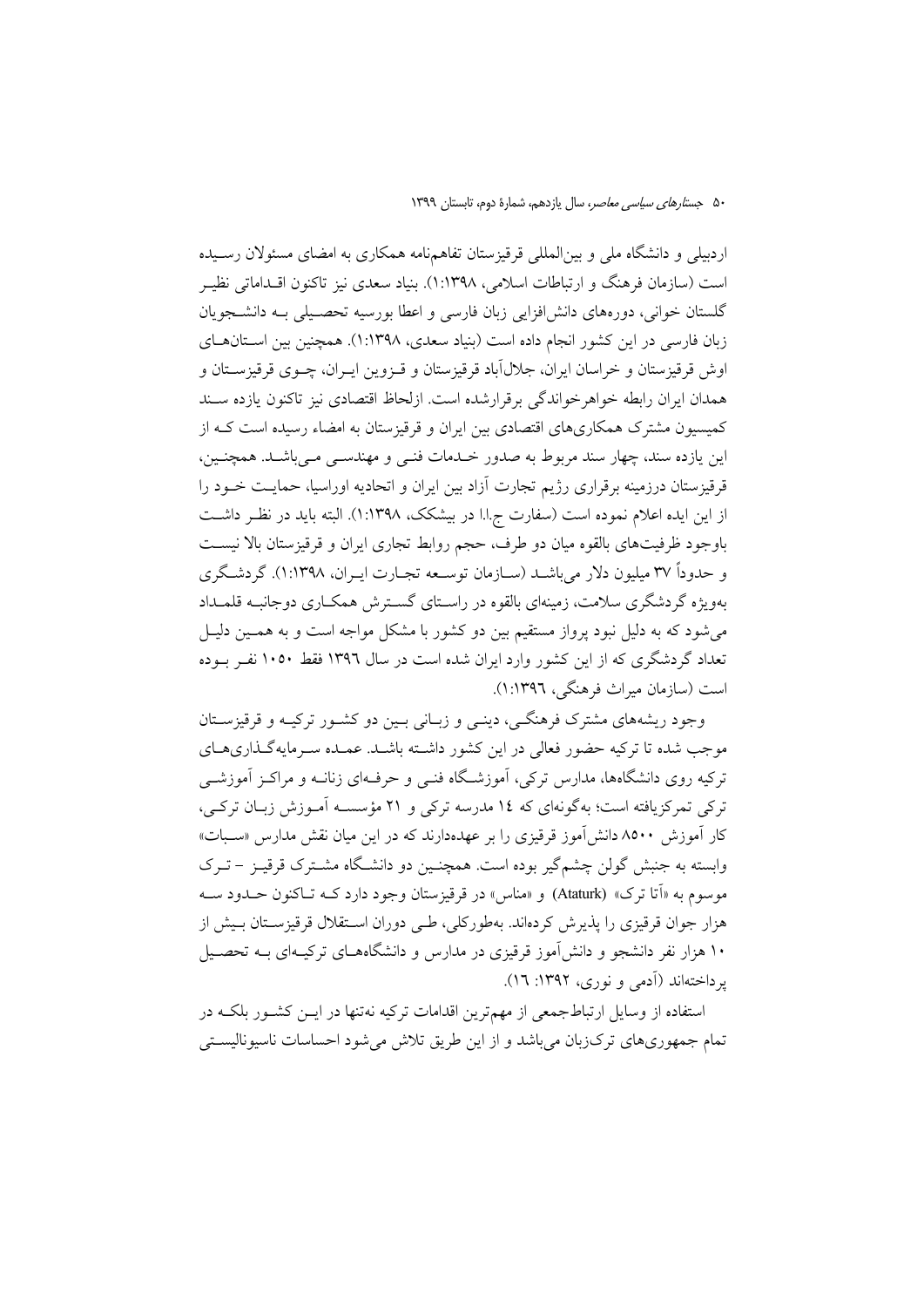مردم منطقه در مورد زبان مشترک و برادری اقوام مختلف ترکزبان برانگیختهشده و بــه آنــان تفهیم شود که این کشورها متعلق به دنیای واحـدی هســتند کــه از یکــدیگر جداشــدهانــد و می بایست دویاره متحد گردند (Murinson, 2006: 946).

همچنین درزمینه جذب و تبادل توریسم بــا توجــه بــه تبلیغــات وســیع ترکیــه در مــورد جاذبههای توریستی این کشور، رشد محسوسی را شاهد هستیم؛ بـهگونـهای کـه بـر اسـاس آخـرین آمــار در ســال ۲۰۱۹، ۱۲۱ هــزار نفــر از شـــهروندان قرقیــزی از ترکیــه بازدیــد كردهاند(Ministry of Culture and Tourism, 2019: 1). سازمان تيكـا نيـز از سـال ١٩٩٢ تـا بـه امروز ۷٦۱ پروژه در قرقیزستان در زمینههای آموزشـی، بهداشـتی، زیرســاختی، اقتصــادی و فرهنگی اجرا کرده است (خبر گزاری ایرنا، ۱۳۹۷:۱).

طی بیش از دو دهه برقراری روابط میان بیشکک و آنکارا، پیش از ۱۳۰ سبند همکباری در زمینههای مختلف به امضا رسیده است و روابط اقتصادی دو کشور در قالـب بـیش از ٦٠ سند دنبال شده است. همچنین درزمینه نظامی نیز ارتـش ترکیــه تــاکنون همکــاریهــایی بــا ارتش این کشور داشته است. در حال حاضر ترکیه دومـین کشـور سـرمایهگـذار در اقتصـاد قرقیزستان محسوب می شود؛ به گونهای که کارشناسان تـرک، سـرمایهگـذاری انجـامشـده از سوی کشورشان در اقتصاد قرقیزستان را بـیش از ۵۰۰ میلیـون دلار اعـلام کـردهانـد. حجـم مبادلات تجاری بین دو کشور نیز در سـال ۲۰۱۹ بـه پانصـد و بیسـت میلیـون دلار رسـیده است (UN.Comtrade, 2019: 1).

#### ۵.۴ قز اقستان

قرار گرفتن بخش جنوبی قزاقستان در حوزه خوارزم و خراسان تاریخی و بـزرگ کــه منــابع عمده فرهنگ و تمدن قزاقستان را در خود جايداده، باعث پديـد آمـدن قرابتـي خـاص بـا فرهنگ ايـران شـده اسـت. بـهطـوريكـه از طريـق دانشـمندان و شـاعران، مظـاهر ملـي، آدابورسوم، زبان و ادبیات دو کشور می توان یی به پیشینه و فرهنگ دو ملت بـرد. *در* میــان علما و دانشمندان، خواجه احمد پسوی و فارابی دو شخصیت بزرگ تاریخی موردتوجه هـر دو ملت می باشند (بهمن، ۱۳۸۹: ٤٦). با توجه به این اشتراکات، نخستین مـراودات فرهنگـی میان دو کشور در سال ۱۹۹۳ آغاز گردید. در سال۵ای اخیر، ارتباطات فرهنگــم و آکادمیـک ابران و قزاقستان افزایش بافته است که از آن جمله می توان به تبادل دانشیجو، ترجمیه آثیار و برگزاری همایش ها، جشنوارهها و نمایشگاههای گوناگون اشاره کرد. میان دانشگاههای ایبران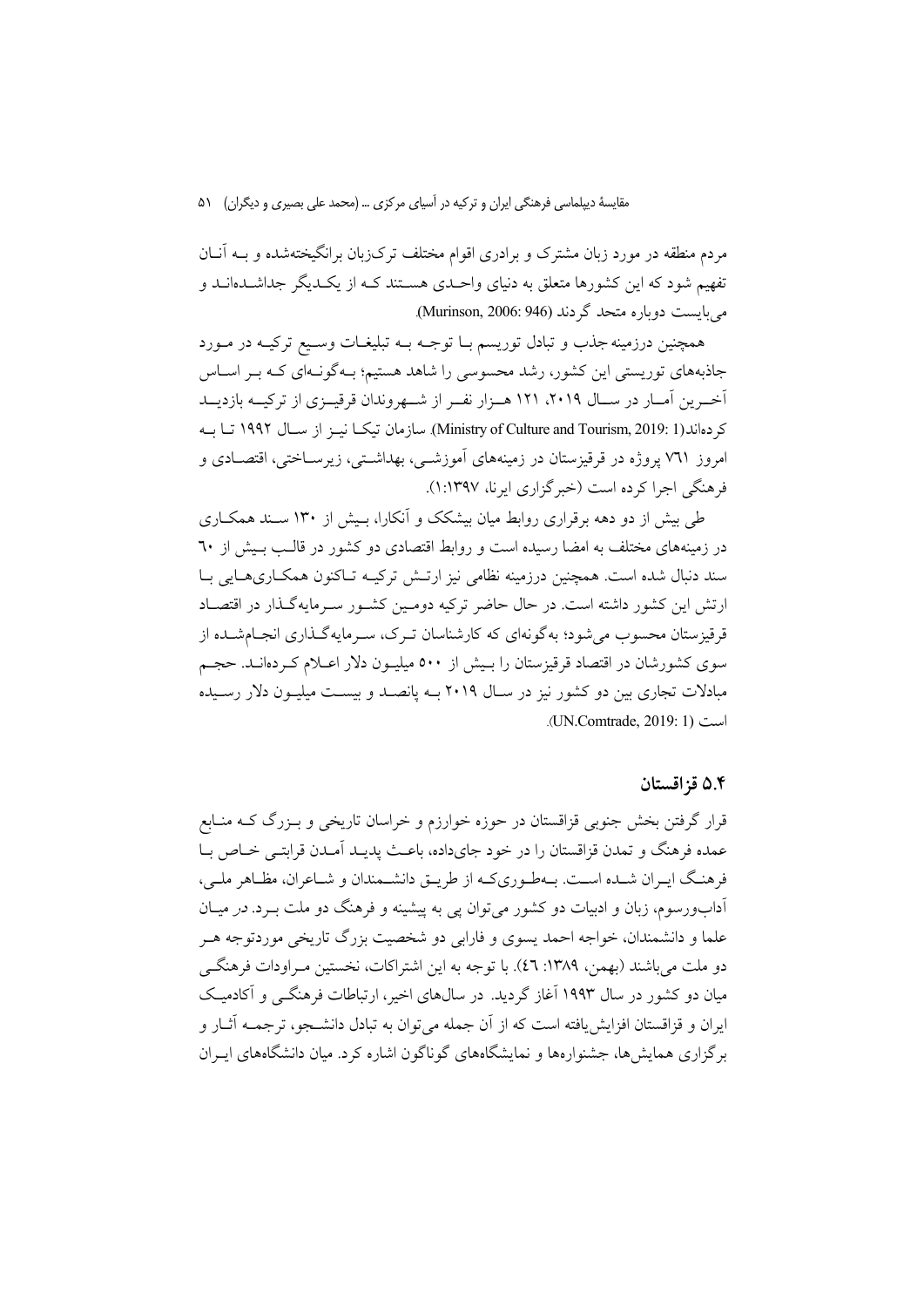ازجمله شهید بهشتی، تهران، امام خمینی<sup>(ره)</sup>، علامه طباطبایی، آزاد اسلامی، گیلان، الزهـرا<sup>(س)</sup> و دانشگاههای قزاقستان ازجمله فارابی، آبای (Abai)، اوراسـیا، ژیمیــو (Jimpo) و نظربــایف (Nazarbayev)قراردادهای همکاریهای علمی جهت تبـادل اسـتاد و دانشـجو و برگـزاری سمینارهای علمی منعقدشده است. دانشجویان قــزاق در پــنج دانشــگاه ایــن کشــور زبــان و ادبیات فارسی می آموزند و هر دانشگاه سالانه بین ۲۵ تا ۳۰ دانشجو می پذیرد.

بنیاد سعدی نیز در جهت گسترش زبان فارسی و حمایت از نیـروی انســانی متخصــص در دانشگاههای قزاقستان، تعــداد ۱۰ دانشــجو در مقطــع کارشناســی و کارشناســی ارشــد را بورسیه کرده است. در حال حاضر زبان فارسی در مدارس، کالجها و دانشگاههـای قزاقسـتان تدریس می شود. هماکنون تعداد فارسی آموزان قزاق در دانشگاهها و مدارس ایــن کشــور بــه دو هزار نفر می رسد (دهشیری و طاهری،۱۳۹۵: ۲۸–۲۷). دانشگاه جامعـهالمصـطفی|لعالمیـه نيز با دو دانشگاه بين المللي قزاق عرب چيمكنت International University of Kazakh Arab) (Chimkent و روحانيست قزاقسستان قسرارداد أموزشسي منعقسد سساخته اسست (جامعه المصطفى العالميه، ١٣٩٨: ١).

دیپلماسی فرهنگی ایران در این کشور تاکنون دستاوردهایی نیـز بـرای ایـران بـه همـراه داشته است که از آن جمله می توان به موافقتنامههای متعدد در زمینههای مختلف سیاسـی، اقتصادی و فرهنگی نظیر افتتاح راهآهن سرخس- تجن در منتهی|لیه شــمال شــرقی ایــران در سال ١٣٧٥، احداث راهآهن سهجانبه ايـران – تركمنسـتان – قزاقسـتان بـهمنظـور دسترسـي آسیای مرکزی به دنیای خارج در سال ۱۳۹۳، سواَپ نفت خـام قزاقسـتان از طریــق ایــران، همکاری در چارچوب مجامع بین|لمللی مانند سازمان ملل و نهادهای وابسته آن و مناسـبات پارلمانی بینالمللی نظیر حمایت متقابل دو کشور از یکدیگر در جهت عضویت غیر دائــم در شورای امنیت سازمان ملل و حمایت قزاقستان از حق اسـتفاده صـلحآمیـز انــرژی هسـتهای ایران اشاره کرد. همچنین شرکتهای ایرانی فقط درزمینه خــدمات فنــی و مهندســی تــاکنون قریب به دو میلیارد دلار به قزاقستان صـادرات داشـتهانــد (سرکنســولگری ج. ا.ا در آلمــاتی، ١:١٣٩٨). درزمينه مبادلات تجاري نيز هماكنون حجم مبـادلات تجـاري ايـران و قزاقسـتان ۱۹۸ میلیون دلار می باشد (سازمان توسعه تجارت ایران، ۱۳۹۸:۱). در عرصه گردشگری نیـز با توجه به افزایش پروازهای مستقیم بین ایران و قزاقسـتان، ایـران امیـدوار اسـت تـا تعـداد ۳۵۰۰ گردشگری که از این کشور در سال ۱۳۹۲ وارد ایران شدهانـد افـزایش پابـد (سـازمان میراث فرهنگی، ۱۳۹۶:۱).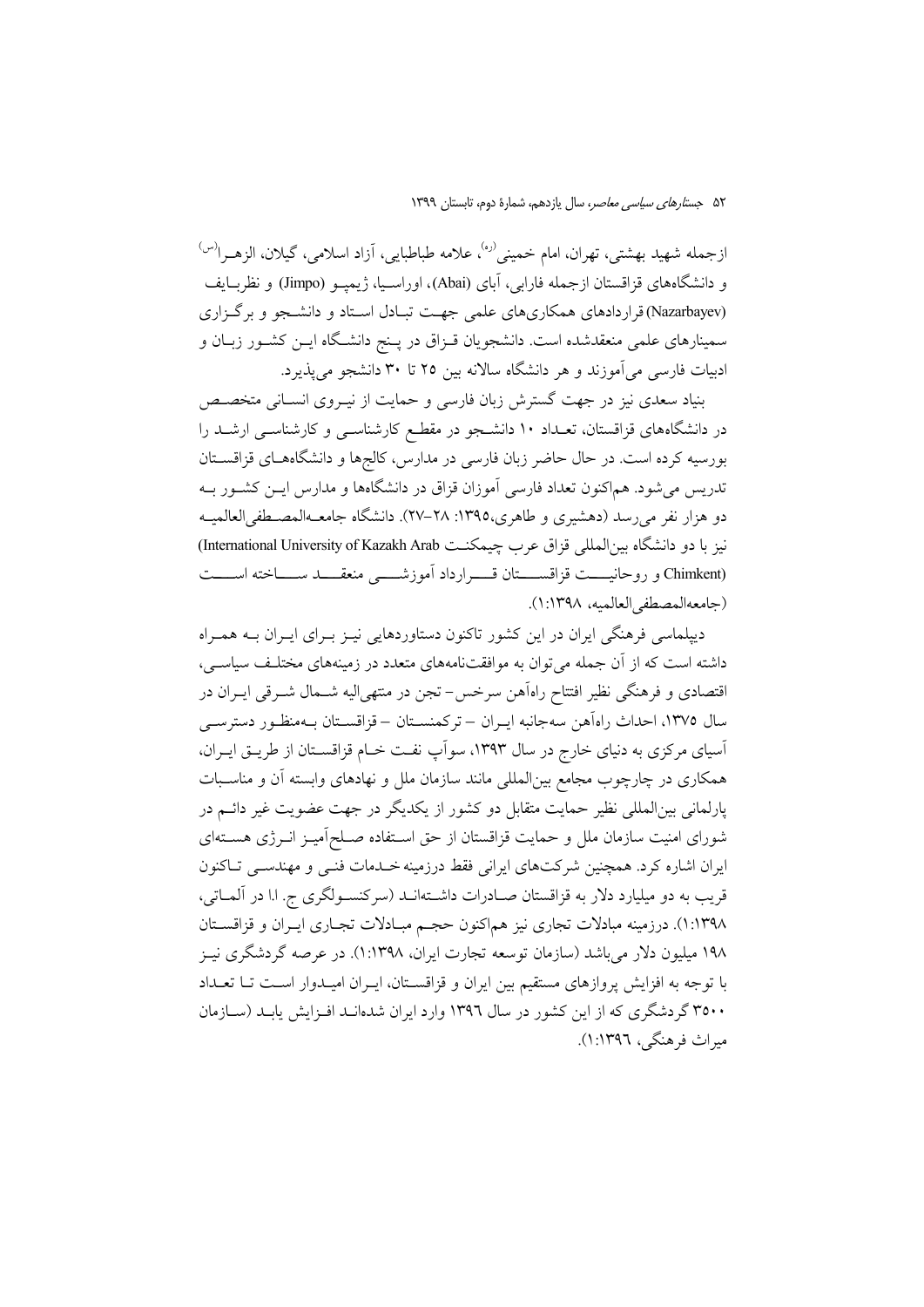ترکيه و قزاقستان نيز بهواسطه وجـود اشـتراکات فرهنگـي، مــذهبي، نــژادي و زيــاني بــا یکدیگر موافقتنامههای بسیاری بهویژه در زمینههای فرهنگی به امضا رساندهاند. بـهگونــهای که شرکت کــاتیف (Katief Company) بــه نماینــدگی از جنــبش گــولن، حــدود ۳۰ مدرســه ابتدایی و متوسطه زبان ترکی را در این کشور تأسیس و اداره می نماید کـه حـدود ۱۰ هـزار دانش آموز در این مدارس تحصیل می کننــد (Balci, 2014: 3). البتــه بعــد از کودتــای نافرجــام ۲۰۱٦ و فشار آنکارا به این کشور جهت تعطیلبی مؤسسـات وابسـته بـه ایـن جنـبش، نـور سلطان نظربایف رئیس جمهور وقت این کشور، اگرچه با تعطیلی مدارس مخالفت کـرد؛ امــا از دولت تركيه خواست تا معلماني جديد در جهت جايگزين كردن آنها با معلمــان وابســته به این جنبش را به این کشور اعزام کند (کوزهگر کالجی، ۱۳۹۸: ۱). همچنین ترکیه در سـال ۱۹۹۱ در قزاقستان دانشگاه بین المللی قزاق –ترک «خواجه احمد پسوی» در شهر ترکستان را تأسیس کرد و در سال ۱۹۹۲ نیز دانشگاه دیگری به نام «سلیمان دمیرل» از سـوی روسـای جمهور دو کشور تأسس شد. از سال ۱۹۹۲ تا سال ۲۰۱۰ حدود سه هزار دانشجو قـزاق در دانشگاههای ترکیه تحصیل کردهاند و حدود هزار دانشجو از ترکیه در دانشگاههـای قزاقســتان مشغول تحصیل هستند (اَدمی و نوری، ۱۳۹۲: ۱۲).

از اقدامات فرهنگی دیگـر ترکیـه در قزاقســتان مـیتـوان بــه عرضــه و فـروش فـیلم و سریالهای ترکی اشاره کرد؛ فیلم و سریالهایی که اکثرشان در راستای سیاست نـوعثمـانی، پانترکیسم، تـرویج فرهنگ غـرب و سکولاریسـم حرکـت مـیکننـد (Bartelett, 2010: 1). سازمان تیکا نیز تاکنون طرحهای بسیاری را در زمینههای اقتصادی، فرهنگــی و بهداشــتی در این کشور به اجرا در آورده است.

بهطورکلی این فعالیتها در کنار اشتراکات فرهنگی، مذهبی، نژادی و زبـانی قزاقسـتان را تبدیل به یکی از مهمترین شرکای سیاسی و اقتصادی ترکیه کرده است؛ بهطـوریکـه حجـم مبادلات تجاری بین ترکیه و قزاقستان در سال ۲۰۱۹ به حدود دو میلیـارد و سیصـد میلیـون دلار رسـيد (UN.Comtrade, 2019: 1). و ازلحــاظ ســرمايهگــذاري نيــز تركيــه هفــدهمين سرمایه گذار در قزاقستان محسوب می شود. شرکتهای ترکیـهای تـاکنون ۲ میلیـارد دلار در قزاقستان سرمایهگذاری کـردهانــد و از قِبَــل ایــن ســرمایهگــذاری بــیش از ۱۵ هــزار نفــر از شهروندان قزاقســتاني مشــغول بــه كــار شــدهانــد (Ministry of Foreign Affairs, 2017: 1). در قزاقستان، کارآفرینان ترکیه در زمینههایی مختلف مشغول به فعالیـتانـد. بـهنحـویکـه تنهـا شرکتهای ساختمانی ترکیه در قزاقستان تا سـال ۲۰۱۷، پـروژههـایی بـا ارزش ۲۱ میلیـارد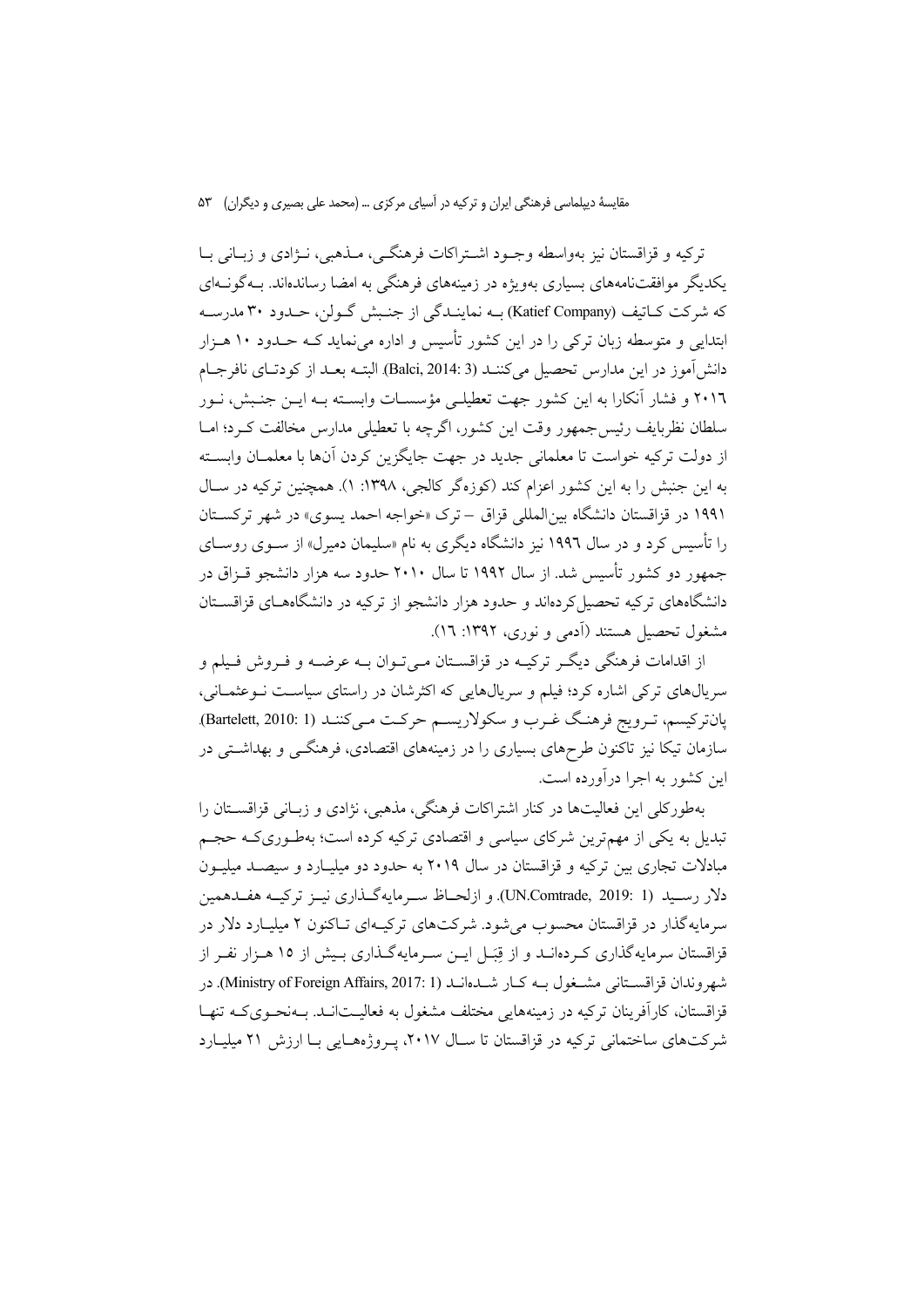دلار انجام دادهاند. همچنین همکاریهای مهمی نیز درزمینه نظـامی بـین قزاقســتان و ترکیــه صورت گرفته است (دوغاچ،۱:۱۳۹۷). ازلحاظ گردشگری نیز ترکیه یکسی از مقاصـد اصـلی گردشگران این کشور محسوب می شود؛ بهطـوریکـه تعـداد ٤٥٦ هـزار گردشـگر در سـال ۲۰۱۹ از ترکیه بازدید کردهاند (Ministry of Culture and Tourism, 2019: 1).

با نگاهی به عملکرد دیپلماسی فرهنگـی جمهـوری اسـلامی ایـران و ترکیــه در آسـیای مرکزی، به این نکته یی می بریم که ترکیه در این عرصه نسبت به ایران موفقت و عمــل کـرده است كه به دلايل مختلفي همچون: تركزبان و سنى مذهب بودن اكثريت مردم ايـن منطقـه، یروژه شیعه و ایران هراسی در این منطقه توسط برخی از کشورهای عربـی، غربـی بـهویــژه آمریکا، ترکیه و اسرائیل، سکولار بودن نظامهای آسیای مرکزی، کارآمـدی نهادهـای مسـئول دیپلماسی فرهنگی ترکیه برخلاف نهادهای مسئول دیپلماسی فرهنگـی ایـران بــهویــژه در دو عرصه رسانهای که با راهاندازی کانال های تلویزیونی بـه زبـانهـای جمهـوریهـای آسـیای مرکزی نظیر کانال تلویزیونی «اَواز»، تأسیس مجلات و روزنامههایی ماننــد «روزنامــه زمــان» در ترکمنستان، ایجاد پایگاههای رادیویی به زبان مردم منطقه و ساخت فـیلمهـای تـاریخی و سریالهایی که اکثرشان در راستای سیاست نوعثمانی، ترویج فرهنگ غــرب و سکولاریســم حرکت میکننـد و آموزشــی کــه بــا تأســیس نهادهــای آموزشــی ماننــد دانشــگاه، مــدارس، موسسههای حرفهای و کاری، آموزش زبان و پذیرش شمار کثیری از دانشجویان کشـورهای آسیای مرکزی باهدف احیای فرهنگ ترک و گسترش ایده پانترکسیم توانسـته اسـت گــوی سبقت را از دیگر رقیبان منطقهای خود برده و بهشدت نفوذ خود را در ایــن منطقــه افــزایش دهد و به ضعفها و آسیبهای دیپلماسی فرهنگی ایبران در این منطقیه ماننید ضیعف در برنامهریزی مدون و برنامــهریــزیهــای بلندمــدت و عــدم بــازبینی مســتمر در رویکردهــای فرهنگی اعمالی در این منطقه، تعدد نهادها و کارگزاران فعال در امر دیپلماســی فرهنگــی کــه به بیش از ٤٠ نهاد و سازمان دولتی و غیردولتی بالغ می گـردد کــه ایــن تعــدد در بســیاری از موارد موجب ناکارآمدی، موازی کاری، اختلاط اداری، تعـارض و عـدم پیـروی از سیاسـت واحدی در دیپلماسی فرهنگی جمهوری اسلامی ایران در این منطقه شده است، ناکارآمـدی در نیازسنجی مشتریان و مخاطبان مقوله فرهنگ و عــدم برنامــهریــزی مبتنــی بــر الزامــات و ذائقههای فرهنگی مردم این منطقه، غلبه نگرشهای سنتی و رویکردهـای امنیتـی بــه بخــش فرهنگ، عدم بهرهگیری بهینه از ابزارهای مدرن، تلقیـات نــوین فرهنگــی و کــمتــوجهی بــه تحولات منطقهای آسیای مرکزی و عدم بـهکـارگیری بـازیگران خصوصـی و محدودسـازی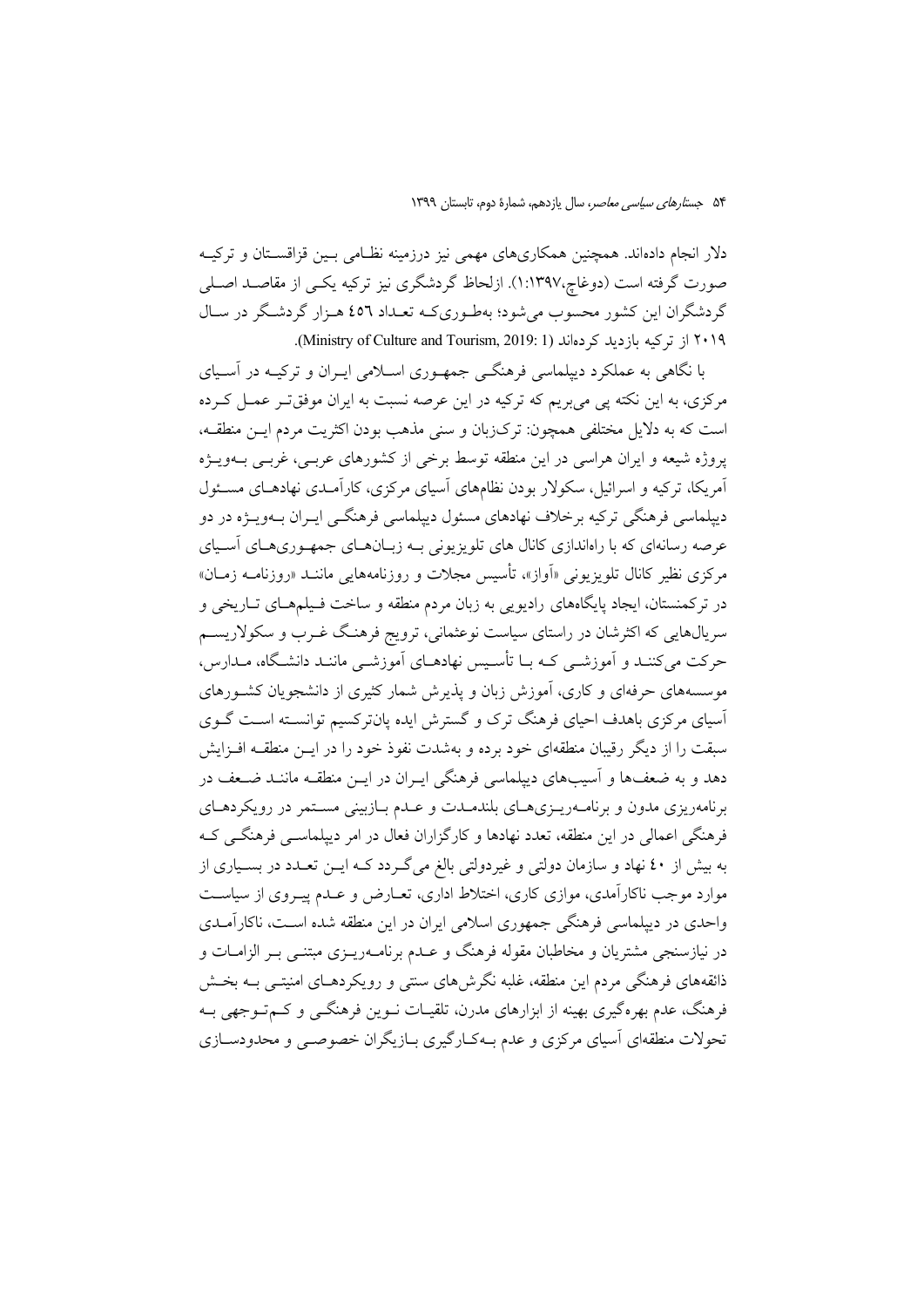فعالیتهای دیپلماسی فرهنگی به کارگزاران رسمی برمی گـردد (ایـزدی، ۱۳۹۲: ۱۱٦). تمـام این عوامل باعث شده تا علیرغم فرصت بهدستآمده بعد از فرویاشی شـوروی بـرای ایـران، این کشور نتواند آنچنانکه باید از این فرصت از طریـق یـک دیپلماسـی فرهنگـی هدفمنـد استفاده لازم را ببرد و در رقابت با دیپلماسی فرهنگی ترکیه در این منطقــه، ناکارآمــدتر و بــه اهداف کمتری دست یابد. برای نمونه؛ درحالی که مسیر ایران برای انتقال نفت و گــاز آســیای مرکزی به بازارهای جهانی باصرفهتر، امن تر و مسـیر آن کوتـاهتـر اسـت و مـبی توانــد منــافعر زیادی برای ایران داشته باشد بهویژه که اهمیت ژئواستراتژیکی ایـران را دوچنـدان مـی کنـد (موسائی، ١٣٩٥: ١٥٧). شاهد انتخاب دیگر مسیرها مانند خط لولـه بـاکو – تفلـیس – جیهـان که از مسیر ترکیه میگذرد هستیم. همچنین درزمینه مبادلات تجاری نیز ترکیه با حجم شــش میلیارد و ششصد میلیون دلاری در سال با این جمهوریها در مقایسـه بـا حجـم تجـاری سالانه هشتصد میلیون دلاری ایـران و بـا توجــه بــه میــزان همکــاریهــای فنــی، آموزشــی، سرمایهگذاریها و انجام پروژههای زیربنایی ترکیــه در ایــن جمهــوریهــا نســبت بــه ایــران موفق تر عمل کرده است. تمام این شواهد، نشاندهنده عدم بهر مبر داری مناسب ایـران از ایــن فرصت بهدستآمده و موفقیت دیپلماسی فرهنگی ترکیه درزمینــه افــزایش روابــط و کســب اهداف نسبت به دیپلماسی فرهنگی ایران در این منطقه است.

### ٥. نتيجه گيري

هدف از پژوهش حاضر ازیکطرف، تبیین علل همگرایی و افزایش روابط دو کشور ایـران و ترکیه با جمهوریهای آسیای مرکزی بود و از طرف دیگر، بــه دنبـال مقایســهای هدفمنــد از دیپلماسی فرهنگی تهران و آنکارا در این جمهوریها بود تـا مشـخص نمایـد تـا چــه حـد دیپلماسی فرهنگی دو کشور در این منطقه موفق و بـه کسـب اهــداف فرهنگــی، سیاســی و اقتصادی دو کشور کمک نموده است. بر اساس رویکرد سـازهانگــاری، از طریــق تأکیــد بــر هنجارها و ارزش های مشترک نظیر اشتراکات تـاریخی، فرهنگــی، سیاســی و اجتمــاعی کــه نقشي پررنگ در شکل دهي به هويت دولتها و درنتيجه چگونگي تعيين منافع دولــتهــا و الگوهای تعامل بینالمللی دارند، می توان زمینههای مناسبی را برای تفاهم بیشتر میان ملتها و دولتهای گوناگون و درنتیجه گسترش روابط فراهم کرد. به همین دلیل، نقـش ابزارهــای نوین مانند دیپلماسی فرهنگی در این رویکرد، به دلیل کار ویژه اصلی آنکـه نزدیـک کـردن این هنجارها و ارزش،های مشـترک اسـت و باعـث همگرایـی، تفـاهم و افـزایش روابـط و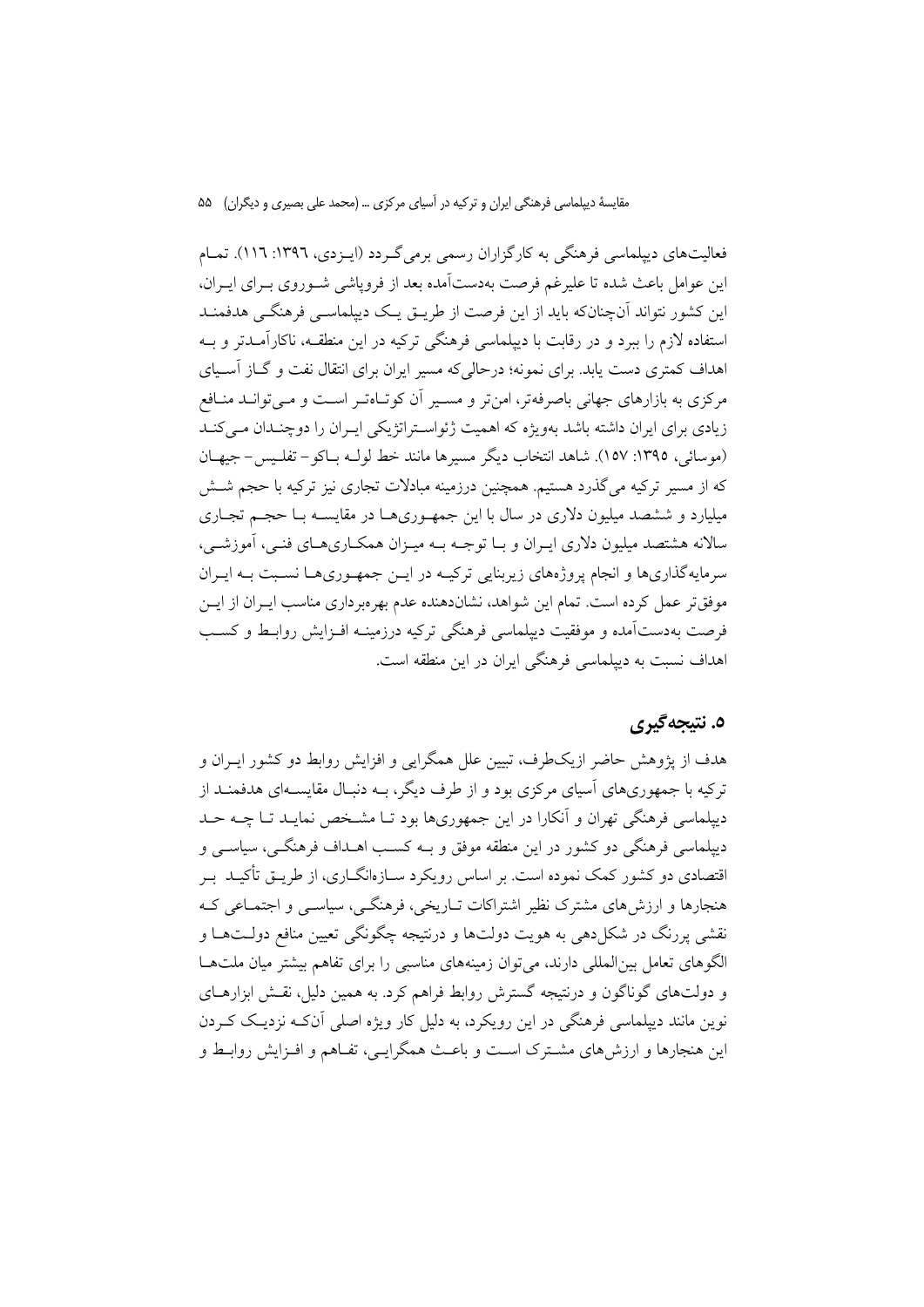همکاریها بین کشورها می شود برجسته است. بر همین اساس، با فرویاشی اتحـاد جمــاهیر شوروی و تغییر در نظام جغرافیای سیاسی و ساختار معنایی حاکم بر منطقه آسـیای مرکـزی، دو کشور ایران و ترکیه به جهت اشتراکات فرهنگـی، تـاریخی، زبـانی، قـومی و مــذهبی بــا ساکنان این جمهوریها، سعی کردند از فرصت بهدســتآمــده نهایــت اسـتفاده را بــرده و بــا تاکید بر اشتراکات مشترک از طریق ابزارهای دیپلماسی فرهنگی در این منطقه، ازیکطرف باعث افزایش روابط و همکاریها شوند و از طرف دیگـر، بــه اهــداف فرهنگــی، سیاســی و اقتصادی خود نیز در ایــن منطقــه دســت یابنــد؛ زیــرا هــدف سیاســی و غیرمسـتقیم دیپلماســی فرهنگی، گسترش مناسبات بهمنظور تأمین منافع ملی و کسب اهداف است.

با نگاهی به اقدامات دو کشور در قالب دیپلماسی فرهنگی و نتـایج فرهنگــی، سیاســی و اقتصادی کسبشده دو کشور در این منطقه، به این نتیجه می رسیم که ترکیه نسبت بـه ایـران در امر دیپلماسی فرهنگی و کسب اهداف، بهتر از ایران عمل کـرده اسـت. بـرای مثـال و در مقام مقايسه سياستها و اقدامات فرهنگي تركيه و ايران، از سال ۱۹۹۱ تــاكنون، دههــا هــزار دانشجو از کشورهای ترکزبان آسیای مرکزی در دانشگاههای ترکیه پذیرفته شـدند کـه ایــن دانشجویان پس از فارغ|لتحصیلی و بازگشت بــه کشورشــان معمــولأ در مناصــب حکــومتی جذب می شوند و تبدیل به لابی ترکیه در این کشورها می شوند. ایـن در حـالی اسـت کـه سالانه فقط پنجاه بورسیه تحصیلی از طرف دولت ایران به دانشجویان تاجیک فارسه زبان داده می شود. در عرصه جذب توریسم نیز ترکیه توانسته است با یک برنامــهریــزی هدفمنــد فرهنگی و رسانهای در این منطقه هرساله به تعداد گردشگرانی که از ایــن جمهــوریهــا وارد تر کبه می شوند بیفزاید؛ بهنجوی که تعداد توریستی که از این جمههوری هیا از ترکیبه بازدیید کردهاند در سال ۲۰۱۹ به یک میلیون و صد و هفتادویک هیزار نفی رسیده است و از این طریق ترکیه توانسته است درآمدی نزدیک به هشتصد و بیست میلیون دلار کسب کند. اما بــا توجه به پتانسبلهای ایران درزمینه گردشگری، ایبران نتوانسیته است بیا یک برنامیهریبزی هدفمند فرهنگی و رسانهای در این منطقه از این صنعت و درآمد حاصل از آن اسـتفاده لازم را با توجه به تعداد کم گردشگرانی که از این جمهوریها وارد ایران شـدهانـد ببـرد. در بعـد اقتصادی نیز شاهد پیشتازی ترکیه نسبت به ایران در این منطقه هستیم؛ بهگونهای کـه حجـم کلی مبادلات تجاری میان ترکیه و جمهوریهای آسیای مرکزی به رقمی بالغ بر شش میلیـارد و ششصد و سی وهفت میلیون دلار در سال می رسد. درحالی که حجم کلی مبادلات تجـاری میان ایران و جمهوریهای آسیای مرکزی تنها هشتصد و هشتادویک میلیـون دلار مـی باشـد.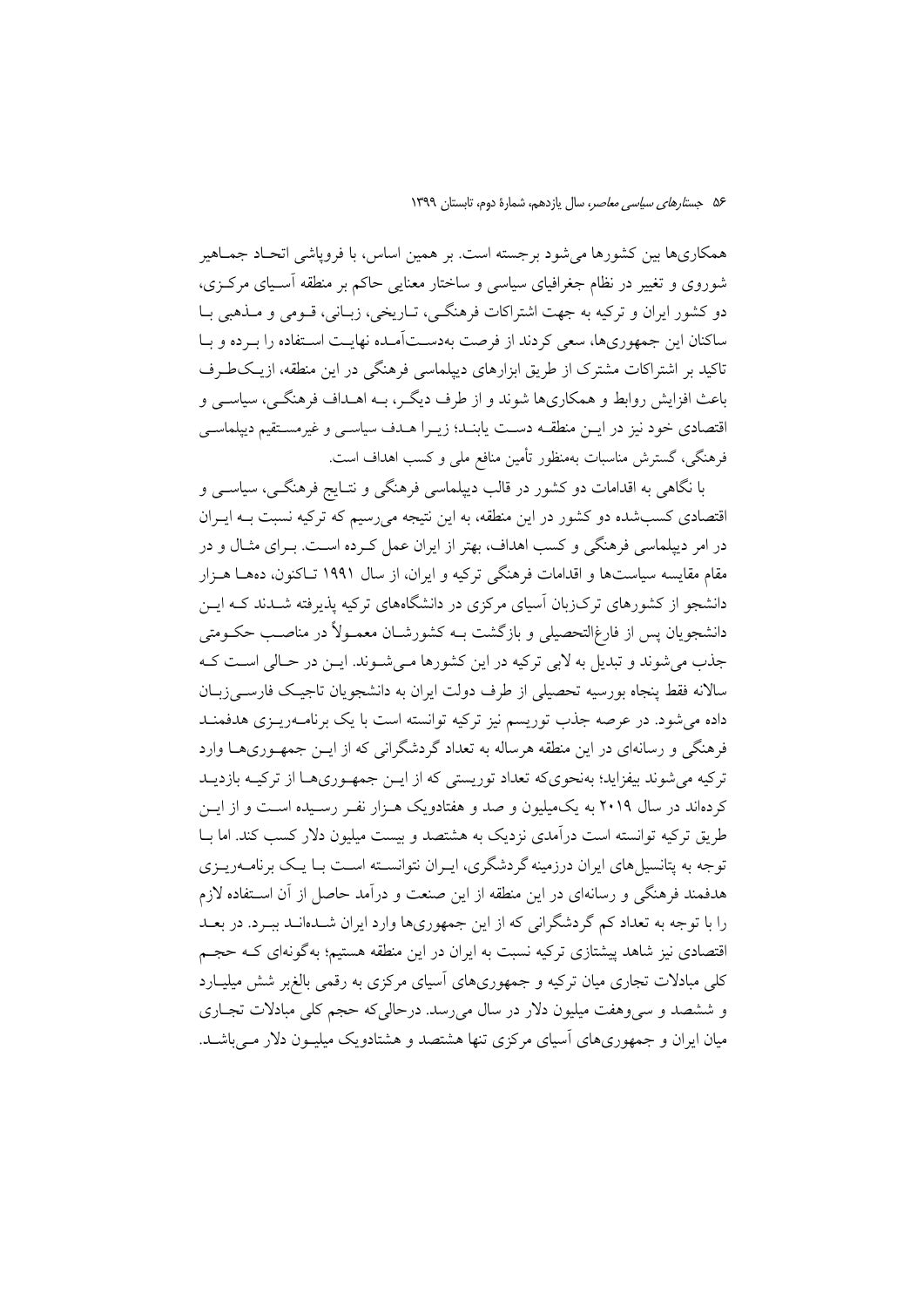تمام این شواهد نشاندهنده درک درست ترکیه از تحولات و روحیات مـردم و دولــتهـای این منطقه و موفقیت دیپلماسی فرهنگی این کشور درزمینه افزایش روابـط و کسـب اهــداف نسبت به دیپلماسی فرهنگی ایران در این منطقه دارد.

#### كتابنامه

http://www.irasnews.ir/vdcbagb8.rhbzgpiuur.html

http://www.saadifoundation.ir

http://www.miu.ac.ir/index.aspx?fkeyid=&siteid=1&pageid=33717 حق پناه، جعفر؛ شیرازی، سیمین (۱۳۹۳). *قدرت نرم ایران در آسیای مرکزی و قفقاز*، چـاپ اول، تهـران؛ موسسه ابرار معاصر. خراسانی، رضا (۱۳۸۷). «جایگـاه و نقـش قــدرت فرهنگــی در سیاســت خــارجی و تــأثیر آن بــر رونــد تحولات جهاني»، علوم سياسي، دوره ١١، شماره ٤١، صفحات ٧٢-٤١. خبرگزاری آناتولی، تجارت خارجی تاجیکستان در چهار ماه اول سال جاری، ده درصـد کــاهش یافــت، (٢٨ /٢/ ١٣٩٥)، (تاريخ دسترسي ١٤ /٥/ ١٣٩٩)، كد خبر: ٥٧٣٩٠٩، قابلددسترسي در: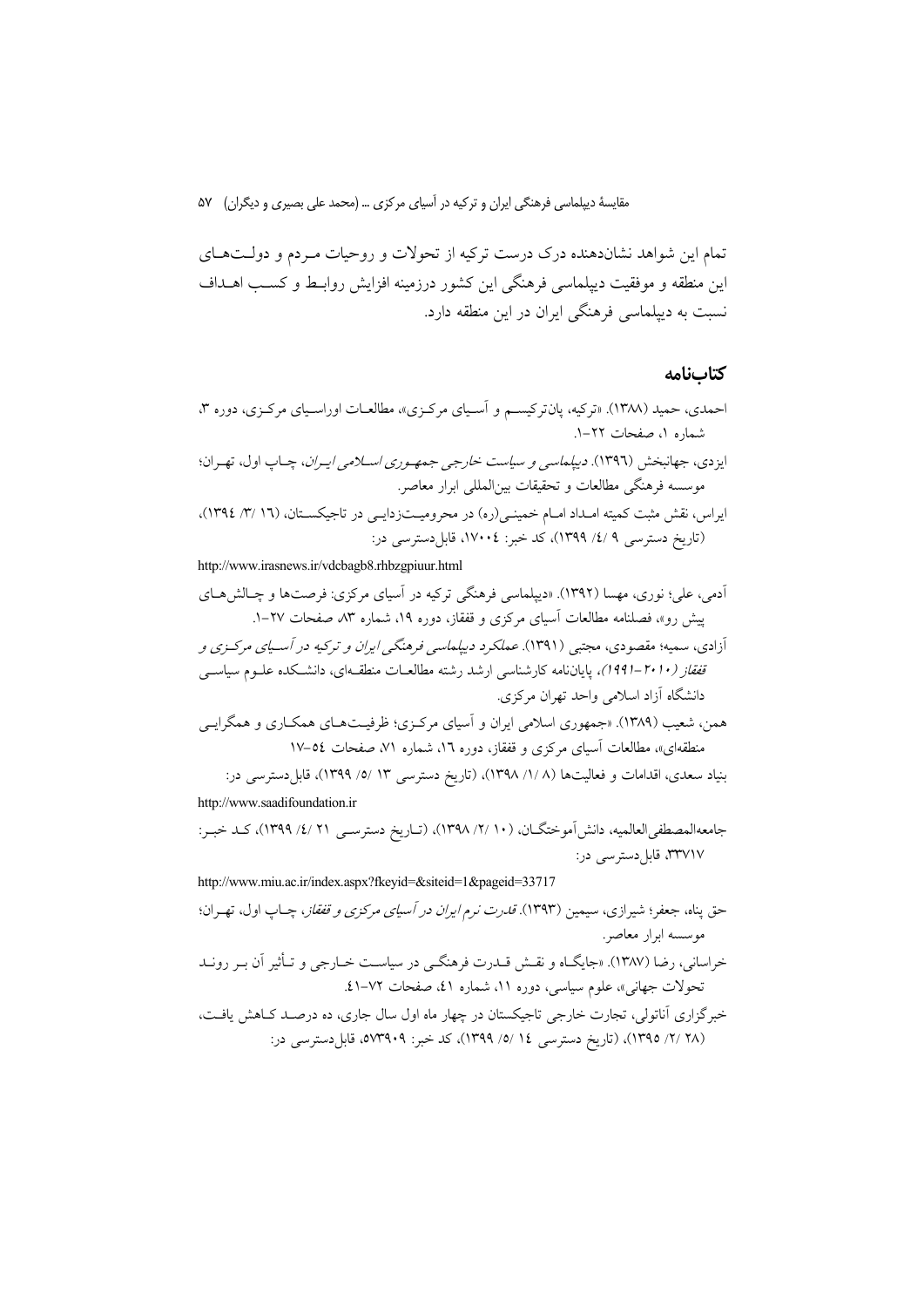http://aa.com.tr/fa /573909

http://www.irna.ir/fa/News/83019787

https://www.farsnews.ir/news/13951204000986/30

http://vista.ir/article/309886

https://www.trt.net.tr/persian/brnmh-h/2017/01/19/anlyz-f-lyt-hy-dyplmsy-mwmy-trkhyh-dr-qbltrkhstn-w-asyy-mynh-655272

- دهقانی، رضا (۱۳۸۹). «اَشنایی با بنیاد تاریخ ترک»، ماهنامه تاریخ و جغرافیــا، شــماره ٤٣ـ-٤٢، صـفحات  $90 - 99$
- دهقانی، رضا (۱۳۹۱). «الگوهای ساختاری و اجرایی دیپلماسی فرهنگی ترکیـه»، پـژوهش۵هـای سیاســی ۔<br>جهان اسلام، دورہ ۲، شمارہ ٤، صفحات ٣٩–١٥.
- رمضانی بونش، فرزاد، ترکیه و تاجیکستان، بسترها و اهداف دوسویه در روابـط، ایــراس، (۹/۲۷/ ۹۳۹۱)، (تاریخ دسترسی ٤ /٥/ ١٣٩٩)، کد خبر: ٢٦٩٣٨، قابلدسترسی در: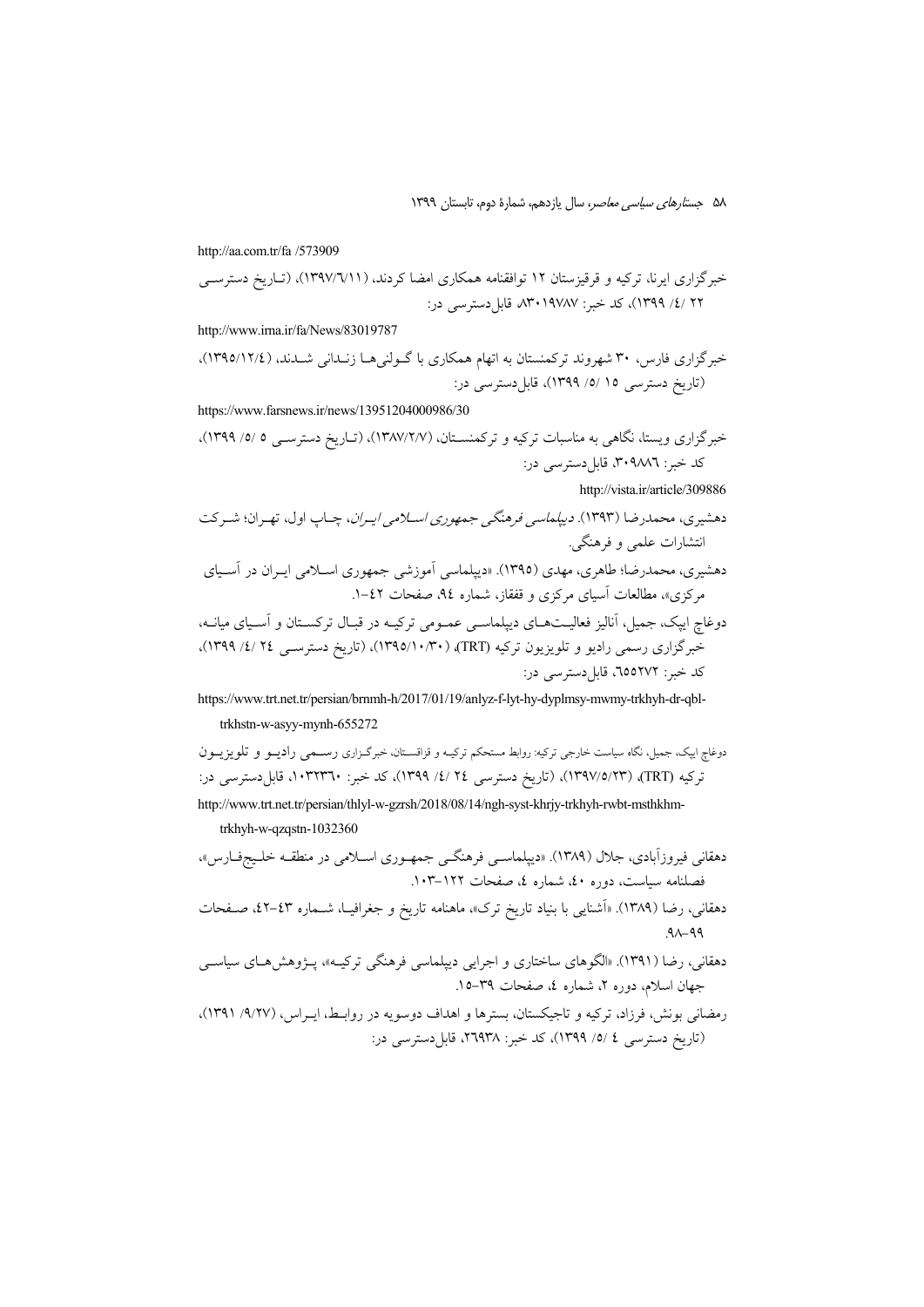http://irasnews.ir/vdch6wni.23n-xdftt2.html

رایزنی فرهنگی ج. ا.ا در عشقآباد (۱۱ /۳/ ۱۳۹۸)، (تاریخ دسترسی ۳ /٥/ ۱۳۹۹)، قابل دسترسی در: http://ashgabat.icro.ir زیباکلام، صـادق؛ گـودرزی، فاطمــه (۱۳۹۲). «سیاسـت خــارجی ایــران و ترکیــه در آسـیای مرکــزی (امکان سنجی روابط راهبردی دو کشور بر مبنای مدل<sub>ی</sub> تلفیقی)»، فصلنامه مطالعات روابط بـینالملــل، دوره ٦، شماره ٢١، صفحات ٢٠٥–١٦٥. سلیمی بنی، صادق؛ شیخان، محمد مجاور (۱۳۹۲). «جایگـاه دیپلماســی فرهنگــی در سیاســت خــارجی کشورها»، یژوهش در تاریخ، شماره ۱۲، صفحات ۱۹۳–۱۷۳. سنایی، مهدی (۱۳۹۰). *روابط ایران و آسیای مرکزی: روندها و چشماندازها*، چاپ اول، تهران؛ مطالعـات سياسي و بينالمللي. .<br>سنایی، مهدی (۱۳۹۳). پیو*ندهای تاریخی ایران و آسیای مرکیزی؛ بیا نگیاهی بیه آثیار و ابنییه تیاریخی تاجيكستان، تركمنستان و ازبكستان*، چاپ اول، تهران؛ موسسه مطالعات ايـران و اوراسـيا (ايـراس) و موسسه فرهنگی اکو. سازمان فرهنگ و ارتباطات اسلامی (۲۸ /۳/ ۱۳۹۸)، (تاریخ دسترسی ۱ /٥/ ۱۳۹۹)، قابل۵سترسی در:

http://www.icro.ir

https://almaty.mfa.ir/portal/generalcategoryservices/12455

https://merv.mfa.gov.ir/portal/generalcategoryservices/12364

http://www.uzbekembassy.ir/fa-Ir/bilateral-relations.aspx

https://bishkek.mfa.ir/portal/generalcategoryservices/4875

https://dushanbe.mfa.ir/portal/generalcategoryservices/4105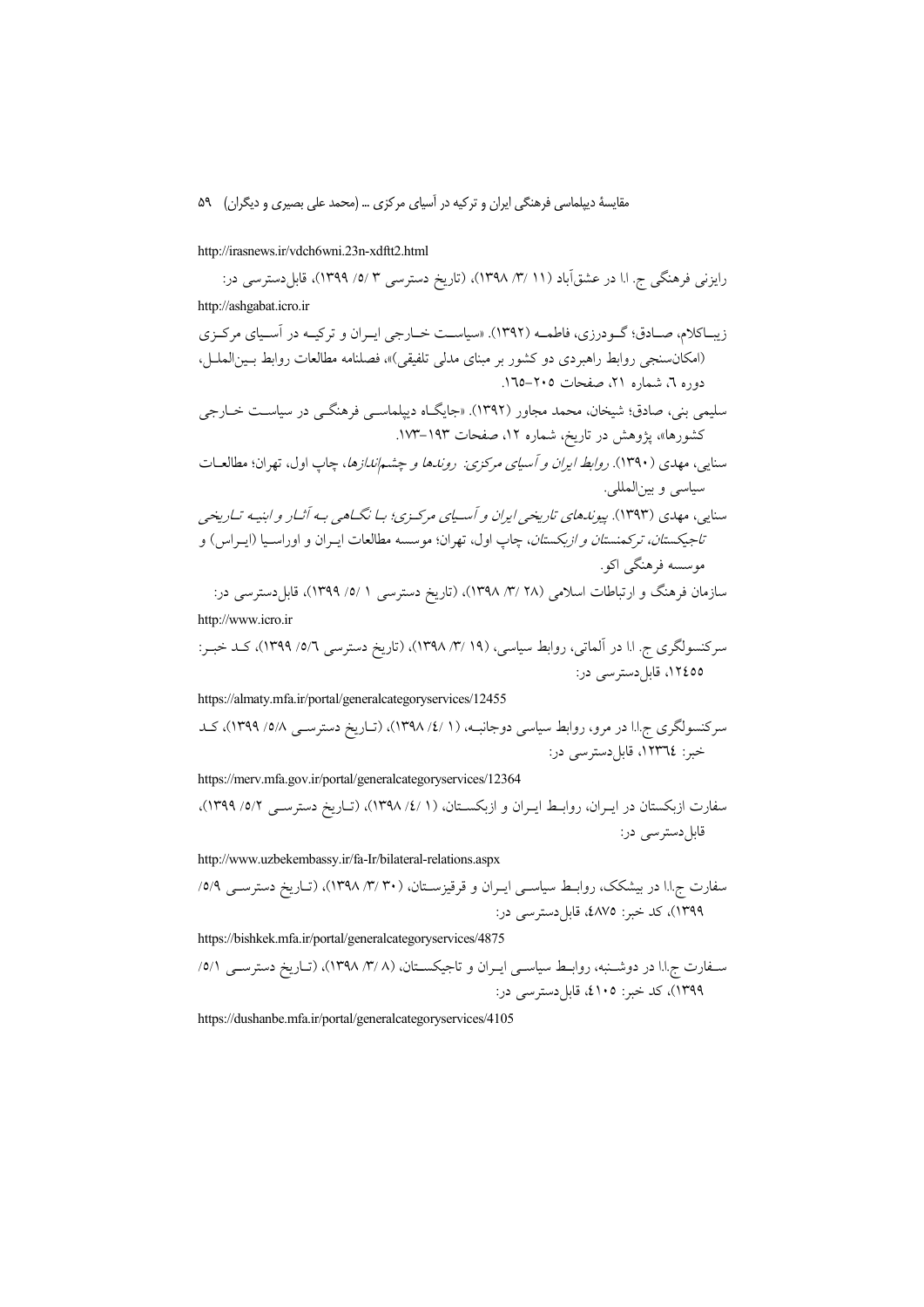"
 \-!) (1396 ) ( 
? 
( 
? " A-n "(
# ã
 ,\$ : "
 I'0 (1399 25/4/

https://www.ichto.ir/documents?EntryId=79

سازمان توسعه تجارت ایران، مشخصات شرکتها و تجار ایرانــی فعــال در عشــق|بــاد، (۱۲/۲۹/ ۱۳۹۷)، (تاریخ دسترسی ۱۲۸/ ۱۳۹۹)، قابلدسترسی در:

http://turkmenistan.tpo.ir/index.aspx?fkeyid=&siteid=57&pageid=23714 سازمان توسعه تجارت ایران، روابط تجاری تاجیکســتان بــا جمهــوری اســلامی ایــران، (۱۳۹۸)، (تــاریخ دسترسی ٤/٢٨/ ١٣٩٩)، قابلدسترسی در:

http://www.tpo.ir/index.aspx?fkeyid=&siteid=1&pageid=5264&p=2&g=163&showitem=22 سازمان توسعه تجارت ايران، روابــط تجــارى قزاقســتان بــا جمهــورى اســلامى ايــران. (١٣٩٨). (تــاريخ دسترسی ٤/٢٨/ ١٣٩٩)، قابلدسترسی در:

http://farsi.tpo.ir/index.aspx?fkeyid=&siteid=1&pageid=24021&p=1&showitem=8 سازمان توسعه تجارت ايران، روابط تجــارى قرقيزســتان بــا جمهــورى اســلامى ايــران. (١٣٩٨). (تــاريخ دسترسی ٤/٢٨/ ١٣٩٩)، قابلدسترسی در:

http://farsi.tpo.ir/index.aspx?fkeyid=&siteid=1&pageid=24021&p=1&showitem=27 سازمان توسعه تجارت ايران، روابـط تجــاري ازبكســتان بــا جمهــوري اســلامي ايــران، (١٣٩٨)، (تــاريخ دسترسی ٤/٢٨/ ١٣٩٩)، قابلدسترسی در:

http://farsi.tpo.ir/index.aspx?fkeyid=&siteid=1&pageid=24021&p=1&showitem=24 سازمان توسعه تجارت ایران، روابط تجاری ترکمنســتان بــا جمهــوری اســلامی ایــران، (۱۳۹۸). (تــاریخ دسترسی ٤/٢٨/ ١٣٩٩)، قابلدسترسی در:

http://www.tpo.ir/index.aspx?fkeyid=&siteid=1&pageid=5264&p=2&g=163&showitem=7

.@0 
/ },
! åE "(
# "78- .( 1389) %& % }x % " BA / ?
1:  4\$S " 
' ( " -,
 )3 / " - 4\$S + 
! j5/ "7J "-g : "
 I'0 251849 :
1: % (1399 1/5/ "
 \-!) (1396 )26/10/

http://ana.ir/fa/news/33/251849

.
A& 
' += )/ },
! > åE -Q w!
 l
# (. 1390 " 7J" ) /: {%1J + « 
 ": \*B "(
# .(»B&#\* 1384 3 ) =S% %'J-" 6 -1. ) 5A 4 4 @
- LF ä
B +/\$ \$ +#
?
' ä
 +/\$ 3B? { /" à# !
8 "7J% (=J : "
 I'0 2680 4 ( 1399 14/5/ "
 \-!) (1395 )23/6 /

https://www.magiran.com/article/3430080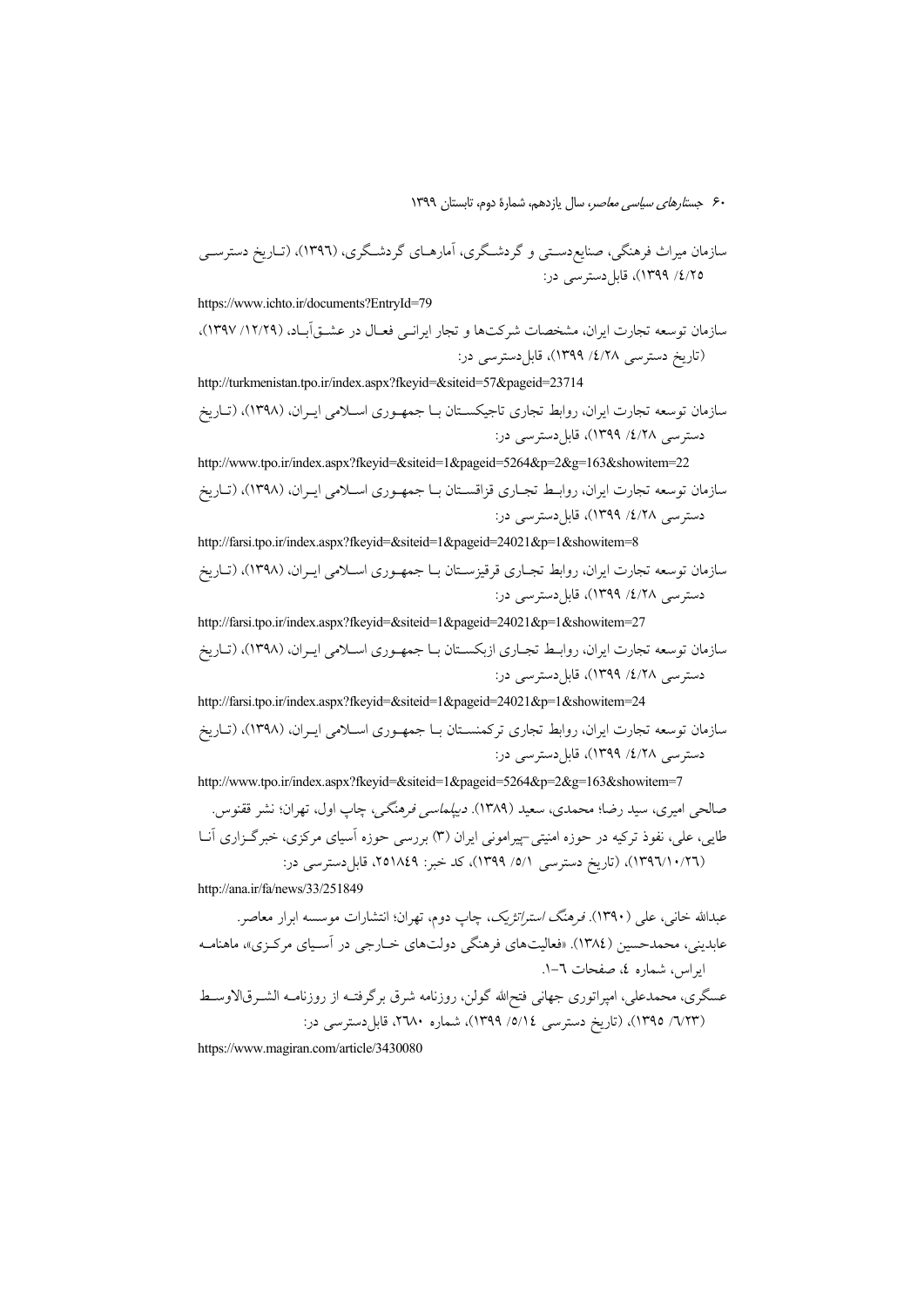http://www.iras.ir/fa/doc/note/211

کمیته امداد امام خمین<sub>ی</sub><sup>(ره)</sup> (۱۲ /۲/ ۱۳۹۸)، (تاریخ دسترس<sub>ی</sub> ۶/۱۶/ ۱۳۹۹)، قابل۵دسترس<sub>ی</sub> در: https://portal.emdad.ir

http://easterniran.com/fa/doc/note/2112/

http://www.iras.ir/fa/doc/note/85

معاونت برون.رزی صداوسیما (۱/ ۸/ ۱۳۹۸)، (تاریخ دسترسی ۱/٤/ ۱۳۹۹)، قابلدسترسی در:

http://worldservice.irib.ir/fa/about\_us

http://easterniran.com/fa/doc/translate/156/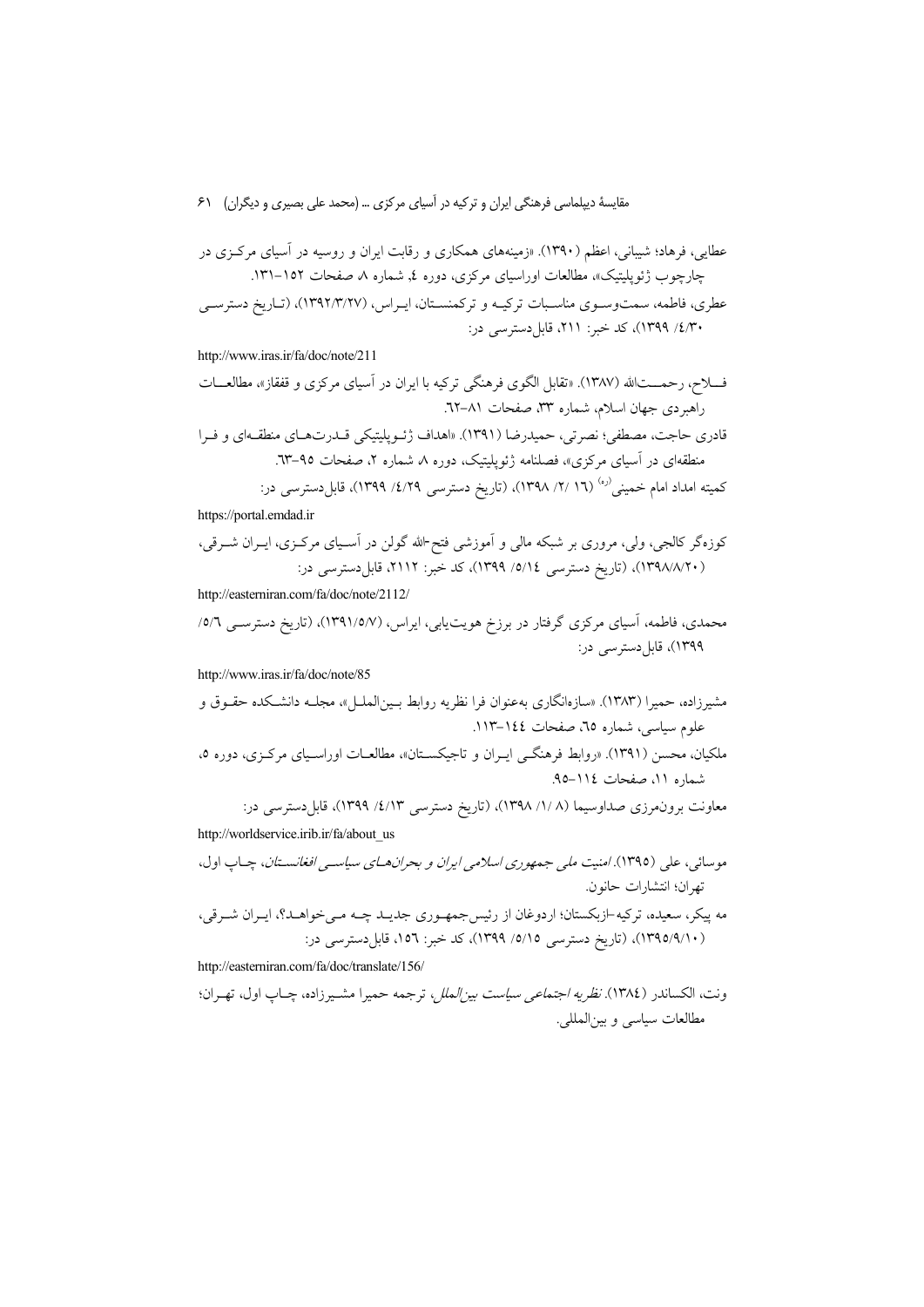- Balci, Bayram (2014). «The Gülen Movement and Turkish Soft Power», Carnegie Endowment for International Peace, Vol 4, No 2. PP. 1-9.
- Bartelett, Paul, Central Asia on Screen in Almaty, (19. 9. 2010), (Accessed on: 15. 7.2020), Retrieved from: https://eurasianet.org/central-asia-on-screen-in-almaty
- Cummings, Milton (2003). *Cultural Diplomacy and The United States Government: A Survey*, Washington DC: Center for Arts and Culture.
- Hafeznia, Mohammadreza (2007). « Iran's Geopolitical in Central Asia and Opportunitis ahead», Geopolitics Quarterly, Vol. 3, No. 3. PP. 97-111.
- Hiro, Dilip (2011). *Inside Central Asia: A Pplitical and Cultural History of Uzbekistan, Turkmenistan, Kazakhstan, Kyrgyzstan, Tajikistan, Turkey and Iran,* New York/London, The Outlook Press.
- Kanbolat, Hasan, Turkish-Tajik Relations on the  $20<sup>th</sup>$  Anniversary of Tajikistan's Independence, (1.5. 2012), (Accessed on: 12.7. 2020), Retrieved from: http://www.todayszaman.com/columnist/hasankanbolat\_257297\_turkish-tajikrelations-onthe-20th-anniversary-of-tajikistans-independence.html
- Murinson, Alexander (2006). «The Strategic Depth Doctrine of Turkish Foreign Policy», Middle Eastern Studies, Vol 42, No 6. PP. 945-964.
- Ministry of Culture and Tourism, Number of Arriving-Departing Visitors, Foreigners and Citizens, (2019), (Accessed on: 1. 8.2020), Retrieved from: https://www.ktb.gov.tr/EN-249283/tourism-statistics.html
- Ministry of Culture and Tourism, Purpose, Scope and Definitions (2018), (Accessed on: 20. 7.2020), Retrieved from: http://www.kultur.gov.tr/EN-113295/law-for-the-encouragementof-tourism.html
- Miles, Richard, Turkish Gulenist Movement in Turkmenistan: Educators and What Else, (17. 4. 2014), «(Accessed on: 22. 7.2020), Retrieved from: https://wikileaks.org/plusd/cables/09ASHGABAT491\_a.html.
- Nye. Joseph, Propaganda Isn't the Way: Soft Power, (10. 1. 2003), (Accessed on: 5. 8.2020), Retrieved from: https://www.belfercenter.org/publication/propaganda-isnt-way-soft-power
- Reus-Smit, Christian (2002). « Imagining Society: Constructivism and the English School», Journal of Politics and International Relations, Vol. 4, No. 3, PP. 487-509.
- Republic of Turkey Ministry of Foreign Affairs, Relations between Turkey and Turkmenistan, (2. 10. 2017), (Accessed on: 29.7.2020), Retrieved from: http://www.mfa.gov.tr/relationsbetween-turkey-and-turkmenistan.en.mfa
- Republic of Turkey Ministry of Foreign Affairs, Relations between Turkey and Kazakhstan, (2. 10. 2017), (Accessed on: 29. 7.2020), Retrieved from: http://www.mfa.gov.tr/relationsbetween-turkey-and-kazakhstan.en.mfa
- Republic of Turkey Ministry of Foreign Affairs, Relations between Turkey and Uzbekistan, (2. 10. 2017), (Accessed on: 29. 7.2020), Retrieved from: http://www.mfa.gov.tr/relationsbetween-turkey-and-uzbekistan%20.en.mfa
- Republic of Turkey Ministry of Foreign Affairs, Purpose and Definitions, (2018), (Accessed on: 3. 8.2020), Retrieved from: http://www.mfa.gov.tr/ministry-info.en.mfa